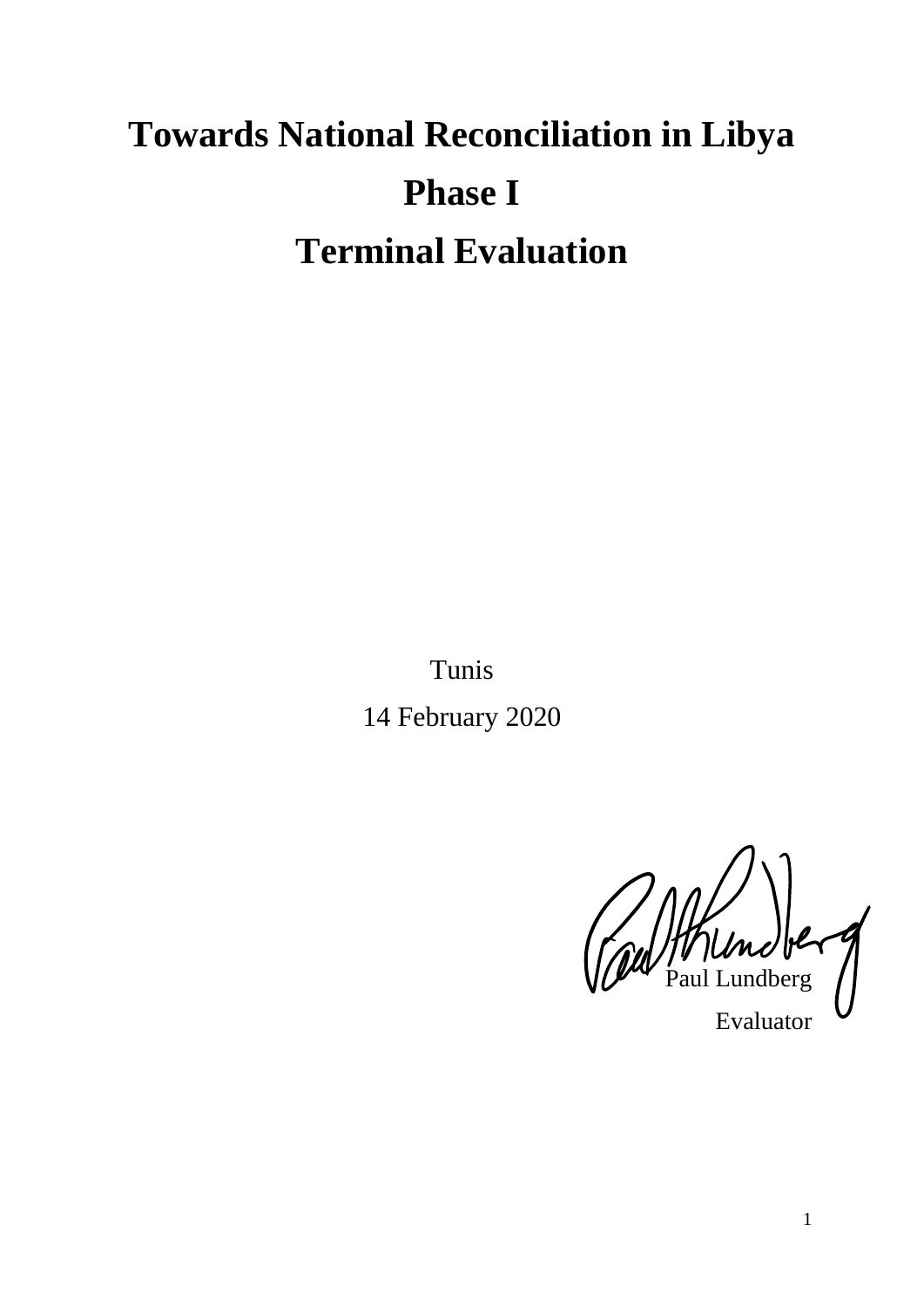# Table of Contents

| 5.           |  |
|--------------|--|
|              |  |
| <sub>B</sub> |  |
|              |  |
|              |  |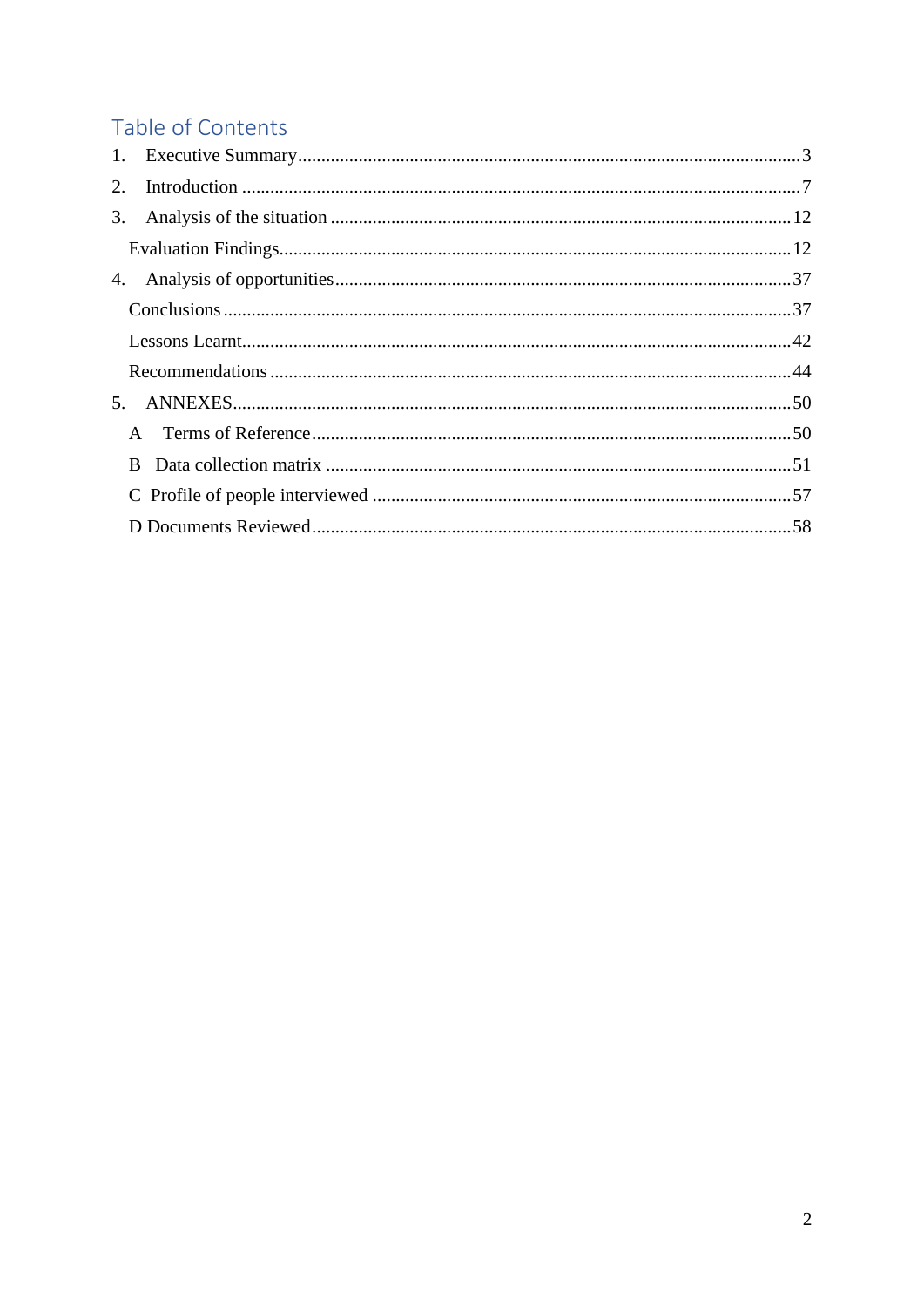# <span id="page-2-0"></span>**1. Executive Summary**

#### Description of the Project

The project under evaluation, "Towards National Reconciliation in Libya", supported the implementation of a UNSMIL/UNDP framework designed to test methods for local reconciliation and capacity building in Libya. The purpose of the project was to set the stage for further work in this field.

The UNDP signed an agreement to use Peacebuilding Fund resources with USD 2,973,102 authorized in 2016 to be delivered in two tranches. The initial project period was to be for 18 months but it was granted a no-cost extension for six months, resulting in a closing date of field operation on 31 December 2018.

The Reconciliation Project was to be governed by a Project Board headed by the UNDP RR or CD. The Board met one time in December 2017 to approve a six month no cost extension, bringing the project end date to 31 December 2018, which was formally approved/signed in August 2018.

#### Background to the Project

The Islamic Republic of Libya went through a civil rebellion in 2011. International military intervention resulted in the toppling of the government. The country went through four years of civil strife with thousands killed and many more displaced. Revenge and retribution was a prime motive for much of the violence with those who had benefited during the Gaddafi regime being attacked by those whose livelihoods had been undermined.

The project design was done by UNSMIL, building on a workshop held in August 2016, attended by 70 experts from Libya and globally. UNDP and UNSMIL jointly managed the project with UNSMIL Political Affairs office providing technical guidance and UNDP managing the implementation.

#### Description of the Project and its Objectives

The Project contributed to the goal of building peace by assisting Libyan national and local authorities, civil society and other partners in their efforts to promote an inclusive vision for national reconciliation. Stakeholders were to be empowered to implement a comprehensive national reconciliation strategy that would adequately contribute to the democratic process in Libya while recognising the specific roles of women and youth. Support was to have been provided to local reconciliation initiatives in order to include them into a nationwide dynamics of peace.

The project document identified two Outcomes for Phase I:

Outcome 1. National reconciliation strategy developed through a consultative and inclusive process, allowing/or the meaningful and effective participation of youth, women, and groups from across the divisions in the Libyan society.

Outcome 2. Bottom-up reconciliation processes strengthened and relevant civil society actors, in particular youth, capacitated.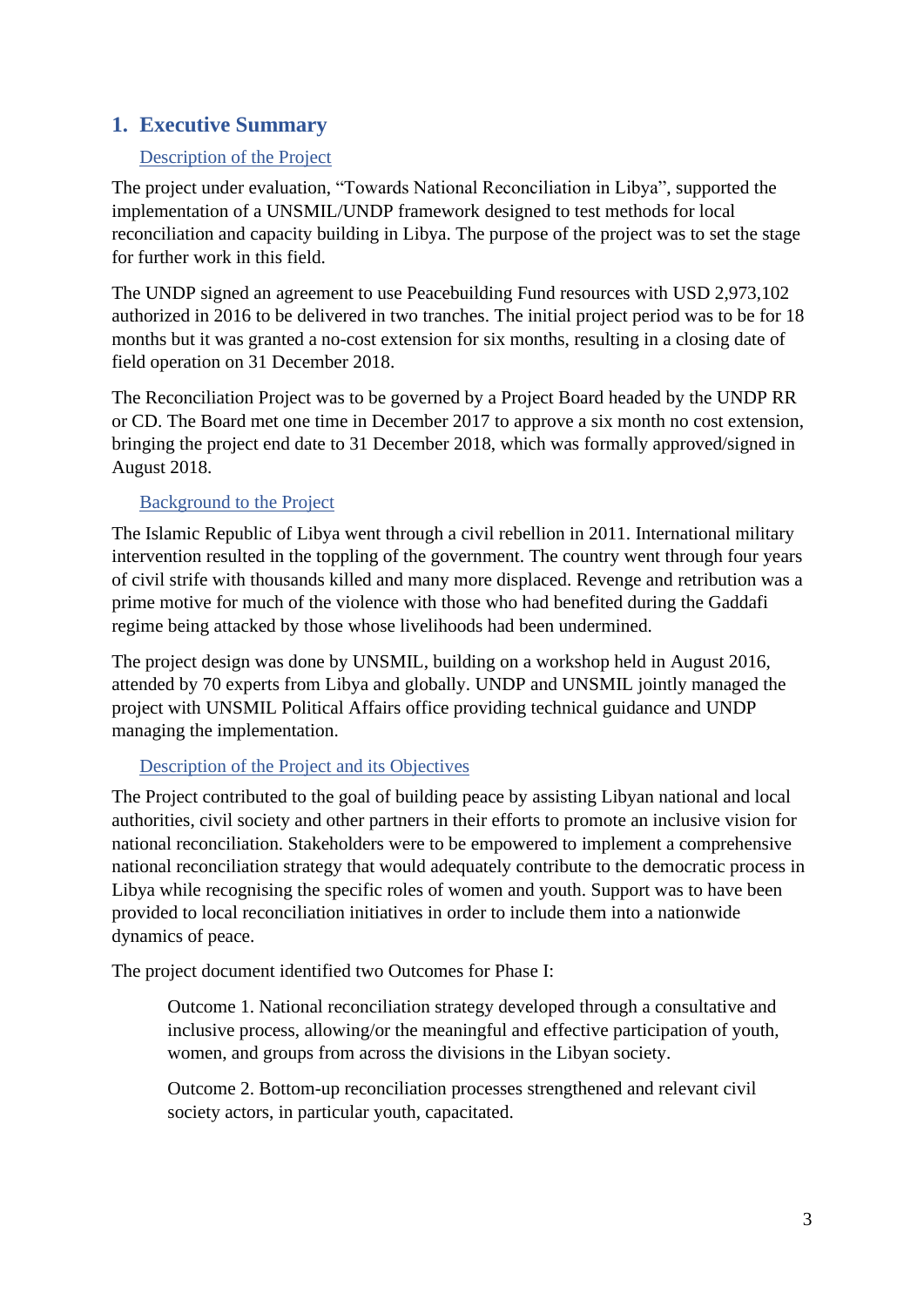Phase I was intended to help promote complementarity, synergies, sequencing and linkages between local and national, top-down and bottom-up projects, thereby building more trust and safe spaces for Libyan reconciliation processes to take place in the future.

To accomplish this, a multi-track mediation strategy was to be employed to engage with a wide range of powerful and legitimate actors (including tribal leaders, elders, youth, minorities, women, civil society and municipalities), allowing them to influence the design and implementation of the agreements and making their voices more directly incorporated into the peace process.

# Evaluation Methodology

In order to assess performance, results and outcomes, the evaluation sought to use a participatory approach, working in close engagement and consultation with key stakeholders including the funding agency, implementing agencies, and beneficiaries. The evaluation was carried out in accordance with OECD/DAC evaluation criteria.

The following methods were used for gathering information for the evaluation Questions:

(i) Desk Review of available documents

(ii) Structured Interviews with UNDP and UNSMIL current and former staff, civil society grantees, and local reconciliation agreement beneficiaries. Structured interviews were carried out within the framework of the evaluation questions using a modified Appreciative Inquiry and Most Significant Outcome methodologies.

The synthesis of data rested primarily upon the evaluator's comparison of intended versus actual results, and an assessment of the incentives and interests that influenced organizational and individual behaviour.

Limitations -- Project management had all left the project well before the evaluation took place. Project documentation had not been well maintained by UNDP. No site visit or interviews were allowed inside Libya and no national evaluation consultant was recruited to support the international evaluator.

# Key Findings

Relevance -- The project was highly relevant for the Libyan context. No formal, modern reconciliation tools had been introduced previously. No framework existed that outlined the critical elements of national reconciliation. No quantitative survey data existed to give a clear representation of Libyan perception of the important of reconciliation. All of these were in place at the end of the project phase 1.

Effectiveness -- The results specified in the prodoc were narrow in scope, some were even event oriented. Nevertheless, the project has served to generate appreciation for and capability of engaging in using modern tools for reconciliation as a peacebuilding tool at the local level and to catalyse follow up action by civil society. The AWP was completed, with a 6 month no cost extension.

Efficiency -- The entire budget was consumed; however, a significant increase was recorded in the use of project funds for Operational and Other Direct Costs, substantially above both the original and revised budgets.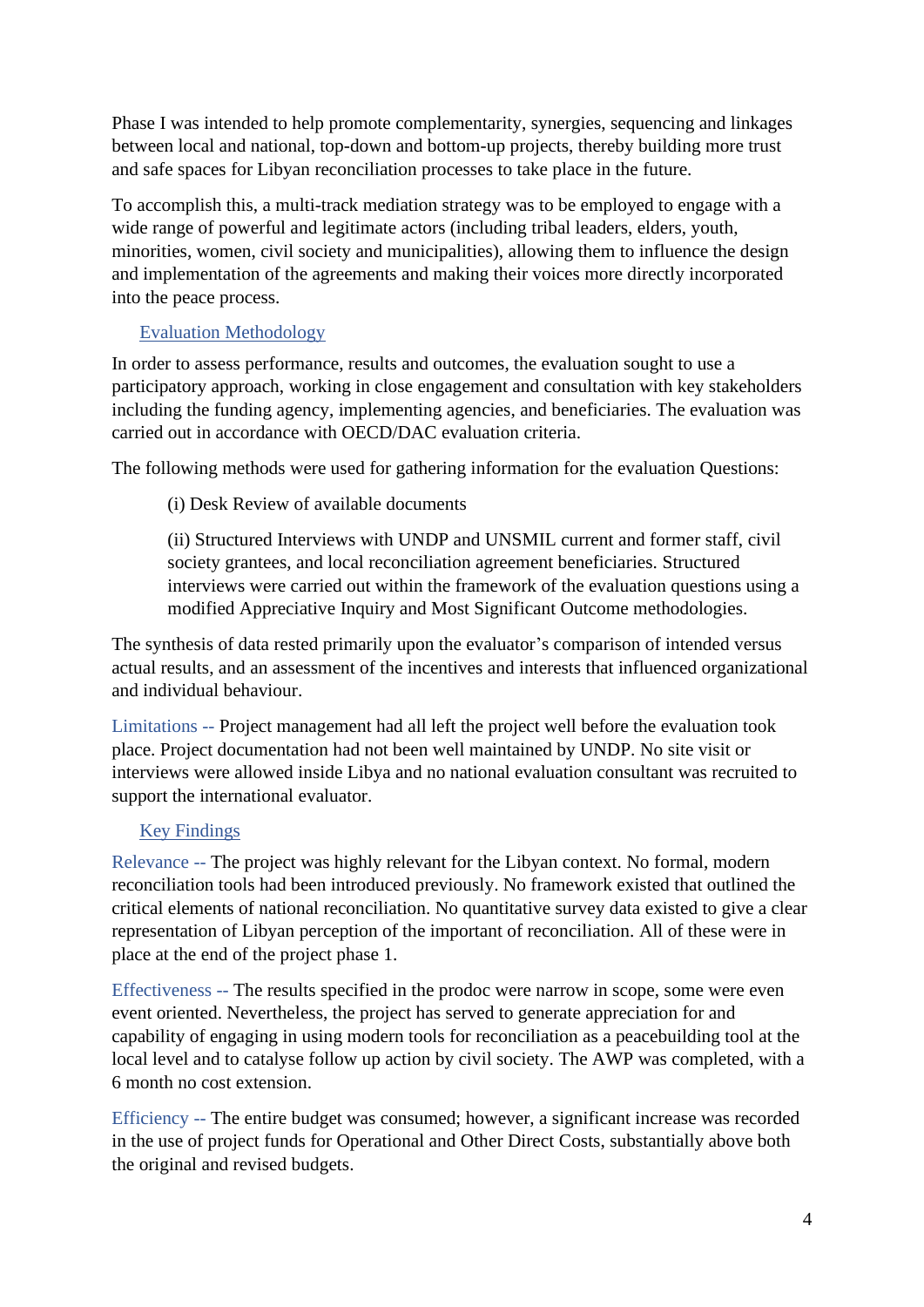Impact -- It is too soon to objectively assess the impact of this short project. Nevertheless, many pieces of an overall reconciliation framework were put in place by the end of the project that had not existed at its beginning. The Phase II of this project is well prepared to be implemented in a more systematic manner, if the security conditions improve.

Sustainability -- A number of CSOs commented on their enhanced capability to take the tools/training/experience of working with the project and to expand upon this with their own resources.

A drawback is that ALL interviewees mentioned that there appears to be little to no coordination among different projects of UNDP, across the UNCT, and in the wider efforts of the international community. Again, the evaluator was told that the 2018 audit of UNDP operations cited poor level of synergy among its projects.

#### Lessons Learned

Initial Design—The August 2016 workshop helped to establish the project as one that would be primarily led by Libyan interest and knowledge

Incorporating Women and Youth -- The project acknowledges that it was unable to integrate women to the extent desired. The lesson has been recognised in Phase II with more structured opportunities

Reconciliation Follow up -- Initiating a dialogue to craft a local reconciliation agreement must be seen as only step one. Prior to the start of a dialogue, the facilitators need to have already set actions in motion to mobilise external resources to help in providing substantive opportunities for structured engagements involving the two parties

Creation of a network of facilitators/mediators -- A network was initiated early in the project, but this seems not to have worked as planned. Revision to the selection of mediators was introduced and the network unfolding in Phase II appears to be on a more solid base

Necessity of monitoring – The project appears not to have been able to undertake formal monitoring of field operations due to security consierations. Monitoring of grants consisted of reports from grantees. Monitoring of the media events were reported to have been ad hoc.

Language of operations – The requirement for Libyan CSOs to use English in proposal and report writing reduced the potential for women's and rural groups to participate. This issue remains unresolved.

# **Conclusions**

Relations with UNSMIL – UNSMIL prepared the initial design. UNDP was asked to assist in implementation. There was a lengthy period of tension between the two agencies which had repercussions on the speed and quality of initial implementation.

Relevance - The project was well designed and expertly implemented. Gaps have been noted, but overall it is an example of how an international project should engage with citizens in a country affected by conflict.

Effectiveness - It is worth stating again that the amount of work accomplished is praiseworthy given all the constraints and short time available.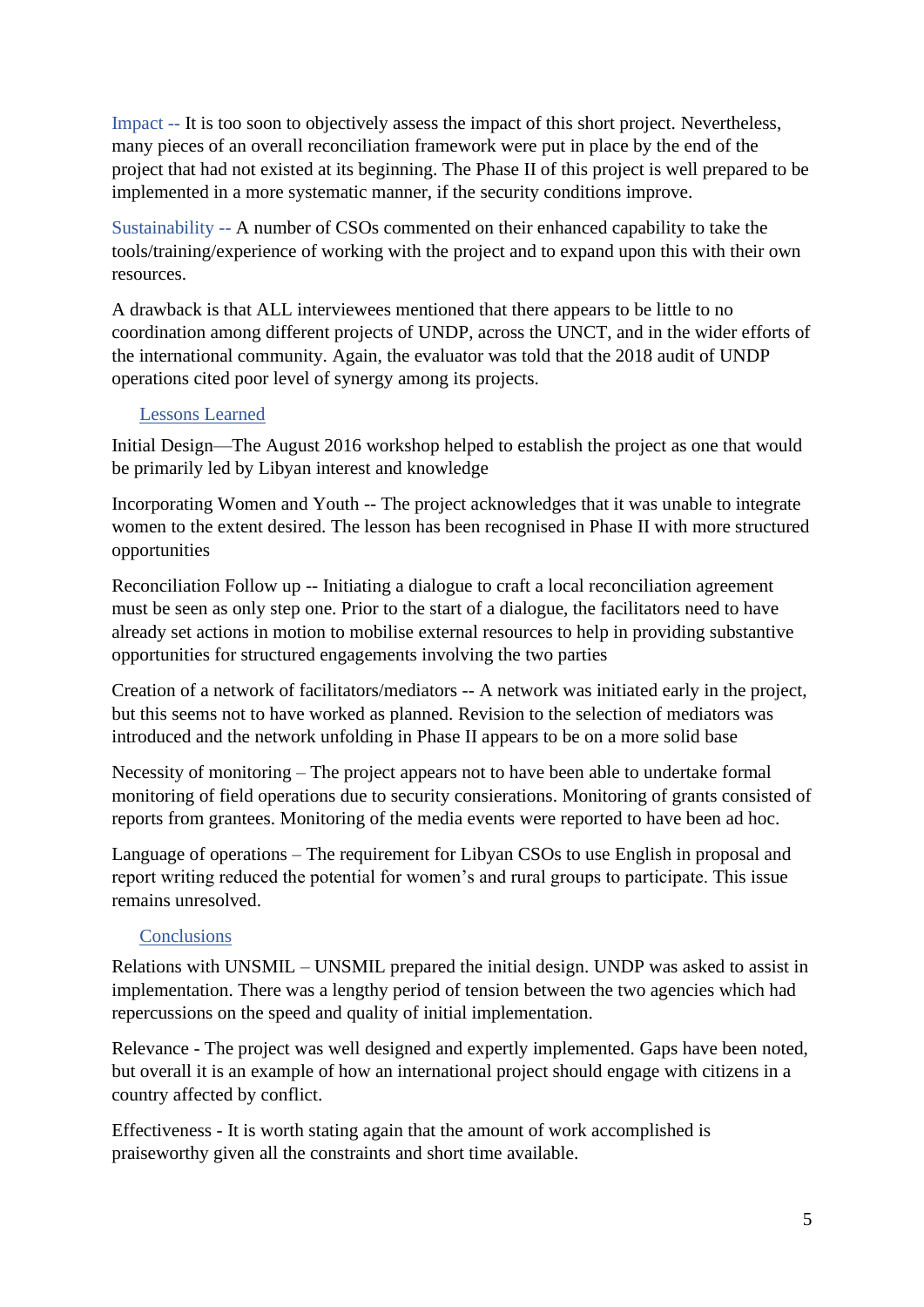Efficiency - The UNDP reported an extraordinarily high level of expenditure for Operational and Direct Costs. This was far higher than planned, amounting to nearly 30% of the entire project budget, substantially reducing the potential for impact on the ground.

Impact - The project introduced useful new tools and techniques; it helped to establish formal understanding of a modern reconciliation process and left a carefully crafted quantitative assessment of Libyan perceptions of reconciliation for other to build upon. It was designed to be a Phase I of a larger and longer engagement. Impact will be better assessed after the conclusion of Phase II.

Sustainability - Sustainability of project efforts was reduced due to the inability of the UN to fully engage the government due to the increasing level of violence in the country. There was also limited follow up on activities carried out by the CSO grantees as the project was focused on completing tasks within its limited time frame.

#### Recommendations

Monitoring, Information management and Lessons Learned -- The UNDP should establish a unit in its PSU to guide and support all projects to maintain solid information bases on lessons learned, both positive and negative. These project inputs should be codified and disseminated on a regular basis to partners and donors. More use of spatial information systems and crowd sourcing tools is strongly recommended

Building synergy amongst development partners – The international development community needs to help itself and the Libyan government and citizens by creating a publicly available database on who is doing what and where so that gaps, overlaps, and opportunities for synergy can be more easily identified.

Theory of change and project design --The next phase of this project may be able to move beyond the experimental stage to establish a systematic approach to expanding the Libyan capacity for reconciliation and follow up. A rigorous approach to the use of program theory in project design will be of benefit.

Primary language of operations – Arabic should be the primary language for project operations in the field. Other than internal office communications, English should only be used in translations financed by UNDP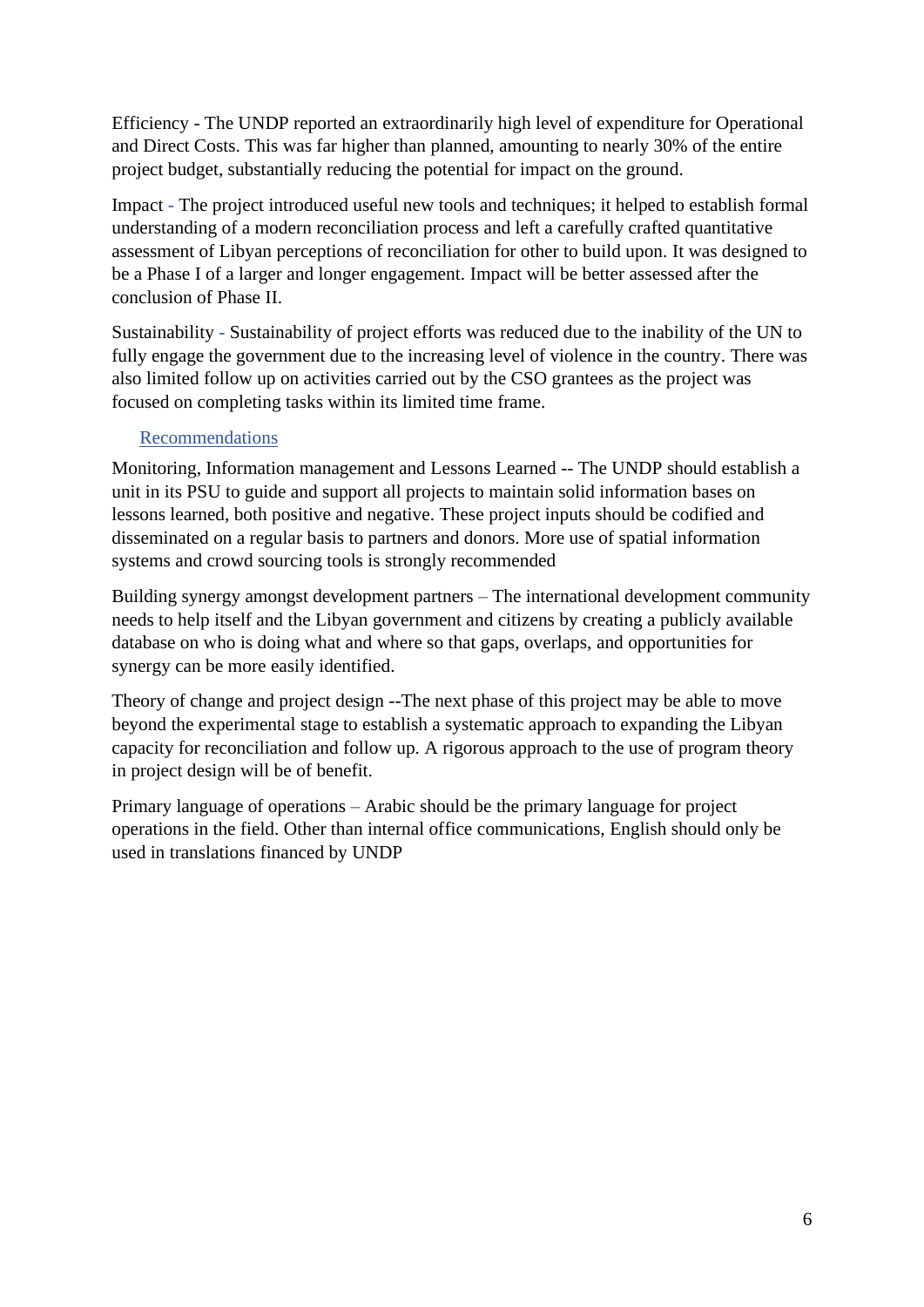# <span id="page-6-0"></span>**2. Introduction**

#### The Project

The project under evaluation "Towards National Reconciliation in Libya" supports the implementation of a UNSMIL/UNDP framework for testing methods for local reconciliation and capacity building in Libya. The purpose of the project was to set the stage for further work in this field.

The UNDP signed an agreement to use Peacebuilding Fund resources with USD 2,973,102 allocated in 2016 to be delivered in two tranches. The initial project period was to be for 18 months.

The Reconciliation Project is, in some respects, a successor to the Support to Civic Engagement in Libya's Transition (SCELT) capacity building project. Models for capacity building were taken from this earlier project

The project design was done by UNSMIL, building on a workshop held in August 2016, attended by 70 experts from Libya and globally. UNDP and UNSMIL jointly managed the project with UNSMIL. Initially, Political Affairs office provided technical guidance and UNDP managed the implementation. By the end of the first year, UNDP was driving the project.

The Reconciliation Project was to be governed by a Project Board headed by the UNDP RR or CD. The Board met one time in December 2017 to approve a six month no cost extension, bringing the project end date to 31 December 2018, which was formally approved/signed in August 2018. Although the Minister of Planning from the GNA attended the Board meeting, no government signature was sought for either the original project or its extension due to serious conflict occurring in the country.

The Project was to contribute to the goal of enhancing national reconciliation by assisting Libyan national and local authorities, civil society and other partners in their efforts to promote an inclusive vision for national reconciliation. Stakeholders were to be empowered to implement a comprehensive national reconciliation strategy that would adequately contribute to the democratic process in Libya and recognize the specific roles of women and youth. Support was to have been provided to local reconciliation initiatives in order to include them into a nationwide dynamics of peace.

The project document identified two Outcomes for Phase I:

Outcome 1. National reconciliation strategy developed through a consultative and inclusive process, allowing/or the meaningful and effective participation of youth, women, and groups from across the divisions in the Libyan society.

Outcome 2. Bottom-up reconciliation processes strengthened and relevant civil society actors, in particular youth, capacitated.

Phase I was intended to help promote complementarity, synergies, sequencing and linkages between local and national, top-down and bottom-up projects, thereby building more trust and safe spaces for Libyan reconciliation processes to take place in the future.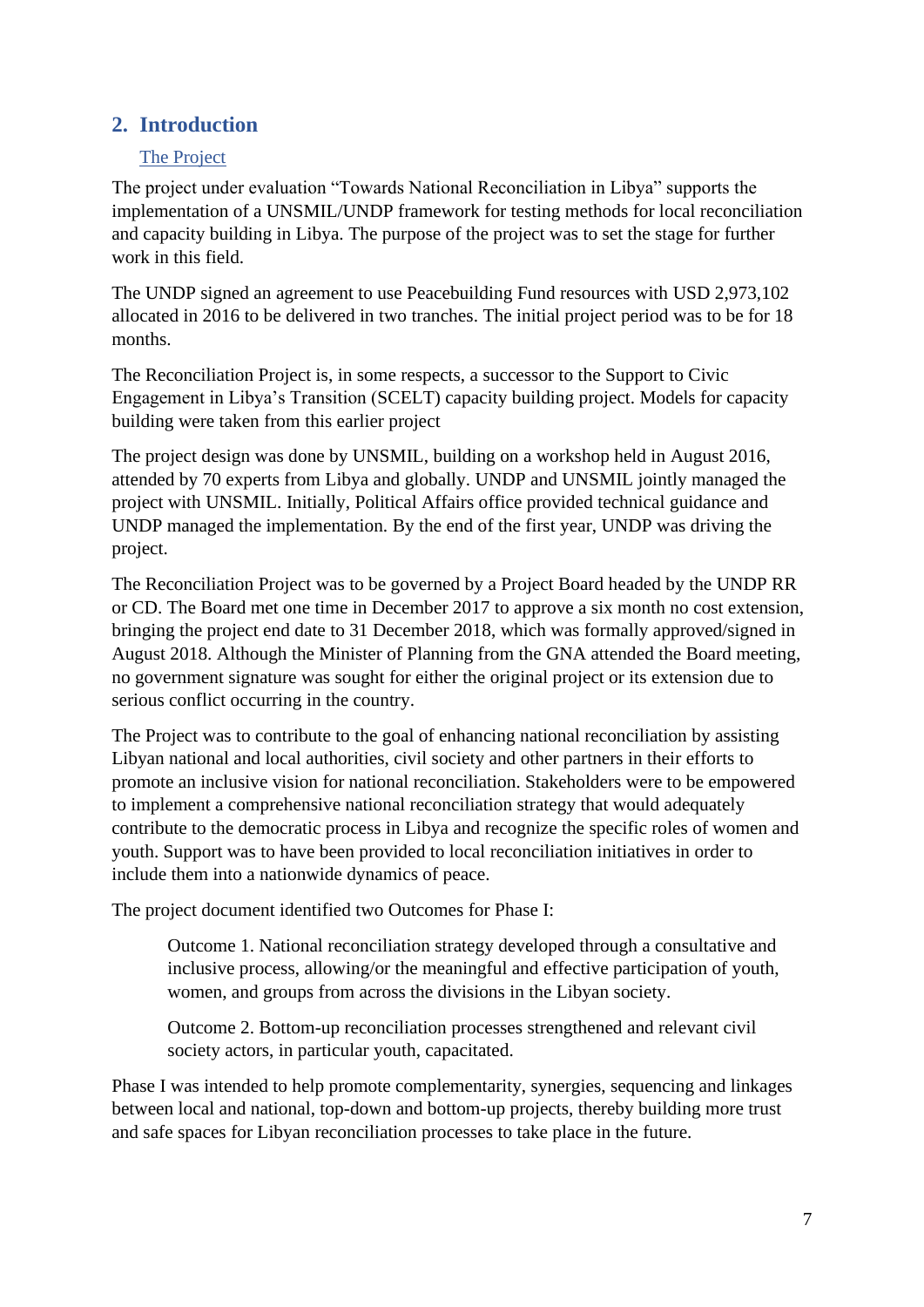To accomplish this, a multi-track mediation strategy was to be employed to engage with a wide range of powerful and legitimate actors (including tribal leaders, elders, youth, minorities, women, civil society and municipalities), allowing them to influence the design and implementation of the agreements and making their voices more directly incorporated into the peace process.

#### Donor Contributions

There was only one donor for the project. This was the Peacebuilding Fund. The breakdown of the contribution, as documented in the revised project document of August 2018 is detailed in the Efficiency section of the Evidence chapter below.

#### Country Context

Libya existed under the dictatorial rule of General Muamar Gaddafi from 1969 to 2011. The population comprises Arabs and many Saharan tribes. All but a few are followers of Sunni Islam. The revenues from oil exploitation enabled Libya to achieve the highest Human Development Index in Africa. However, despite this modernization, Libyan society was tightly controlled by General Gaddafi's forces. The regime used its power to benefit some groups it favoured while impoverishing others. Many areas under customary usufruct land management were taken and given to other groups. Acts of this nature served to shore up support for the government in some quarters but led to serious opposition in others.

The wave of uprisings initiated in Tunis that became known as the 'Arab Spring' as it spread, served as the catalyst for a popular revolt in Libya that started in 2011. The USA and allies entered the fight after it was determined that Gen Gaddafi indiscriminately attacked his own citizens. The bombing precipitated a total breakdown in civil order, leading to the death of Gen Gaddafi, the collapse of the government, a rapid rise of multiple armed factions representing tribes, territories, religious ideologies, and other power and/or criminal interests. The country was still in disarray n 2012 iwhen an attack on the American Consulate in Benghazi led to the death of the American Ambassador. Renewed fighting in 2014 further deepened the turmoil. In 2015, a Libyan Peace Agreement (LPA) was brokered by the UN but talks broke down before the final agreements. This resulted in a, thus far permanent, bifurcation of the government into two camps: the GNA based in Tripoli and the HOR based in Tobruk.

Beginning in 2011, many groups that had suffered under Gaddafi initiated reprisals against those who they felt had wrongly benefited. Thousands were killed, maimed, displaced and/or had their properties destroyed and/or confiscated.

The UNDP had already been working in Libya since 1976. On 16 September 2011, the Secretary General created the UN Support Mission in Libya (UNSMIL). The UN, other multi-lateral and bilateral agencies, as well as a plethora of INGOs initiated relief and rehabilitation work. These operations have suffered many setbacks as the civil war has gone through several stages.

Overview of the Evaluation

Conceptual Framework

The review evaluated Phase One of the UNDP implemented Libya Reconciliation project covering the period from January 2017 to December 2018. A Grant of \$2,973,102 was made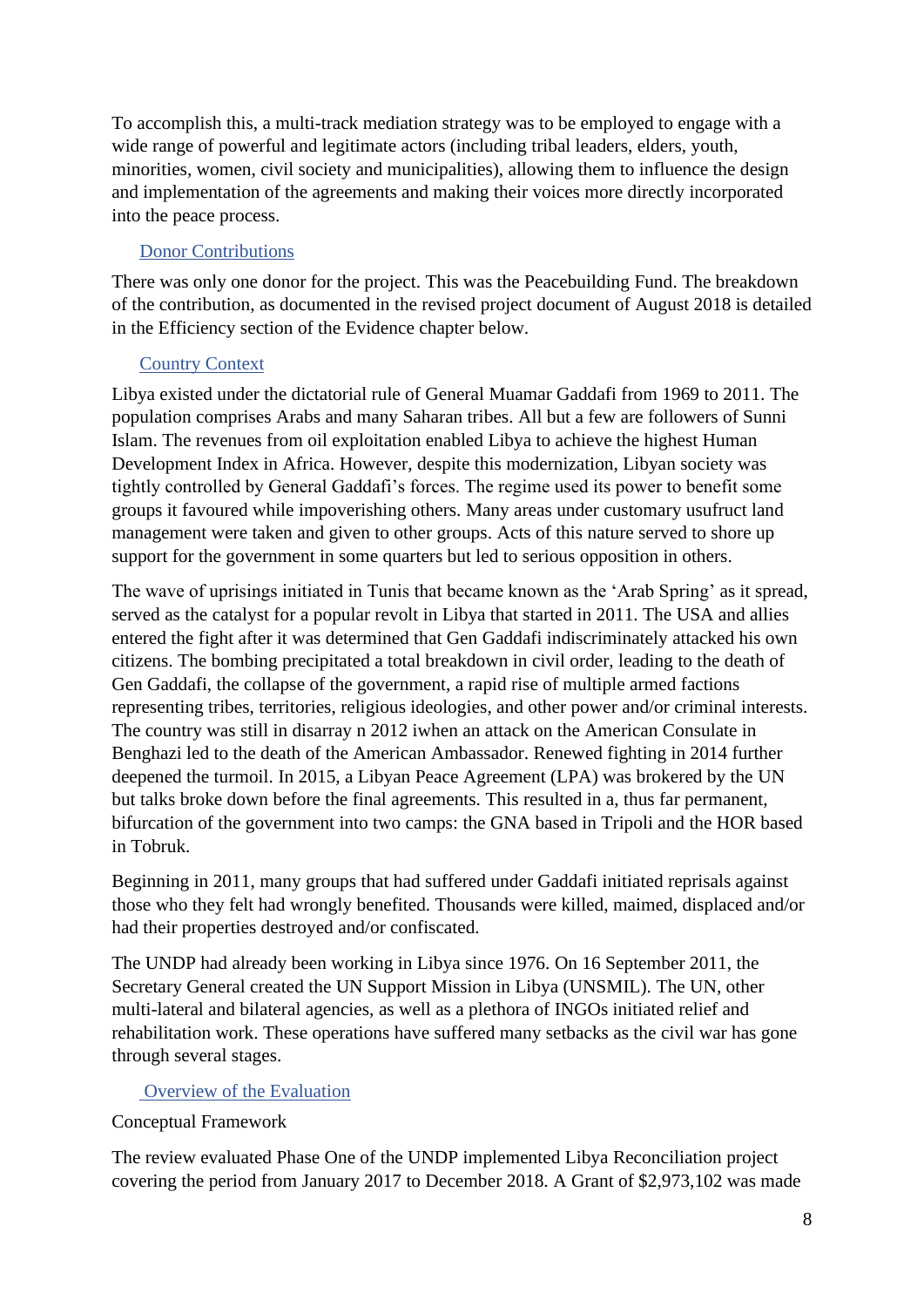available, initially to cover an 18-month period to establish a framework for national reconciliation.

The Reconciliation project has moved on to Phase II. Thus, a prospective evaluation of the contribution of Phase I to the design for Phase II was required. As a result, this External Review carried out an assessment of progress made in Phase I and documented lessons that could be translated into future design and strategy.

The review is formative in nature with a two-fold focus:

- i. Clarification of the program theory with an emphasis on understanding if, within the particular social and political environment in which the program is implemented, the current design assumptions (implicit and explicit), objectives, and focus were, and remain, valid and, therefore, likely to lead to the desired outcomes; and
- ii. Learning, with an emphasis on understanding:
	- How the delivery approach, including how resources are used, affected progress towards outcomes; and
	- How the results of Phase I can serve as a basis for future programming on reconciliation in Libya.

To assess these adequately, the evaluator needed to consider these within the country context and the achievement of outcomes to date. Together, these provided findings that may be suitable for consideration in the ongoing Phase II and any future stage design.

The review focused on the work of the Reconciliation project team from its initiation in January 2017 to its end date of 31 December 2018. All elements of the program design and delivery were considered.

The review made judgements about the overall performance of the project, assessing against success criteria established in the project document and the evaluation criteria contained in the terms of reference. The priority evaluation criteria for this component of the review are relevance, effectiveness, efficiency, impact, and sustainability. These assessments were based entirely on document review and interviews. No field observation was possible given the security situation in Libya. Therefore, impact will be addressed only cursorily due to the small budget, short implementation period of the project, and lack of opportunity to make direct observations of current behaviour of partners and stakeholders in the field.

Recommendations have been made to address future phases regarding Achievements and Implementation and Development Effectiveness defined as 'the extent to which the project activities have attained its objectives'.

#### Evaluation Strategies

#### Prospective Orientation

The Review was conducted considering the future of reconciliation programming in Libya as its primary orientation. The evaluator gathered data on past and current operations with the intent to assess their potential for replication or modification under any future design. It is also our understanding that the evaluation report may be used by the project management to make decisions regarding refinement of Phase II or later phase designs.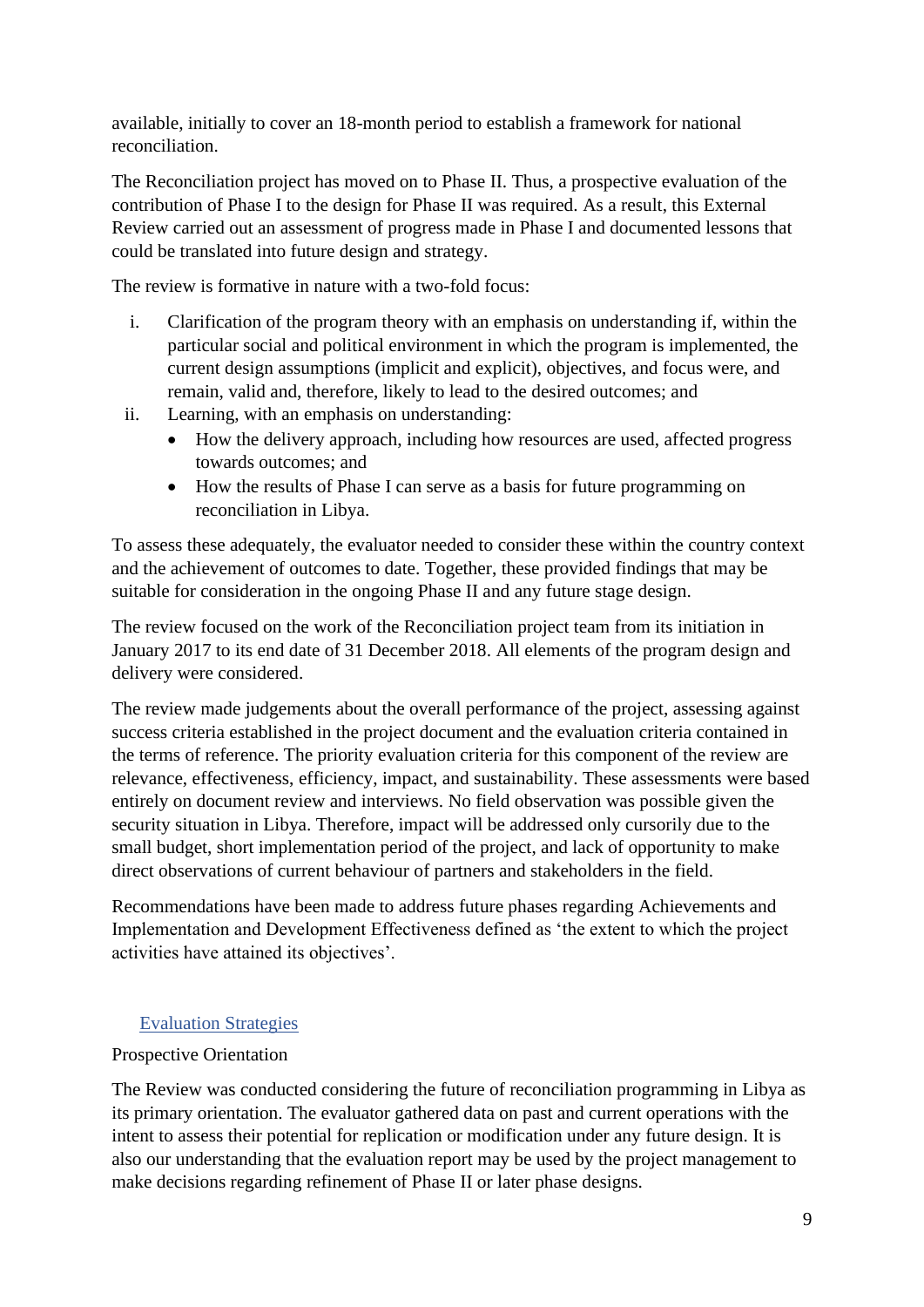#### Program theory

Clarifying the current reconciliation program theory and potential modifications for future programming is fundamental to this evaluation. The evaluation used a mix of approaches to articulate the program theory:

- Aggregating the mental models of program stakeholders as part of the key informant activities. However, it turned out that the limited number and variety of the interviewees seriously reduced the potential for meaningful synthesis of contrasting mindsets regarding the utility of the project and its interventions.
- Deductive Analysis of project documentation and external literature. Only Libyan relevant inputs formed the basis for evaluation conclusions or recommendations
- Inductive Analysis from the interviews and quantitative data sources to infer how the program actually operated.

#### Outcomes-based assessment

As the assessment of objectives falls within the review's secondary purpose and focus, the outcomes-based assessment approach used was practical in nature.

- The two project outcomes were detailed in the project document. It is important to note that the evaluator reviewed the results chain based on available documentation and stakeholder interviews alone.
- A selection of the performance indicators noted in the Final Project Report were validated and reported on.

#### Participatory

The principles of a participatory approach guided the evaluation, for example:

- The evaluation plan was developed following a preliminary review of background material about the program, its operation and stakeholders gained through a series of discussions with key stakeholders
- The evaluator was assisted by the Project Team in the selection of key informants based in Tunis and Libya.
- Methods and techniques were chosen by the evaluator to promote inclusive participation of key stakeholders to the extent possible without actual face-to-face encounters and recognise the value of everyone's contribution.
- To ensure anonymity, and as per point 12 of the Evaluation Code of Conduct, no interview notes were shared with UNDP

#### Data sources

- Review of available project documents;
- A brief review of relevant contemporary literature on post-conflict reconciliation.
- Key informant interviews using semi-structured interview guides.

#### Data analysis

Triangulation of inputs is used to facilitate validation of data through cross verification from more than two sources. It was anticipated that triangulation of data would be a critical aspect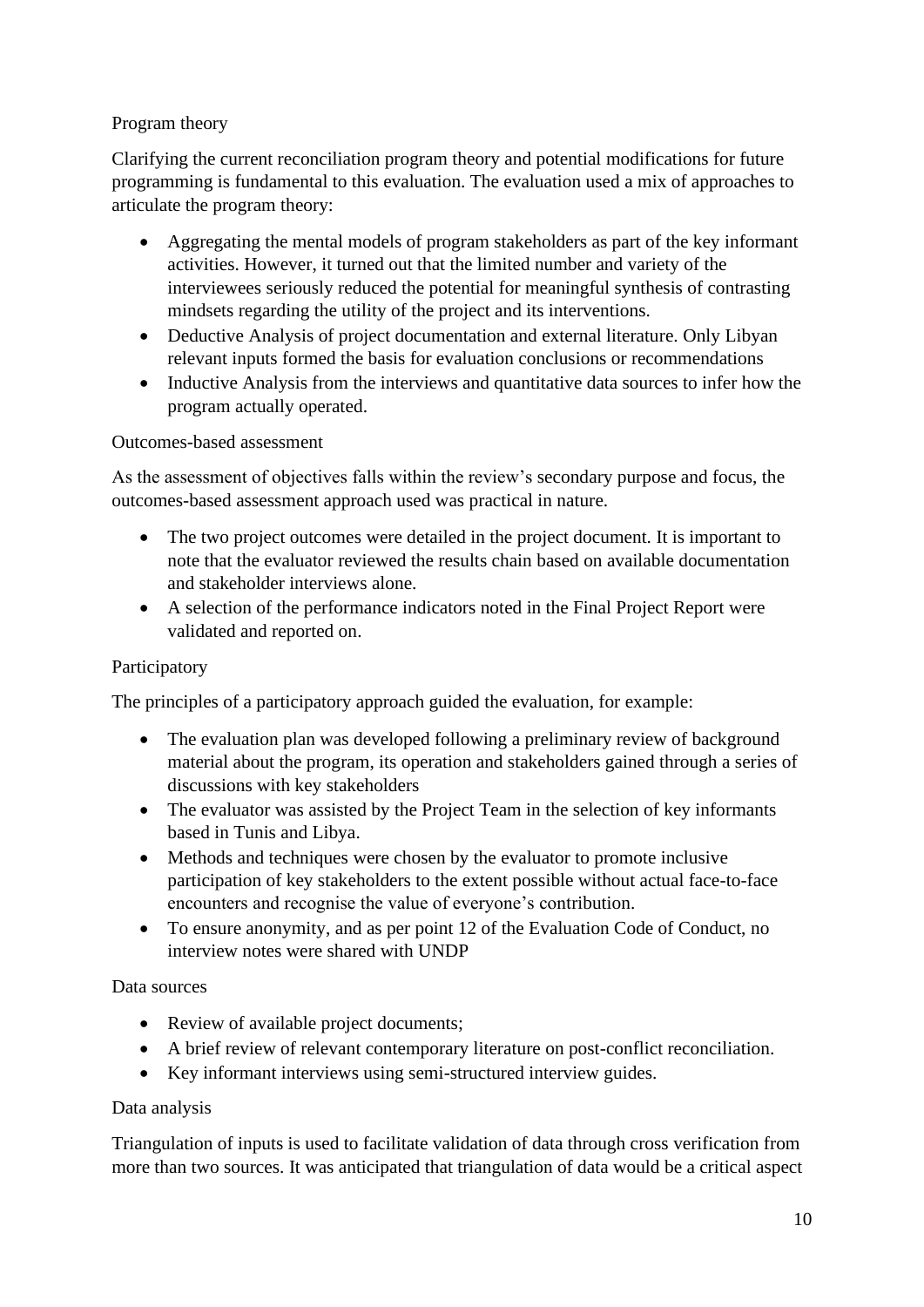of the data analysis. However, the orientation of the interviewees turned out to be too lopsided for this to be done in more than a cursory manner.

Following the Tunis mission, the evaluator undertook an iterative data analysis and synthesis, structured in two ways:

- a) against the key evaluation questions;
- b) according to the project outcomes and outputs

Quantitative financial data was only used to provide a cursory overview of project implementation as the UNDP was unable to provide expenditure breakdowns at output levels.

#### Limitations to the Evaluation

There were a number of serious limitations to this evaluation. The primary limitation was the inability of UNDP to facilitate entry to Libya for the evaluator due to the ongoing security restrictions. In addition, the UNDP was unable to obtain the services of a national evaluator to be a part of the team. Therefore, the key data inputs for the evaluation consisted of a series of phone conversations with Libyans who had been associated with some aspect of the project and interviews with UNSMIL and UNDP personnel in Tunisia. (UNDP Libya international staff were withdrawn from Tripoli in September 2018.

There has been essentially no involvement of the Libyan government in the project. The original and revised project documents were signed internally by UN officials alone. No one association with the Libyan government was interviewed for this evaluation, nor were any documents obtained that provide government views on the relevance, effectiveness, or efficiency of the project.

All but one interviewee had a financial connection with the project as a UN staff member, consultant, or grantee. One interview was a participant in a local reconciliation agreement, thus the sole representative of project beneficiaries.

In addition, the UNDP proved unable to retrieve many of the critical documents generated by the project. Those missing included both project products as well as records of important process milestones. Some documents were retrieved from various sources during the course of the evaluation.

All management personnel associated with the project during Phase I implementation had left their positions by the time the evaluation was fielded in December 2019.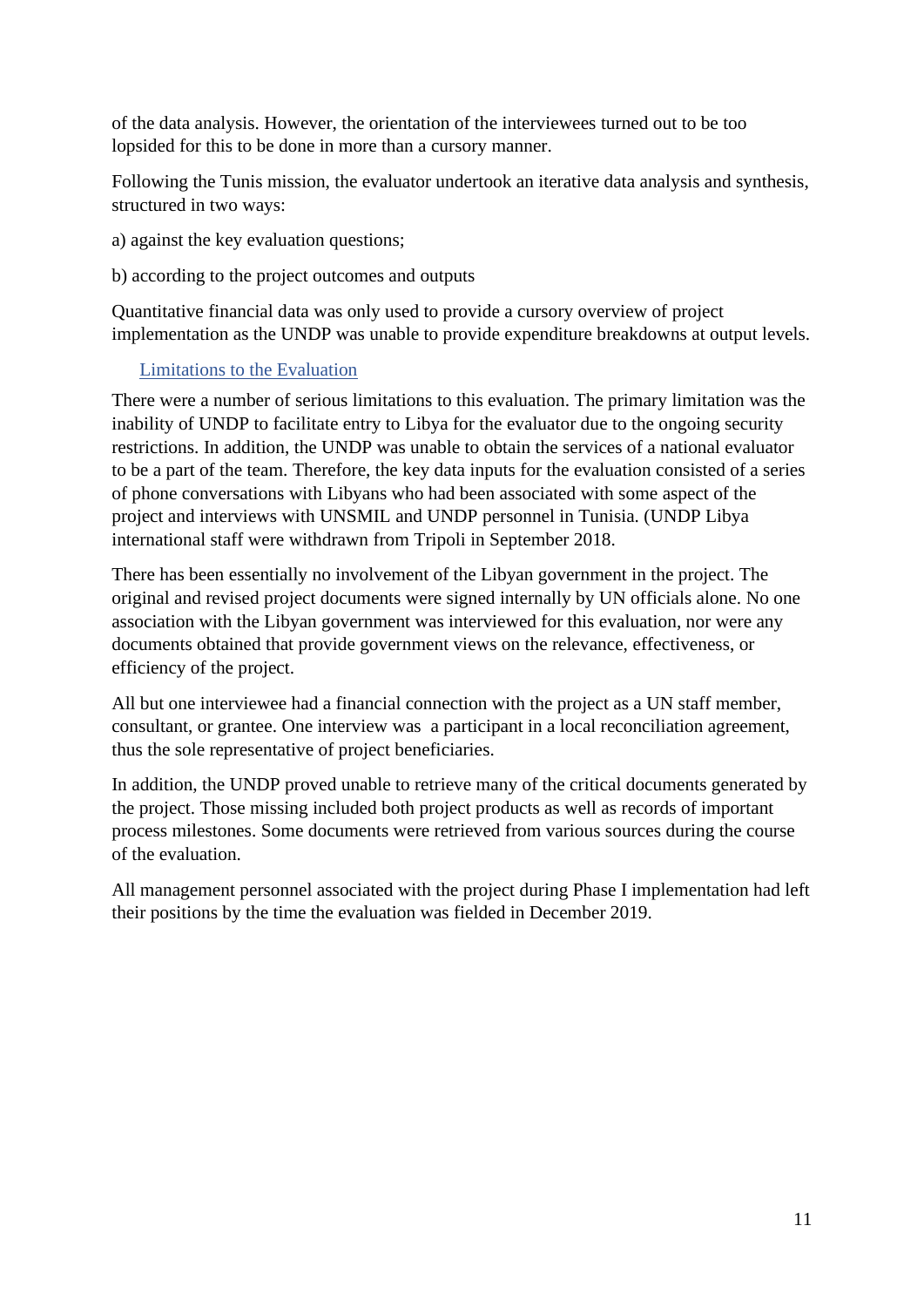# <span id="page-11-0"></span>**3. Analysis of the situation**

#### **Evaluation Findings**

<span id="page-11-1"></span>The information contained in this chapter are based on information collected by the evaluator through interviews in Tunis and phone interviews with UNDP and CSOs in Libya and a review of available documents provided by UNDP and various interviewees, as well as a few internet sites. The factual details have been woven together through reasoning applied by the evaluator. Therefore, any views expressed in this or subsequent sections of the report are those of the evaluator alone, unless otherwise referenced.

#### Relevance

*The purpose of assessing the Relevance of a program is to judge the extent to which the program objectives are consistent with beneficiary needs, country requirements, and partner & donor policies*

#### Main Evaluation Question on Relevance:

#### **Did the Project design match the priorities and policies of the target group, recipient, and donor.**

#### Summary

The project fortunately started when there was a window of opportunity in the on-going Libyan civil conflict. At the time, it was perceived that small reconciliation issues could be addressed and resolved. Although there was no formal link to the national level political reconciliation, it was felt that the results and lessons of these local processes could benefit the national dialogue. Tools were introduced to enhance the potential for Libyans to dig more deeply into the root causes of conflict rather than seeking a resolution that merely calmed the situation on the surface.

The project was designed by UNSMIL but implemented by UNDP. The role played by UNSMIL was unclear to many Libyans. Some comments were made that UNSMIL's involvement reduced the credibility of the project in the eyes of some Libyans. There also appears to have been some friction between UNDP and UNSMIL in the early days, but this is not mentioned in the latter period of project implementation.

The government attended the one Project Board meeting and apparently did not express any objection to the project's no-cost extension.

The approach undertaken and the results achieved, were seen as sufficiently relevant and suitable for the American and Italian to commit to financing Phase II.

In all CSO interviews, the evaluator received confirmation that the Reconciliation Project was (and remains) relevant to Libyan national interests and aspirations.

Comments on the views of the donor, the Peace Building Fund, were requested several times, but no response was forthcoming.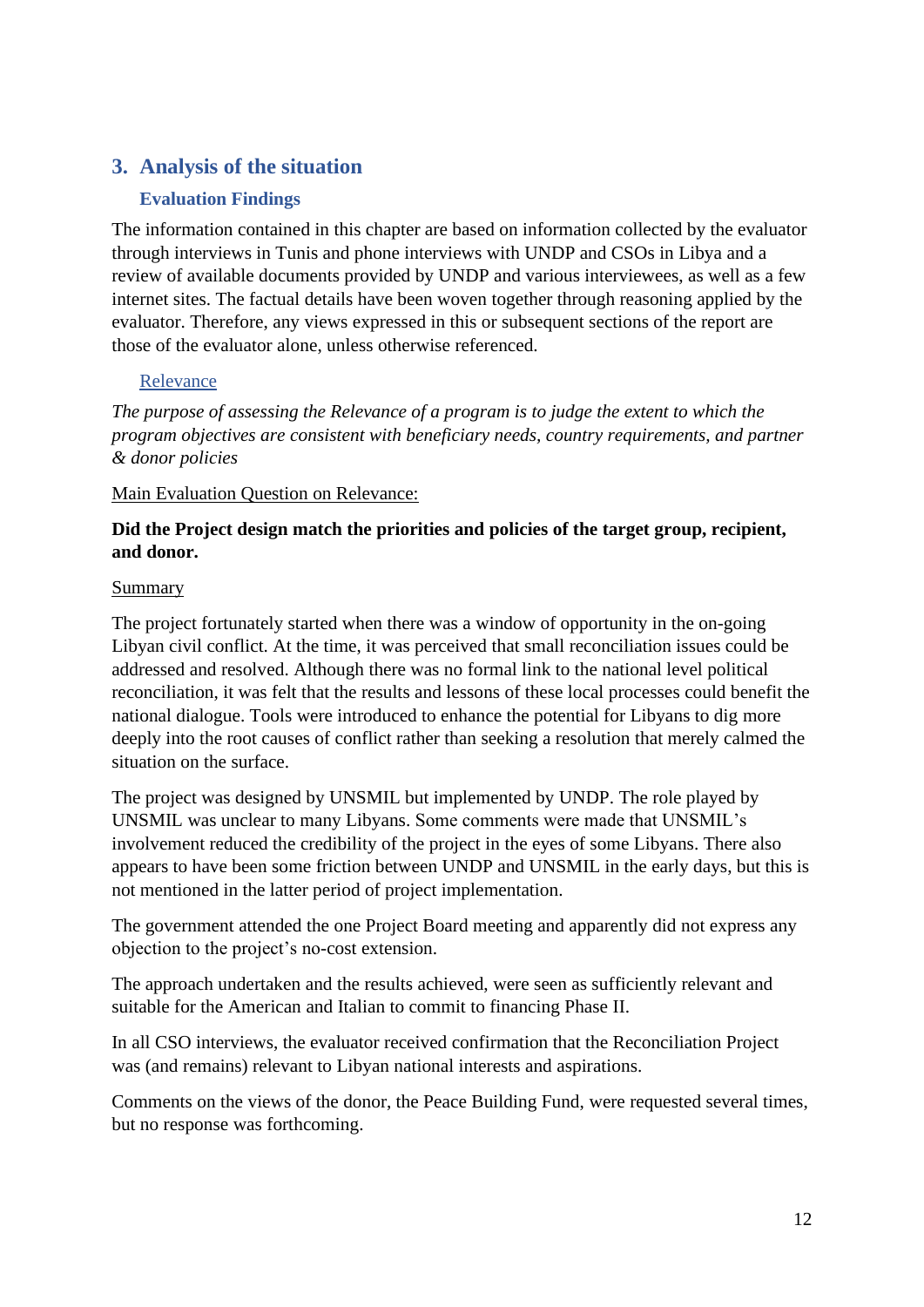Secondary Evaluation Questions of Relevance

# **1 Did the project respond to the needs of the intended beneficiaries?**

This project represented 3% (USD 1.5 million/year) of the total UNDP portfolio (USD 42 million in 2019).The nominal GDP of Libya in 2017 was USD 62 billion with a per capita GDP of USD 7000 (down from USD12000 before 2011, the highest in Africa). The project purpose was to introduce new ideas and tools. It did not have the inherent ability to meet all needs of beneficiaries.

The proceedings of the pre-project workshop and several project surveys and research all indicated that Libya had a great need for new ideas and tools to facilitate open discourse. The project introduced and tested several new techniques in many parts of the country during its two-year life. The larger problems inherent in the stability of Libya were well discussed in the workshop. There was no expectation that this project should be engaged in relief or reconstruction efforts. The importance of local reconciliation for reducing horizontal inequity was noted and appreciated. The obstacles to working at the local level were also noted, and possible work arounds identified.

# **2 Were the planned project objectives and intended results (i.e. outputs and outcomes) relevant and realistic to the situation and needs on the ground?**

The inputs used for project design, particularly the August 2016 UNSMIL workshop, provided a solid basis for project design. The evaluator encountered nothing in the subsequent research outputs or activity reports that undermined the validity of the basic structure of the project. Despite serious impediments to successful implementation, the project was able to complete nearly all planned activities. When obstacles were identified, strategic thinking was employed to identify suitable solutions.

Differences of opinion existed between UNSMIL and UNDP regarding several aspects of the project. A particular point of disagreement, that appears to exist to date, is the question of the utility of the local reconciliation agreements. UNSMIL appears to have favoured a stronger emphasis on the national strategy, yet the project was designed by UNSMIL mid-level officers. This will be addressed in greater detail later.

# **3 Were the problems and needs adequately analysed.**

The project grew out of a workshop of 70 experts on reconciliation and fragile states, dominated by Libyans in August 2016. The workshop report indicates it was well designed and managed. Detailed proceedings are incorporated into the report illustrating broad participation. This was held in Tripoli in a particularly calm period. Discussed key issues to be addressed for reconciliation. The project was designed on the basis of a large (70 participant) workshop organised by UNSMIL in August 2016. In addition, UNSMIL has access to substantial internal analysis, plus the analysis done by INGOs that took part in the earl design (PCI, PEACE, etc) One of the top global experts on state fragility, Seth Kaplan, was an active participant in that workshop. His arguments for greater emphasis on horizontal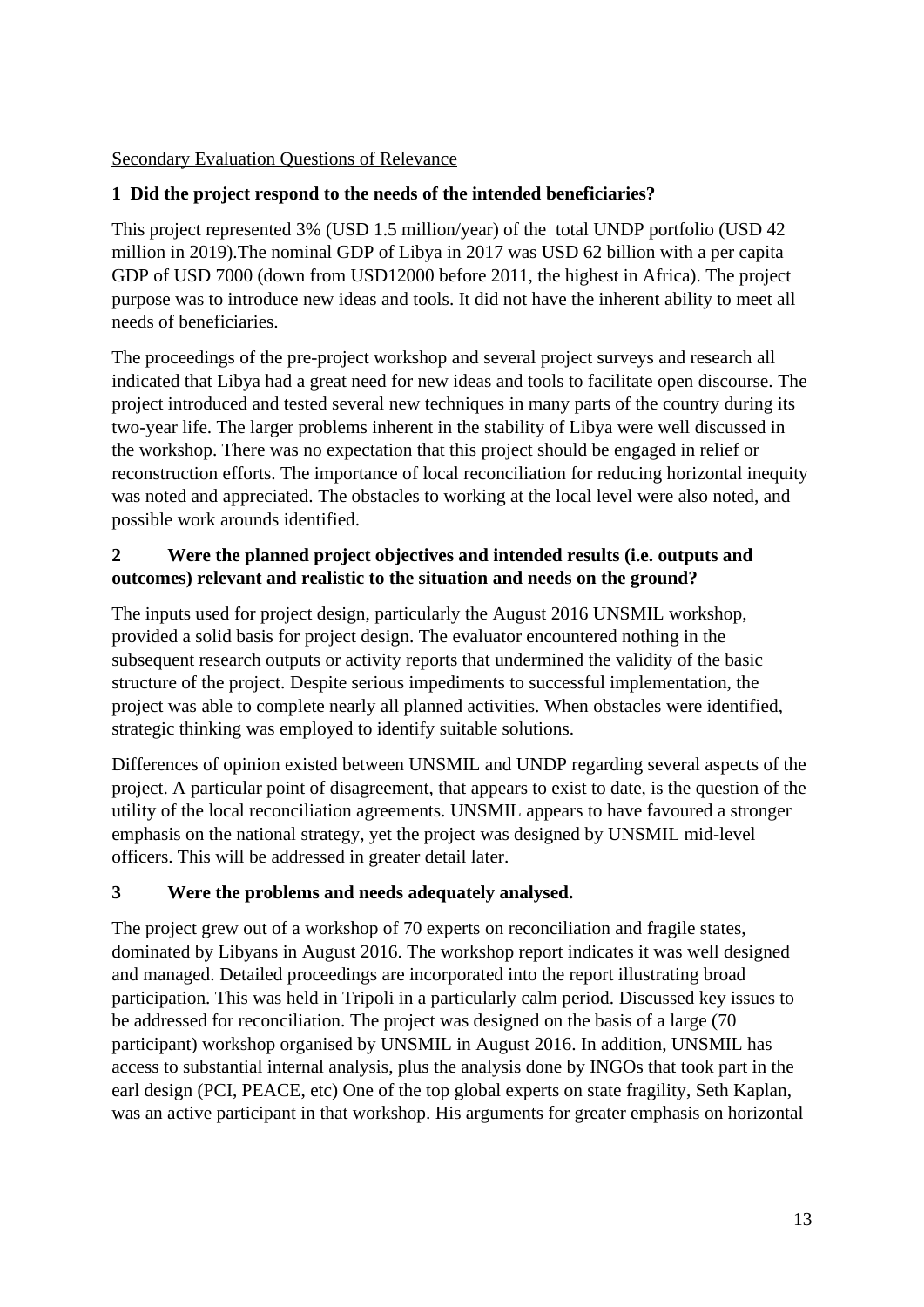inequity<sup>1</sup> spurred the OECD to revise their earlier perspective on leading causes of fragility<sup>2</sup>. The report section, Steps Forward, lists proposed steps, many of which were incorporated into the Reconciliation project document.

In December 2017, a quantitative survey (implemented by Altai) substantiated many of the issues raised in the workshop and prodoc. Throughout the course of the project, a Technical Committee of about 20 Libyan experts deliberated on key issues associated with reconciliation in Libya. The final outcome was a Reconciliation Strategy that did not diverge greatly from the findings of the initial workshop.

A mapping exercise of a large number other project conducted during the project design indicated that no other project was explicitly covering the topic of national reconciliation. The Peace Building Fund supported the project design as meeting a need that had not been adequately covered

# **4 Were the objectives of the project clear, realistic and likely to be achieved within the established time schedule and with the allocated resources (including human resources)?**

Despite the obstacles and the deteriorating situation after October 2017, particularly the evacuation of the UN from Libya in September 2018, the project was able to complete nearly all planned activities and used the allocated funds with only a six-month no-cost extension. The major activity not completed was the end of project perception survey. Comments were made indicating that this was not completed because of lack of funds. Others noted that given the small budget and short time frame of the project, compared to the size of the problems of Libya, the funds had been better used on other activities.

The project was designed in a manner that did not require a large compliment of full-time staff to manage it. Human resources appears to have been used sparingly in this project. For the first 8 months, the project manager was the only project employee. A programme officer was added to the team in August 2017. UNDP operations services were used for recruitment, procurement and financial management.

Only the AWP for Outcome One in year 2018 (approved January 2018) was made available, but the AWP budget of \$2,001,409 was able to be realistic as it was well utilized according to the 2018 Combined Delivery Report (\$1,971,090).

# **5 Was the Project design logical and coherent in terms of the roles, capacities and commitment of stakeholders to realistically achieve the planned outcomes?**

The designers originally assumed a National Reconciliation Commission would be formed. However, there was a lack of government involvement (no government entity signed the original or revised prodoc) in the project implementation. Fortunately, the project designers assumed that, due to the innovative nature of planned work, a range of stakeholders would emerge as the project progressed: "Because national reconciliation should be entirely nationally owned, the design and implementation of any comprehensive strategy, timeline or

<sup>&</sup>lt;sup>1</sup> Kaplan, Seth. "What the OECD still doesn't understand about fragile states". <https://www.fragilestates.org/2015/04/17/what-the-oecd-still-does-not-understand-about-fragile-states/>

<sup>2</sup> OECD, States of Fragility, 2018.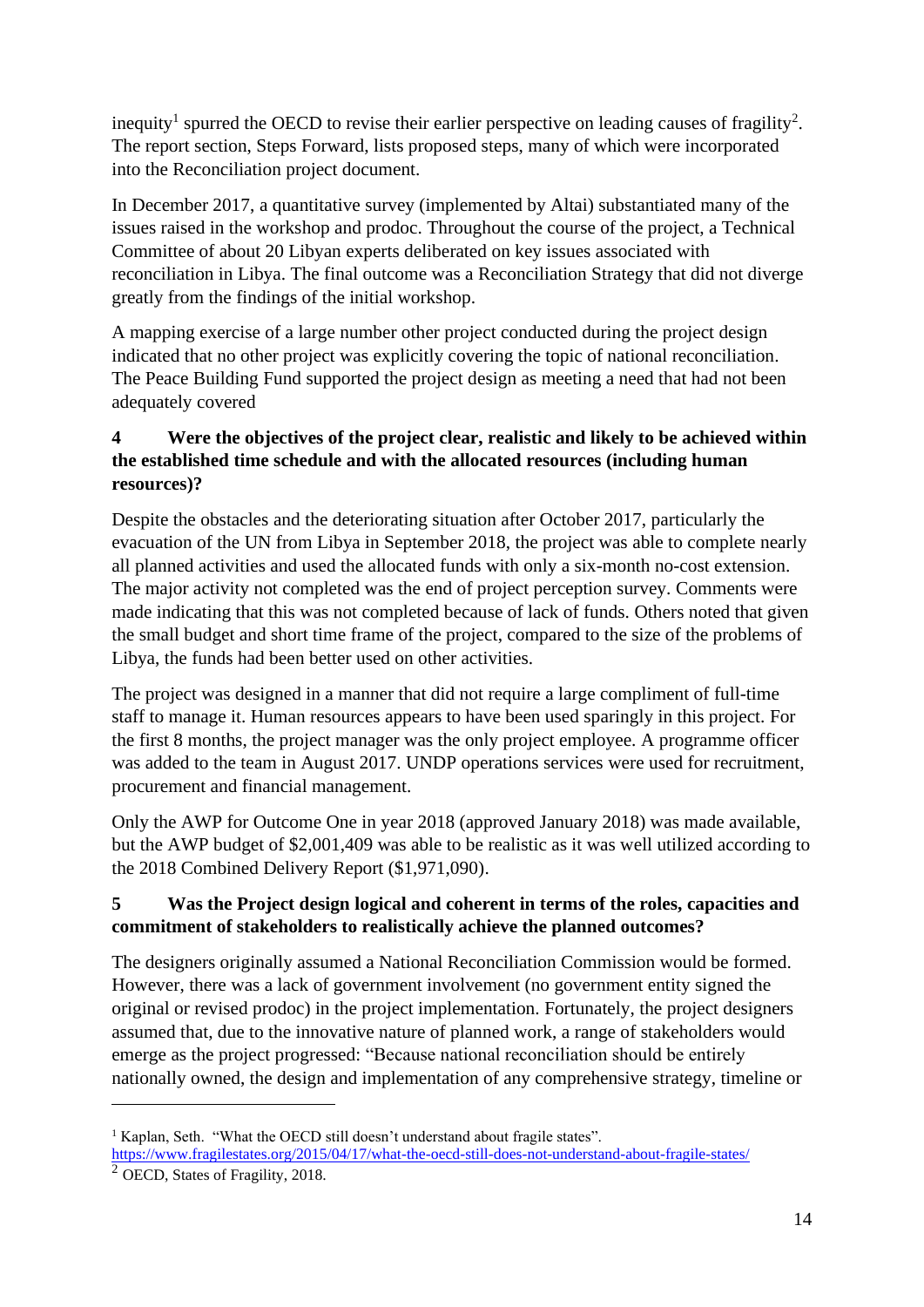project document to that end should be preceded by inclusive and representative consultations with a wide range of stakeholders, including government officials, parliamentarians, tribal leaders, elders, armed groups, city councils, victims groups, media outlets, civil society organizations, women's groups, youth, minorities, IDPs and refugees." This is indeed what transpired.

The changing security situation precipitated delays, but no major changes in the project were required. Activities were pushed ahead, despite difficulties. In fact, one commenter reflected, as a criticism, that the project management did not stop to engage in political analysis, but 'kept its nose to the ground' to complete the assigned activities.

Comments inserted into the revised project document carefully reflect the situation.

- Technical Committee meetings could not be held in Libya due to political sensitivity: but Technical Committee meetings were held in Malta and Tunis.
- Disbursements of small grants were hindered by lack of cash in Libya: but ways were found to move money to CSOs
- The procurement of the media campaign had been delayed: but the media campaign did take eventually place.
- Women participants were low due to Libyan customary practices: Although efforts were undertaken to increase the role of women in discussion and dialogues, many opinions were expressed that, ultimately, this ended up being a missed opportunity that should be addressed more aggressively in Phase II.

It is possible that the original project time frame could have been achieved if the violence had subsided and the amendments to the LPA had been agreed upon.

# **6 To what extent were external factors and assumptions identified at the time of design?**

Changes in national level of violence and further fractionalisation of government were identified as a possibility. The focus was placed on using local reconciliation as a means to test tools for Libyans to use in resolving their own conflicts, a process that was able to continue despite a serious downturn in stability at the national level.

# **7 Was the Project designed in a flexible way to respond to changes/needs that could occur during the implementation?**

The points made in Question 5 address this issue as well.

Mention was made of only one Project Board meeting, in December 2017. No minutes were provided to the evaluator. A comment indicated the Minister of Planning had attended the meeting, with UNSMIL and UNDP. However, a transmittal letter mentions lack of national government stability and thus the decision to extend the project was taken without government endorsement, just as with the original prodoc in January 2017. Such a decision, although rare, is allowed under the DIM modality, ensuring project implementation flexibility in times of severe constraints on government.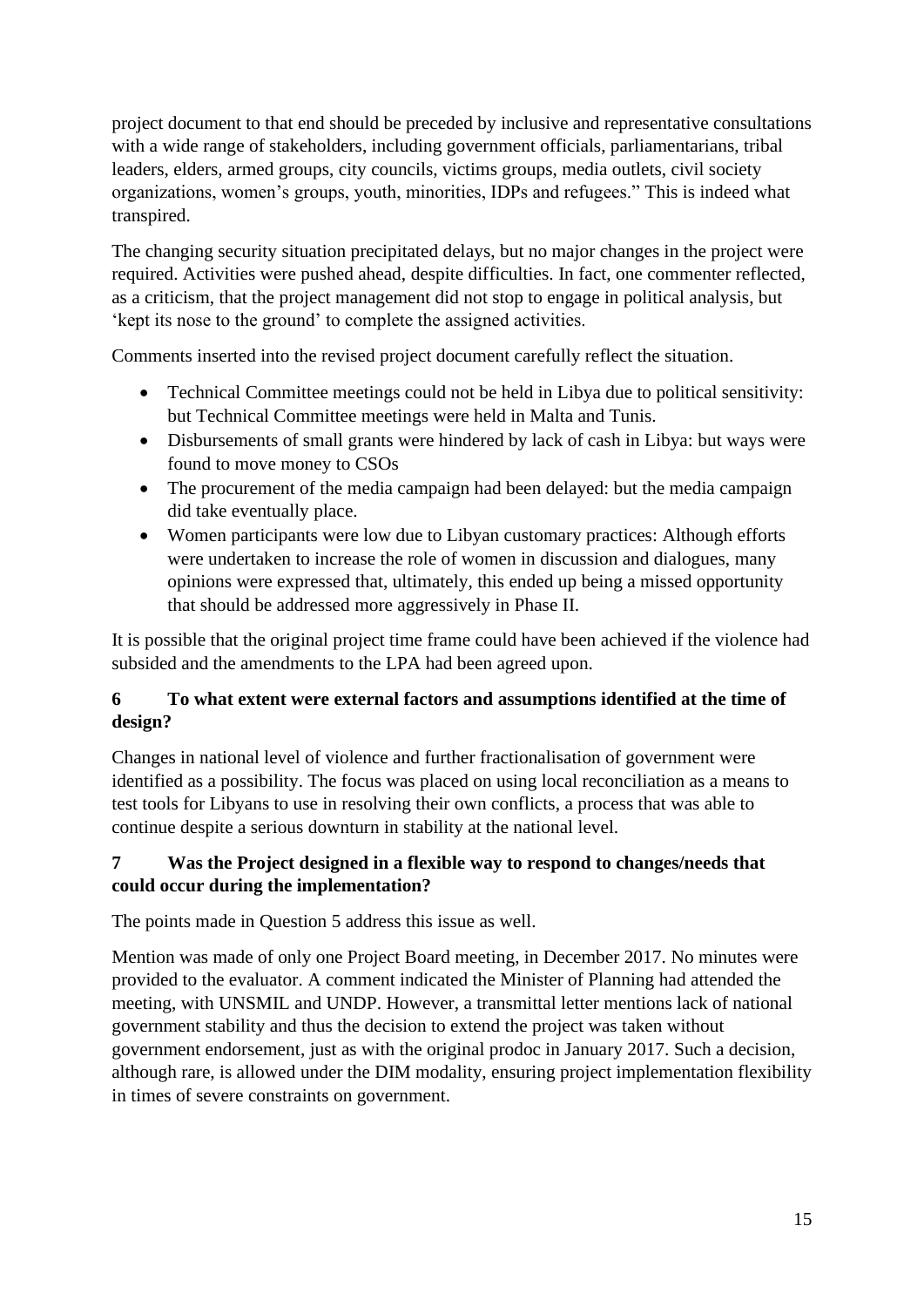# **8 Was the strategy for sustainability of impact clearly defined at the design stage of the Project?**

The project was designed with an intent to make reconciliation a more sustainable process. The use of national facilitators, a Technical Committee composed on nationals drafted the final reconciliation strategy, extensive emphasis on capacity building training, and the provision of open-ended CSO grants that provided the opportunity for nationals to identify problems and implement endogenous solutions, and the attempt to create of a network of Libyan mediators/facilitators all point to a clear strategy for sustainability of impact.

# **9 Was the sustainability methodology/approach taken appropriate to the context?**

The steps noted under Question 7 have all led to Libyan nationals being more empowered in their search for ways to enhance stability in their country. The evaluator could not identify any project activity that was driven solely by an international 'best practice' framework. The final project report notes that the process was as important as the products achieved.

The initial idea to form a network of Libyan mediators/facilitators matched the need for more nationals trained in modern reconciliation tools that could be used independently of any international project. Although the initial attempt at forming such a network did not work well, the lessons learned were used to design a more viable network that continue to be expanded under Phase II.

However, as will be noted below in more detail, the poor security made it impossible for the project management to undertake field monitoring of activities, relying upon grantees reports and third-party comments to gauge utility of the activities. In addition, several grantees commented that the 'event' orientation of the grants was less useful to building sustainable capacity than possibly could have been achieved if a longer-term arrangement had been made with fewer grantees. This is a reasonable critique, but the completion of the grants without serious mishap is an achievement to be noted. Also, aside from a desire for deeper involvement, no grantee or participant expressed the view that any project activity had undermined their capacity or hindered the ability to move forward with their own agenda.

# **10 Is there a Theory of Change that effectively facilitate the integration of individual project interventions around a common frame of reference.**

There is a Theory of Change (TOC) noted in the project document. However, it is merely a statement: "The elaboration of a national strategy for reconciliation based on inclusive consultations and outreach, as well as the building of capacities and spaces to engage in reconciliation processes across lines of division, facilitating voices from different groups, are likely to decrease mistrust and strengthen relationships in the short-term, while creating prospects for increased understanding, social cohesion and thus, sustainable peace in the longer term."

There is no evidence that a formal process was used to generate the TOC nor is there any reference to the objectives framework or AWP as embodying an extension of the TOC into a Theory of Action (LogFrame or Objectives Logic Model). This point will be taken up in the Recommendations.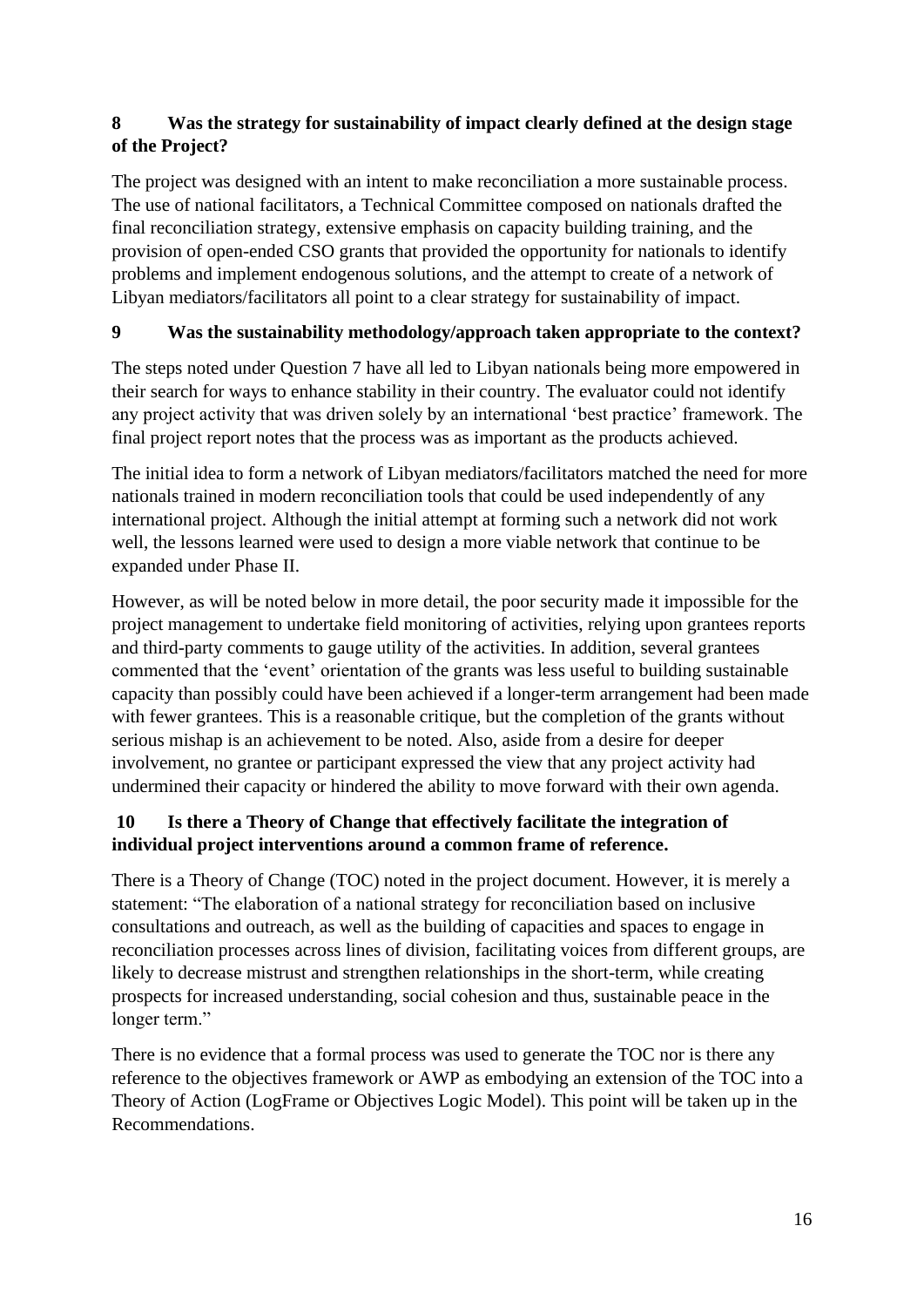#### Effectiveness

*Effectiveness measures the extent to which the development intervention's objectives were achieved, or are expected to be achieved, considering their relative importance.*

#### Main Evaluation Question on Effectiveness:

# **To what extent have the project interventions achieved results and has collaborating with Government of Libya enhanced the level of results achieved**

#### Summary

The indicators specified in the prodoc were narrow in scope, many were activity oriented. Nevertheless, the project has served to generate appreciation for and capability of engaging in the use of modern tools for reconciliation as a peacebuilding tool and to catalyse follow up action by civil society.

There is no single government of Libya, a major armed struggle has been going on since shortly after the initiation of the project. This has made engagement with government a tenuous process at best. Therefore, the evaluation question is oddly phrased as the evaluator only detected two instances of interaction between the project and the Government of Libya. These would be when the government provided funds for IDPs' resettlement following project-instigated reconciliation in Kufra and the attendance of the Minister of Planning at the project board meeting. This minimal engagement has been identified as one weak point in project implementation.

That being said, a strategy national reconciliation was completed and an implementation road map was being prepared for submission to GNA when the fighting broke out in April 2019 and the GNA shifted to a survival mode.

The UNDP international staff had to relocate from Libya part way through the project period, in September 2018. Critically, the project was still able to complete the its original outputs and spend its funds within the six-month no-cost extension approved in August 2018.

The concept of local reconciliation does not appear to have been well articulated prior to the start of the Reconciliation Project. Post-conflict theory has suggested that reconciliation is best initiated 3-5 years after the end of conflict. The initial UNSMIL mindset conceptualised reconciliation as bringing the two main national actors to an agreement. The project was able to show that serious work can be accomplished at the local level. In so doing, they sparked interest in both the GNA and the UNSMIL to look more seriously at local reconciliation efforts. However, the deteriorating situation prevented much progress.

It needs to be noted, that if the TOR had called for an evaluability assessment prior to the inception phase of the evaluation, it is possible the Reconciliation Project would have been assessed as not evaluable due to limited documentation, access to project beneficiaries, failure to objectively track progress towards indicators selected, and limited verifiable data on CSO operations.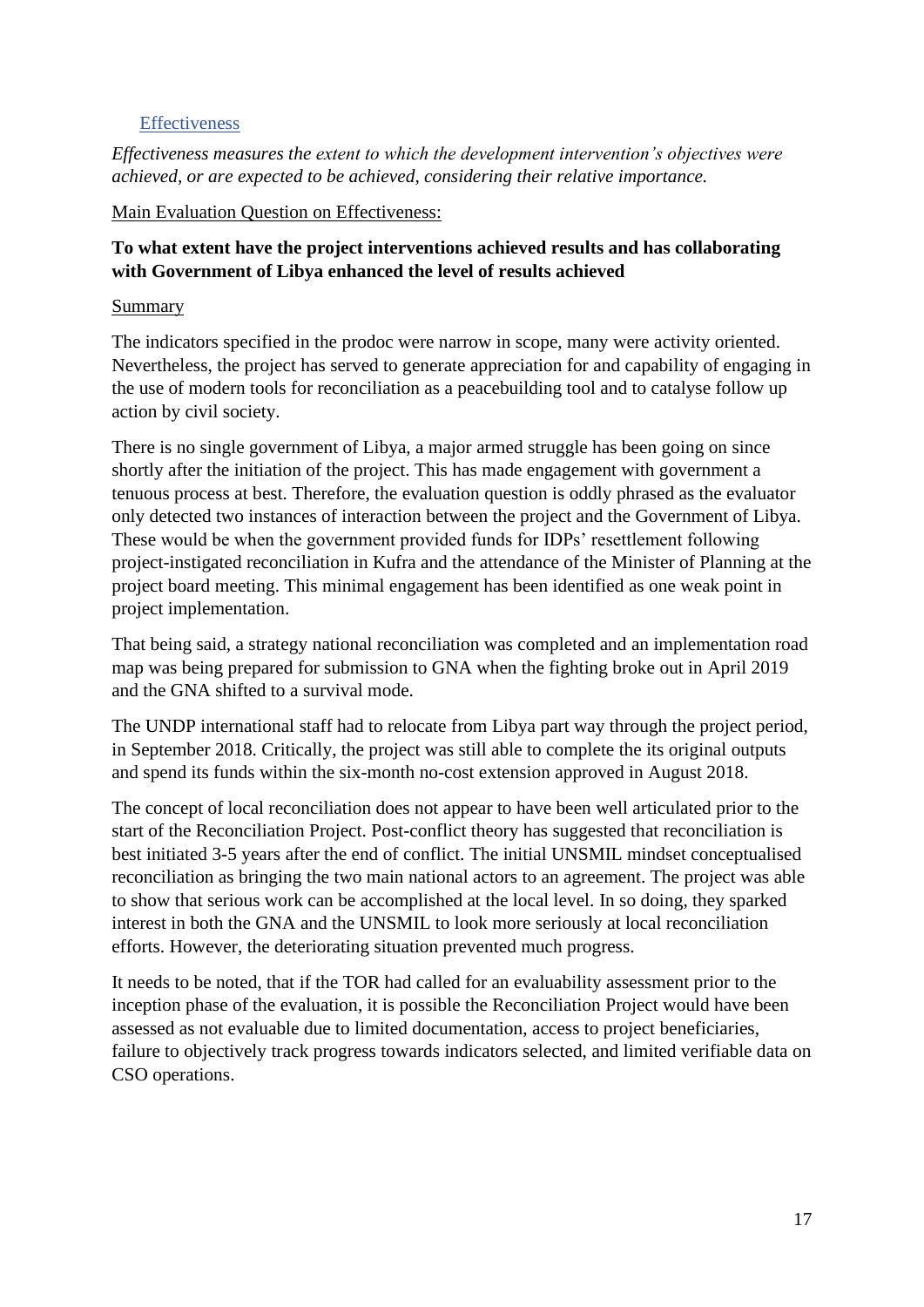#### Secondary evaluation questions on Effectiveness:

#### **1 How effective has the Project been in establishing ownership especially with reference to the three components of the Project.**

It is unclear whose ownership was to be established as the project operated essentially independent of government. Nevertheless, the focus of Outcome One was on the production of a National Reconciliation Strategy that was to have been endorsed by government. The Technical Committee comprised of Libyan national experts on many fields relevant to reconciliation stayed involved throughout the project and supported the final version of the National Reconciliation Strategy as being a something that they had produced. However, by the time it was ready, the GNA was fully in preservation mode as the HOR had initiated a major territorial advance.

All indicators are that the individual local reconciliation agreements reached with the assistance of the project were fully owned by the participating groups. IDPs were returned following the Kufra dialogue. The road opened in another agreement has remained open. Tuareg IDPs were allowed to reclaim their government jobs in Ghadames, but the camp in Awal remains their major settlement.

No comment was given by grantees or participants indicating that they felt the project had pursued a strategy focused on implementing international best practice rather than building Libyan ownership and full engagement in all activities.

#### **2. Were management capacities adequate?**

Project managers were in place throughout the project. Libyan nationals were heavily involved in the design and implementation of many aspects of the project. As far as the evaluator is aware, all consultants were local, with the exception of one international expert hired by the Altai survey team (see below).

The first manager was an Arabic speaking international consultant from Yemen. After eight months, the UNDP was able to recruit internally. That manager, a Lebanese-American, remained in place through the remainder of project implementation and submission of the final report in August 2019. He initiated Phase II until he was promoted by UNDP and moved to the Regional Bureau for Arab States.

UNDP provided all operational support in HR, finance, and procurement. Difficulties arose due to the displacement of UNDP and project internationals to Tunis, Tunisia from Tripoli, Libya. Nevertheless, the project was able to complete its objectives.

# **3. Was the project methodology/approach taken appropriate to the context?**

The initial August 2016 workshop set an appropriate design for the project, which centred on emphasising Libyan national involvement and ownership. The quantitative survey done by Altai validated many of those choices and did not identify any aspect of the project as not appropriate to the context.

The use of a Technical Committee comprised of national experts matched the Libyan mindset that the conflict problem and its solutions were their own responsibility.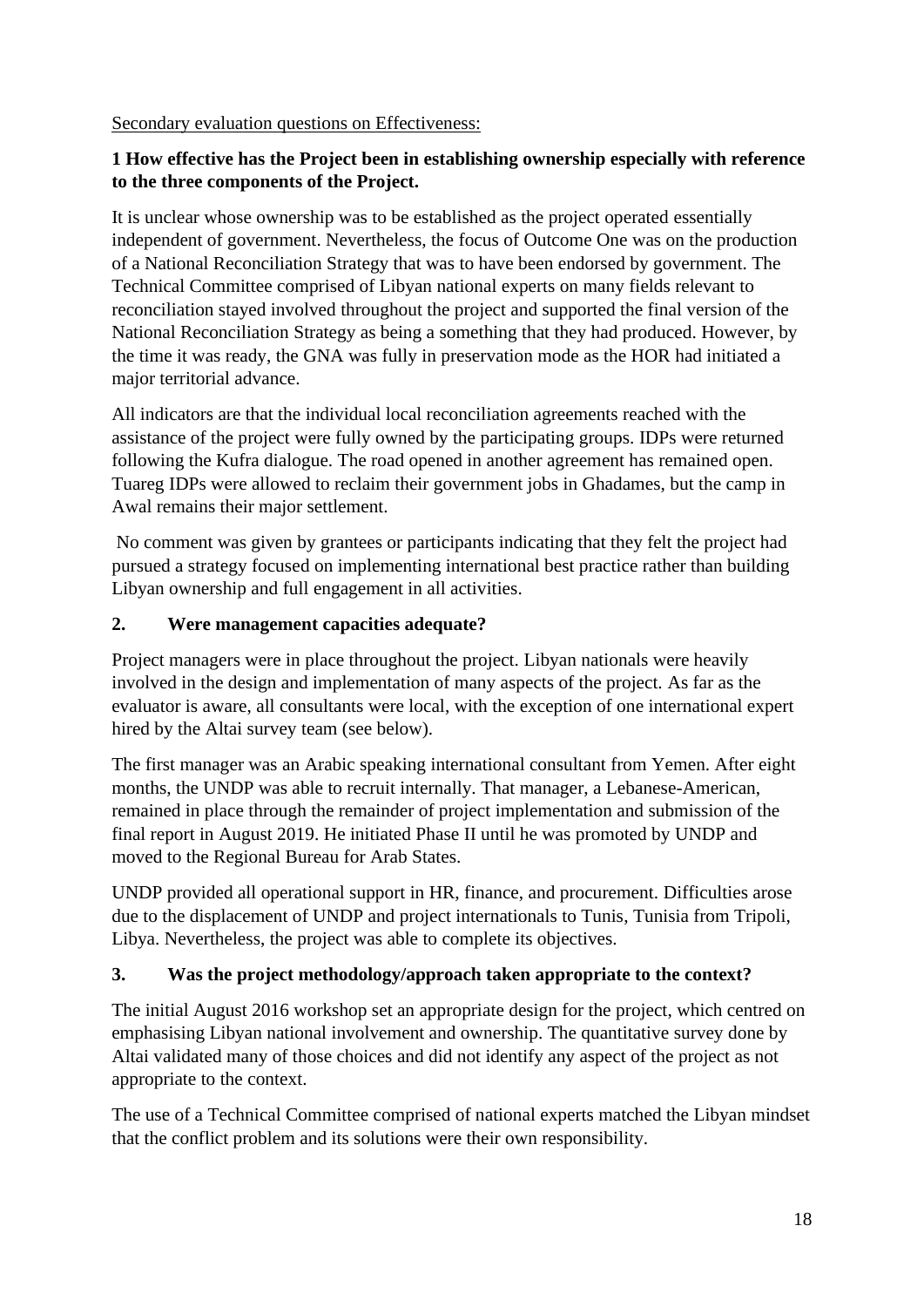The open approach to CSO grant making matched the limited UN capacity for detailed oversight of ground activities. It also was appropriate for supporting a range of young actors to try out their own ideas, rather than waiting to be guided by the UN.

# **4. Was the Project able to respond to changes in the political, security and general operating environment?**

Despite upsurge in violence, faulty banking systems, inability of international staff to remain in country, still the project was able to complete nearly all activities and expend nearly all funds with only a six-month extension.

# **5. What were the development results (i.e. against planned outputs and outcomes) of interventions, considering the changes made and support provided to the national partners?**

# Outcome 1 A National Reconciliation Strategy developed

Indicator 1.1 A strategy was to be produced through a consultative process. This was achieved, but the strategy was not shared with government due to an upsurge in violence. This indicator is duplicated under Output 1.1 and Indicator 1.1.1 illustrating some gaps in standard UNDP project design standards. More details are included under the output.

Indicator 1.2 A final survey was to assess increased levels of confidence and cohesion as compared to a baseline survey. However, no final survey was conducted. No assessment of achievement of this indicator is possible. Many commenters expressed the view that this would not have added significant knowledge as the national problems has increased but in no way due to any fault of the project.

Output 1.1 Produce a National Reconciliation Strategy

Indicator 1.1.1 Roadmap/strategy prepared

This indicator duplicates Indicator 1.1, which is an improper project design feature. The creation and deliberations of the Technical Committee were all subsumed under this output. The final strategy appears to have been weaker, less specific, than anticipated at the beginning of the project. Some commenters felt the project had 'taken their eye off the ball' of the strategy, getting excited about achieving a series of local reconciliation agreements. Nevertheless, a number of thematic reports were produced on traditional reconciliations, missing persons, transitional justice, land and property, and arbitrary detention. These were combined with the quantitative survey findings, regional dialogues, reports of local CSO activities, and local reconciliation results. The draft was reviewed and accepted by the Technical Committee, civil society, and government.

Indicator 1.1.2 Strengthened interactions between national and local

In addition to the Technical Committee deliberations, regional dialogues were conducted. These were done in an attempt to develop a geographically coherent approach. Results of these meetings fed into the Technical Committee deliberations, and ultimately into the Strategy. One dialogue, involving 70 participants from the South, produced the Fezzan agreement. The project was able to engage the prime minister and the SRSG in some of these dialogues. The project claims to have tried to build synergies with the Strengthening Local Capacities for Resilience and Recovery project , but this is apparently a huge project with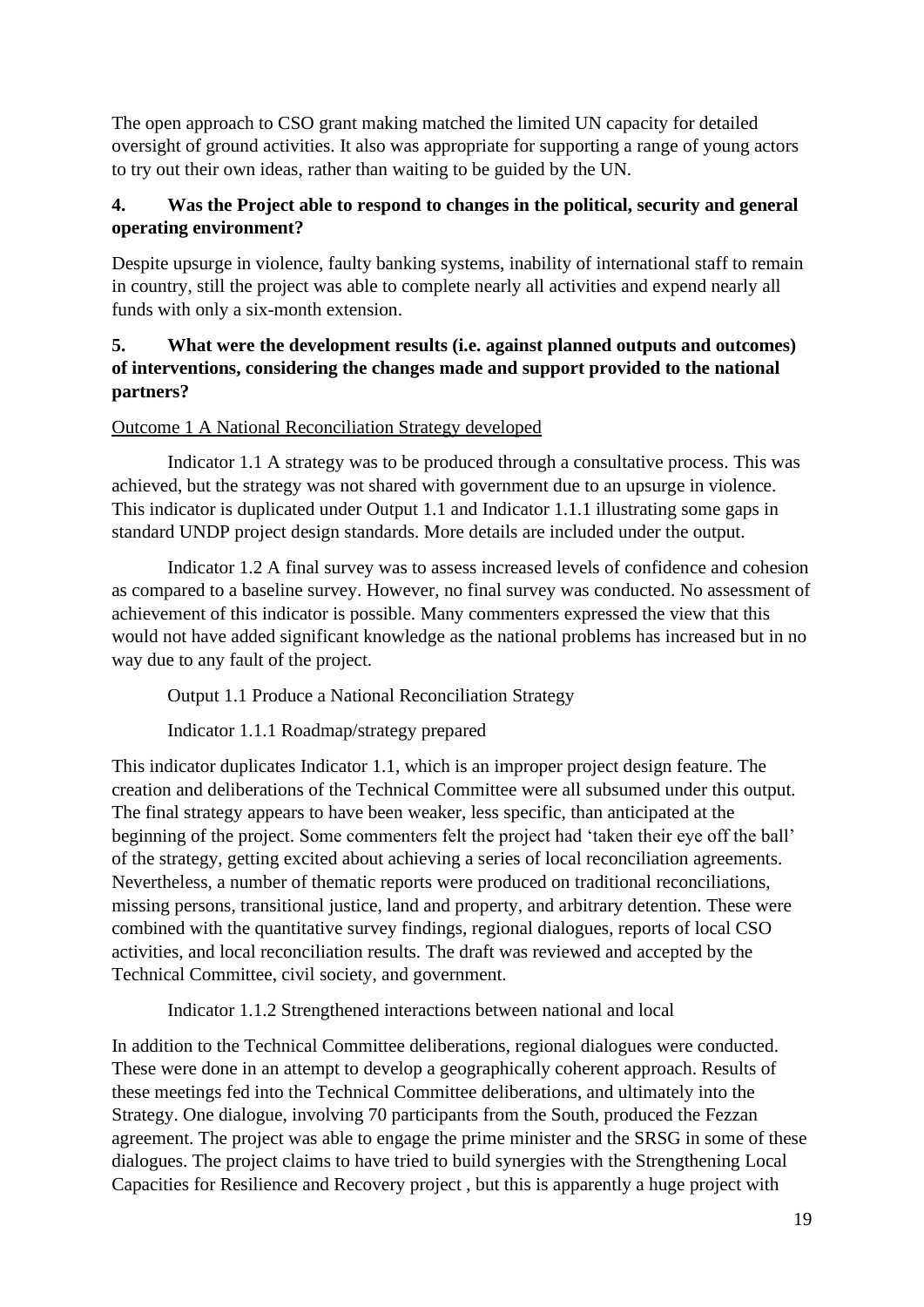sluggish oversight. Dialogue in the west was able to generate interest in providing follow up development support for Misrata and Tawragh.

Output 1.2 National outreach and awareness raising

Indicator 1.2.1 Libyan perceptions of reconciliation understood and social cohesion assessed

Activities under this indicator focused on the production of the media campaign and the quantitative survey. The media campaign was produced through a contract with a national NGO based in Libya. The project wanted to use Libyan companies to ensure national ownership and to avoid repercussions with the political leadership given the sensitive context. Ultimately, it was completed in year two, involving a wide range of activities such as sports, art exhibits, radio and television shows aired in cities and remote areas. Comments indicate a good reception of the campaign. The project expressed that the campaign produced an overall good feeling, but no independent assessment of its impact was made available. This necessitated a lengthy search for a suitably competent contractor. All indicators from the interviewee assessments of the campaign outputs are that the search was worth the time.

The quantitative survey was produced under Altai management with a Libyan call centre business. Following a review of the survey Inception Report and the final publication, the evaluator concurs with the interview comments that this was well done. The survey explored Libyan attitudes towards reconciliation and transitional justice. It also probed, and confirmed, the legitimacy of local level reconciliation initiatives to provide possible lessons for national reconciliation. Formal release of the final document did not take place until May 2019. Findings were shared with the project in December 2017 and with the Technical Committee in March 2018. The completion of 2000 interviews, each comprising 41 questions, in a highly sensitive environment is a significant achievement in itself.

Output 1.3 Building capacity for the dialogue process

Indicator 1.3.1 Processes of reconciliation are understood and documented

The project found very weak capabilities for dispute resolution at the start. Four trainings were implemented, process of documenting human rights violations was introduced. Comments from CSOs indicate the training materials were of good quality and still being used or modified based on additional knowledge. The facilitator/mediator network was initiated under this output, but comments indicate the original set up did not work as planned. Also some people were confused when a second network was started in Tunis. Approximately 150 men have been involved in this. No women during Phase 1. The training lasted for a total of 12 days, involving transitional justice, building capacity for training administration, networking and advocacy. Continuous work was needed to build CSO capacity. Nevertheless, it appears that only after-event reports were produced and no longterm follow-up assessments were attempted…or perhaps possible.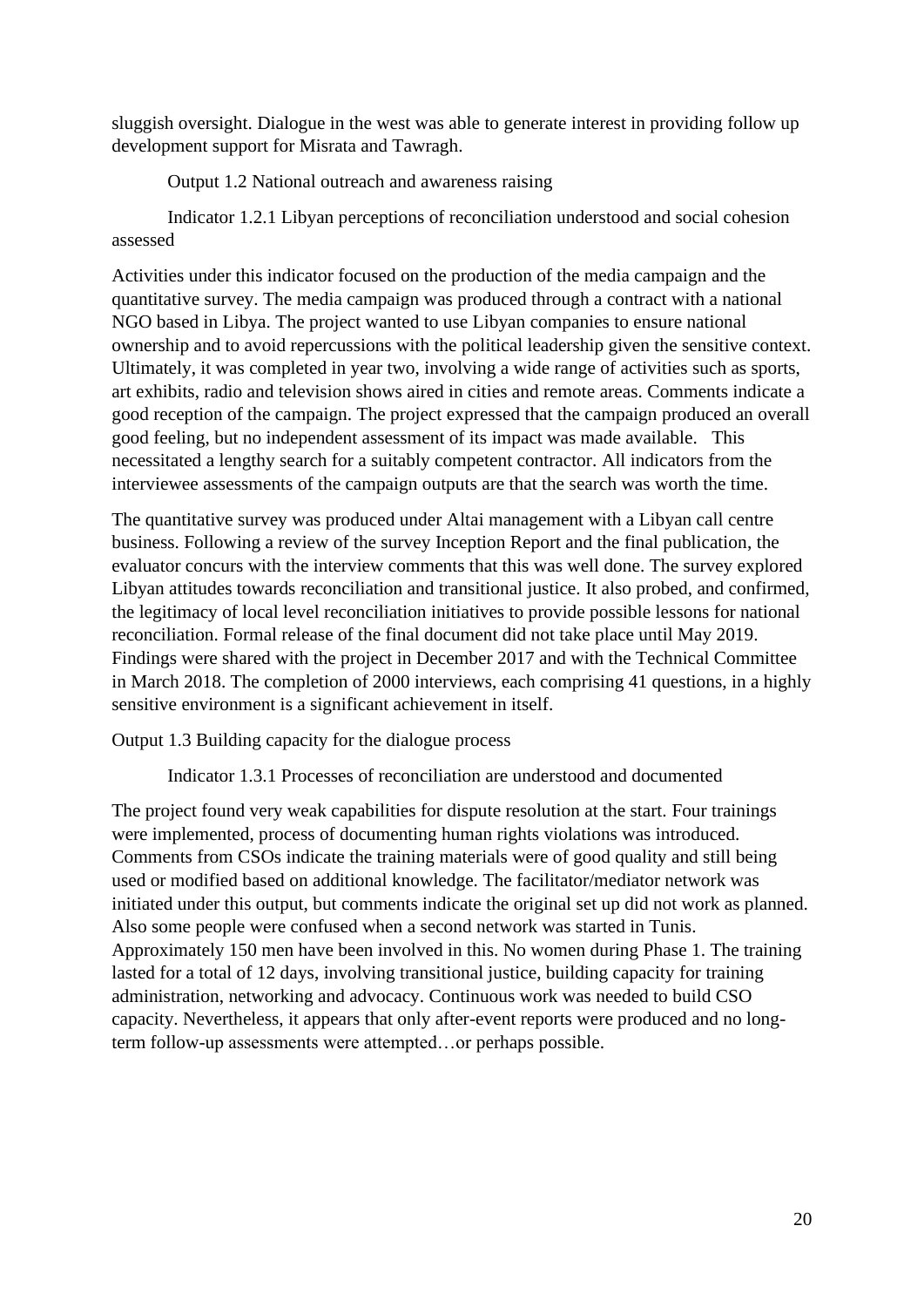#### Outcome 2 Bottom up reconciliation process strengthened

Indicator 2.1 CSO capacity increased

Seven CSO's received grants to carry out activities associated with trust building and awareness raising for reconciliation. There is no quantitative assessment of capacity, increased or otherwise. However, several CSOs received more than one grant, indicating an operational quality was assessed. All interviewees indicated their ability to carry out awareness raising and networks was better than before the connection with the Reconciliation Project.

#### Output 2.1 Bottom up reconciliation initiatives supported

The grant calls for proposals did not specify precisely what the CSO should do. This was beneficial in that the CSOs were not constrained by UNDP perception of problems or solutions. Also, it made it easier for CSOs to apply the lessons learned with UNDP to other situations.

The explicit local reconciliation agreement efforts do not appear to have been explicitly specified in the project document. This appears to have been a realisation that this would be possible, and a valuable addition, after the project started. In any case, these agreements did prove to be useful testing grounds of the tools, techniques, trainings and training materials produced. About eight reconciliation agreements of one sort or another were reached during the project period. Comments were made indicating to the evaluator that UNDP and UNSMIL concurred that additional agreements would not add to the project outputs or lessons.

Indicator 2.1.1 CSO show increased capacity for civic engagement

As with Outcome 1.1 , Output 2.1 indicator duplicates the outcome indicator

Indicator 2.1.2 Sensitisation materials for reconciliation produced and disseminated

The evaluator is unclear what exactly was produced liked to this indicator. The final project document notes that one CSO received a grant and implemented the activity but provides no details. No document of 'sensitisation materials' was provided for review.

Output 2.2 Young people are effectively engaged in reconciliation

Indicator 1.2.1 Number of dialog sessions organised

The final project report states that six sessions were conducted to test truth-seeking mechanisms. No corroborating evidence was provided. CSO interviewees were unclear about what was referred to here.

Indicator 1.2.2 Strengthened youth leadership skills

The project recognized that youth were very good at coming up with ideas but did not have a good way of having their ideas accepted by real decision makers. Serious efforts were done to include youth from fighting groups. This is important because many young people get involved in these militant gangs only because a family member has been killed and it is their filial duty to take their place, despite have a good job and education.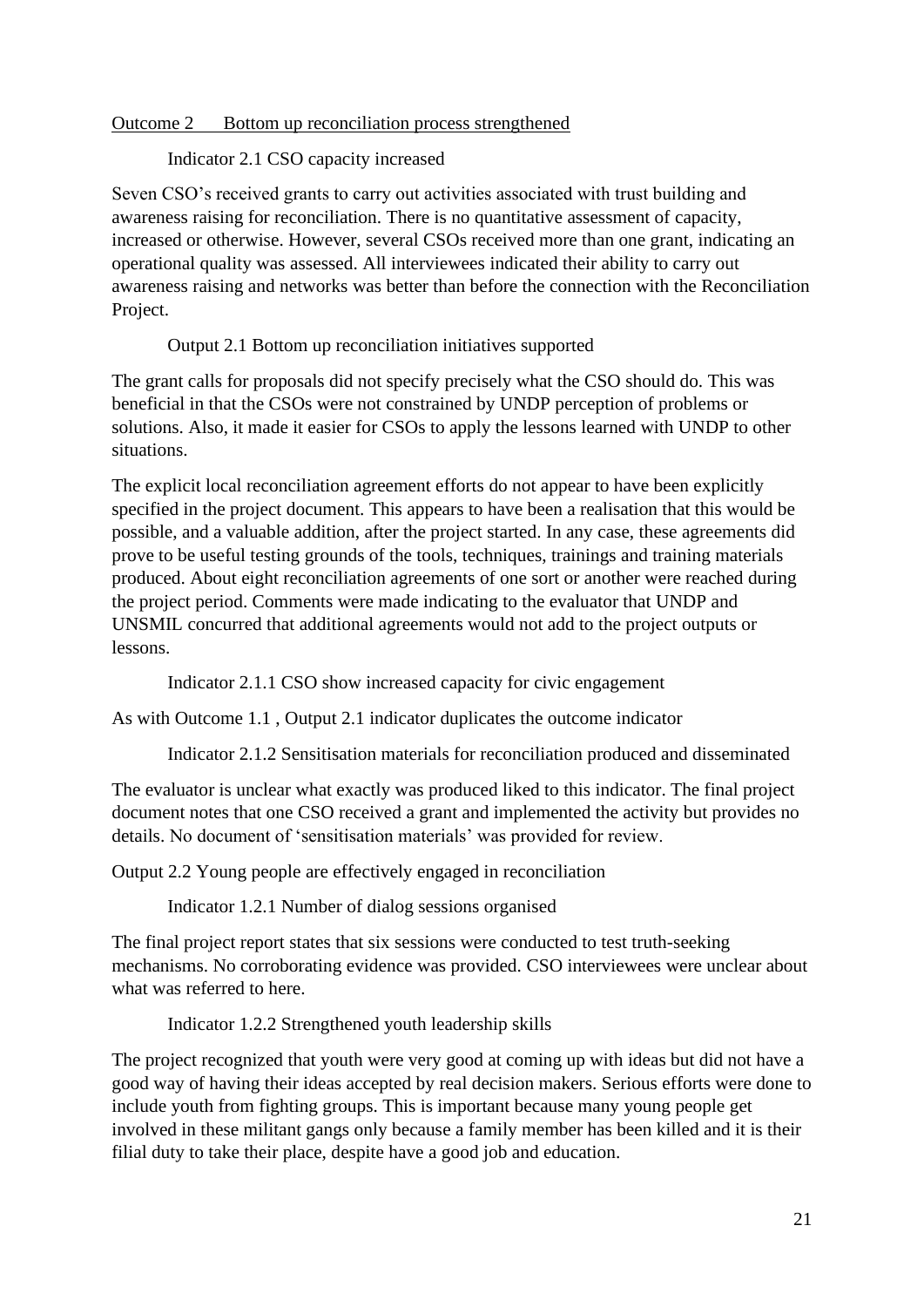# **6. Which aspects of the project had the greatest achievements? What were the supporting factors?**

It will take some time to objectively identify the greatest achievements of the project.

The aspects of the project that were identified most frequently by interviewees as their favourite or most important were those related to the local reconciliation engagements, particularly the activities that supported the engagement of women and youth.

Interestingly, some commenters with a more top-down orientation felt that the focus on the local agreements had detracted from the achievement of the higher objective of obtaining government endorsement of the national reconciliation strategy.

In general, a high level of commitment to the project design and objectives on the part of the project staff appears to have been the most important supporting factor to project success.

# **7. In which areas does the Project have the least achievements? What have been the constraining factors and why? How can they be overcome?**

Although it was mentioned as an important attempt, the minimal involvement of women in project activities was seen by many as an area having low achievement. The project expressed the opinion that main constraining factor to women's involvement came from outside the control of the project. This was the deep-seated misogynistic attitudes of Libyan tribal culture. In most cases, the desire to generate a reconciliation achievement meant that processes often went ahead without female involvement.

The project did realise a means to engaging women on their own and organised an apparently successful involving women from the Southern tribes. However, there does not appear to be any other major activities focused on women after that.

Women's enhanced involvement was flagged as a critical point for emphasis during Phase II implementation, and the important of their role is clearly reflected in the writing of the Phase II design document.

#### **8. Assess the criteria and governance aspects related to the selection of beneficiaries and partners' institutions, including NGOs**

No documentation of the process of selecting Technical Committee members or senior Libyan consultants was provided. Interviewees remarked that UNSMIL assumed it was their prerogative to pick and choose whomever they wished and it was UNDP's role to simply make the paperwork happen. These demands appear to have been stronger in the early period of the project.

The process was clearer for CSO grantees. A call for proposals was issued. CSOs submitted their proposals together with supporting documentation. Top candidates were awarded small grants. In some cases, multiple grants were awarded to the same CSO after successful completion of initial activities.

Although Arabic is an official UN language, only the first round of grant applicants were allowed to submit their proposal and support documentation in Arabic. It is unclear to the evaluator why this English language requirement was introduced. The two project managers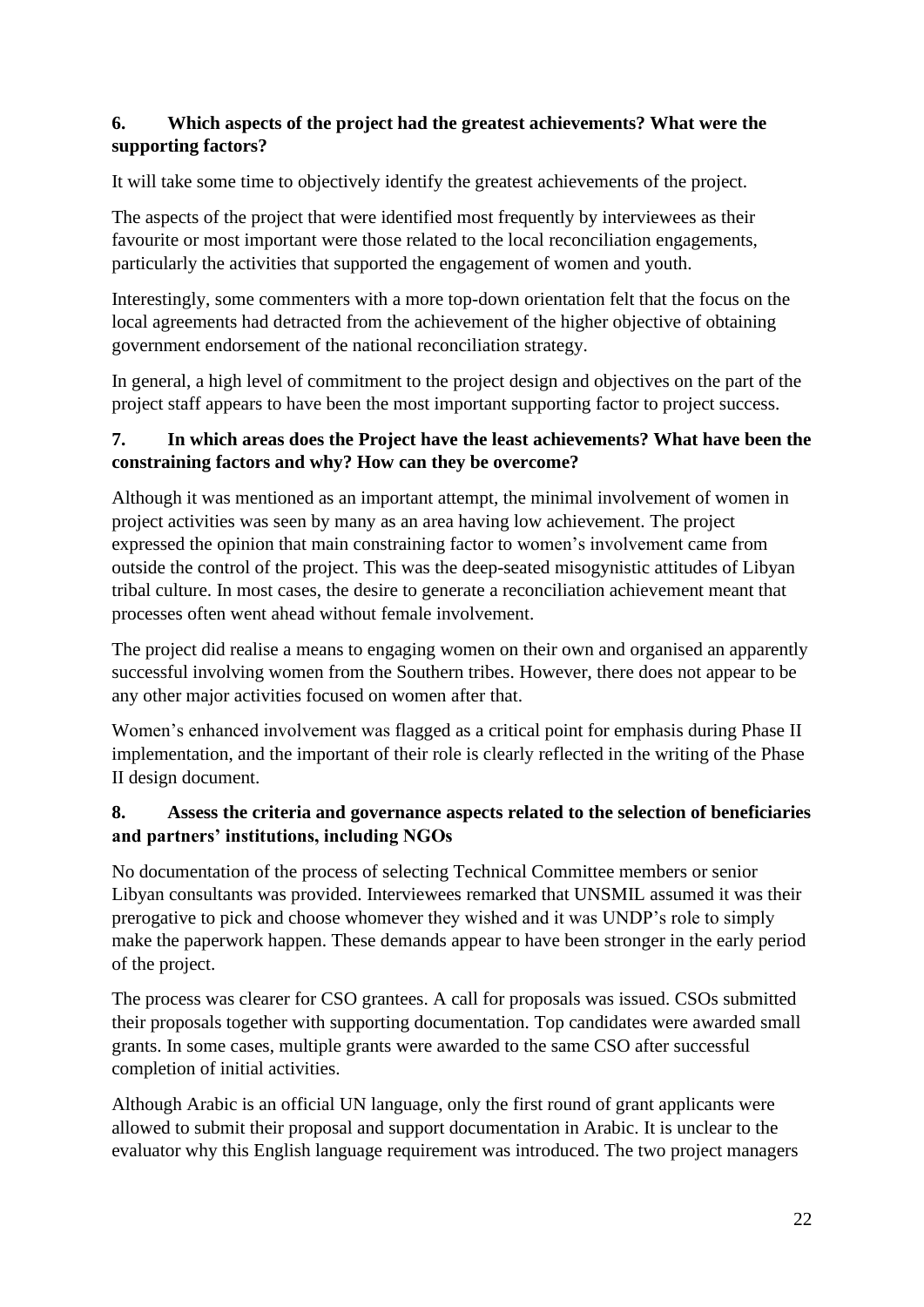are Arabic speakers. The head of UNDP operations and many in the procurement team are as well.

# **9. Did the project receive adequate political, technical, and administrative support from its local and national partners.**

Neither the original nor the revised project documents were able to obtain government written endorsement. They were processed under DIM rules in order to provide necessary support to an ongoing crisis. Likewise, the draft National Reconciliation Strategy was unable to be presented to the GNA given a significant upsurge in fighting at that time.

To the extent possible to assess objectively, the local grant implementers worked with together with UNDP to facilitate the money transfers. Many of these same people also engaged in local reconciliation agreement design, particularly in identifying participants. Some have continued to remain engage in the follow-up without additional support from UNDP.

# **10. How has the role of UNDP added value to the project? If found relevant, how and in what areas should it be improved?**

UNDP has had decades of involvement in Libya. Its involvement in the project apparently helped to mitigate some of the animosity Libyans expressed towards UNSMIL. The project would not have been able to access PBF resources without UNDP"s involvement. UNDP was also able to overcome some of the more ad hoc decisions of UNSMIL to ensure the project remained on track.

From all indications, the UNDP did not attempt to push the project to modify any of its objectives to match any specific organisational agenda. It provided full administrative backing to accomplish its tasks. This is important to note considering that two-thirds of the work was accomplished in the second year.

UNDP's normal HR, financial and procurement rules were often seen as cumbersome by participants, grantees, and management alike. This is likely true. However, UNDP was operating in insecure situation, the weak governance and rule of law framework, weak banking system, high levels of violence and corruption. It had limited ability to use direct or third-party resources to provide close oversight of activities. A review of a few elements of the new internal monitoring system gives the impression that it has been designed more for reporting upwards to headquarters than for flagging operational difficulties for country office management intervention.

As noted in the limitations to the evaluation above, UNDP's ability to maintain a normal institutional memory of documentation of both process and product on this project appears quite weak. It is unclear if the project management itself was partly to blame as the earlier SCELT project has a much more robust documentary presence on the publicly accessible web<sup>3</sup>. The evaluator was told, although no documents were provided, that UNDP Libya had received audit objections in 2018 on the limitations of its document management system.

<sup>3</sup> SCELT, Project Board Meeting, 7 Jan 2016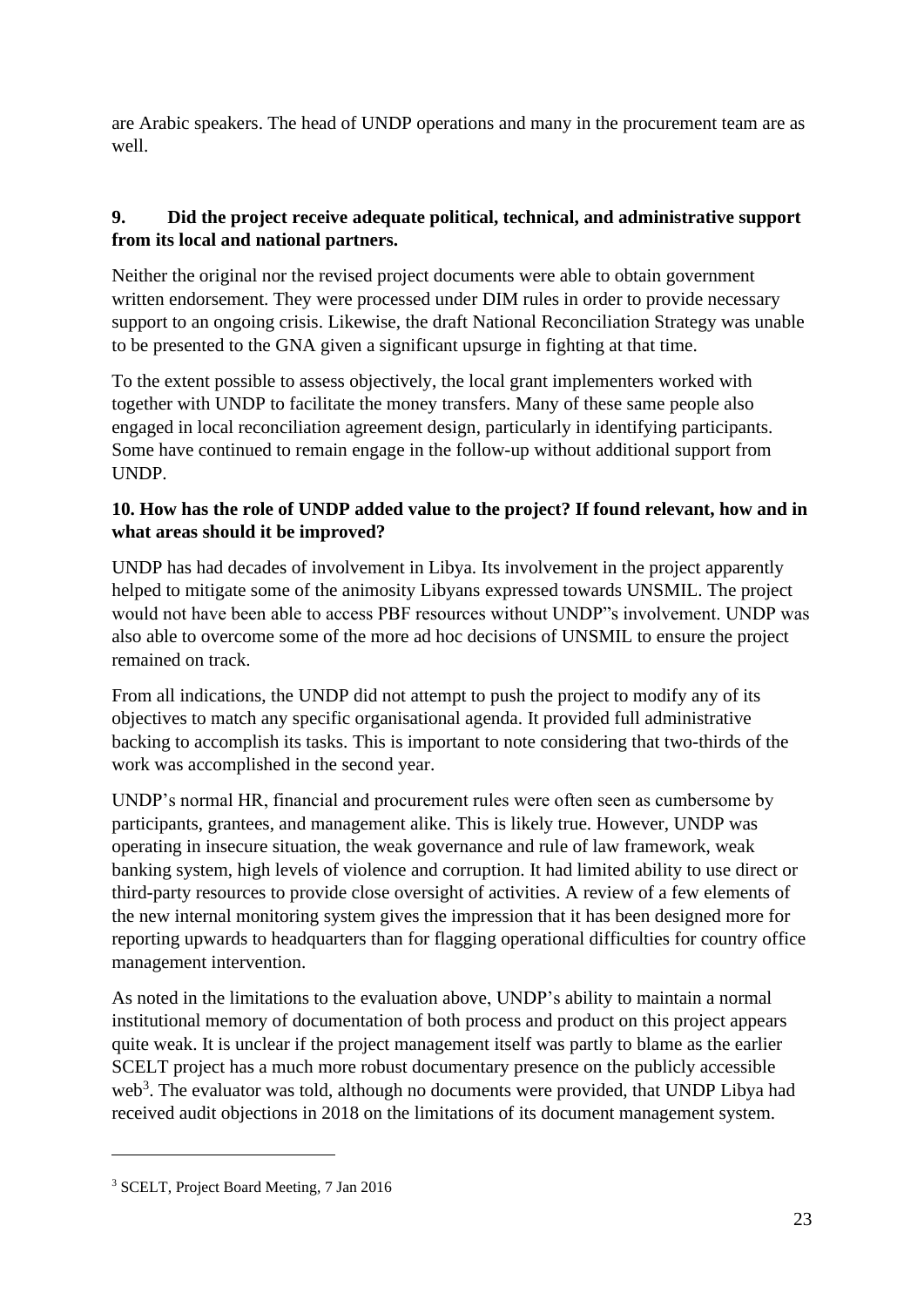# **11. Did the project strengthen or build the capacity of CSOs under micro-capital grants scheme?**

It is not possible for the evaluator to objectively answer this question since the capacity of CSO grantees was not able to be assessed. All grantees operate in Libya, where the evaluator was unable to travel. In addition, the project was small in comparison with most others operating in Libya and had a short effective project life.

Nevertheless, all CSOs contacted gave positive reviews of their association with the project. All remarked that the relationship had helped them in terms of facilitating their operations in new areas, providing new training materials, or connecting them to sound technical advice. In addition, all responding CSOs remarked on their continuing engagement with reconciliation and/or youth/women empowerment. No evidence was obtained indicating that the project had not contributed to building CSO capacity.

# **12. Are the gender issues correctly identified and highlighted?**

Gender issues were identified and highlighted in the project document. The issue of women's empowerment and involvement in reconciliation matters was brought up by nearly all interviewees. This is a deep, societal issue. Women are severely marginalised in Libya. Their role is predominantly seen as limited to the domestic spaces. The project appears to have played a role in opening this issue, particularly with regard to dispute resolution and reconciliation. However, one project report argued that the idea that women's involvement in reconciliation goes against Libyan custom is historically incorrect.<sup>4</sup>

In one instance, the project facilitation enabled the male participants to recognize the limitations of engaging in reconciliation without women's involvement. The participants in the Southern dialogue realized that by leaving the women out of the reconciliation discussions, their mindset did not change. They then remained a part of the problem. Although the men were more prepared to move on and implement agreements, the women still focused on revenge and retribution. This opened an opportunity for the project to develop means of engaging the women separately. The project brough women together in Tripoli. When provided a positive, facilitated environment, using modern problem analysis tools, the women were surprised that parties wanted to achieve the same goals.

Gender mainstreaming was taken into consideration from the design phase of the project to an reflect efforts that women would meaningfully participate in all components of the project. This was identified as a key challenge, and modifications of customary practice proved difficult to introduce. The quantitative survey of public perception of reconciliation contained a strong focus on women's engagement. No participation statistics were made available to the evaluation, but project management stated that rather than achieving their projected 30% women participation, it was often difficult to get even 10% involvement.

#### **13. What has been the quality of documentation and dissemination of knowledge within the project?**

<sup>4</sup> Zahra' Langhi, 2018, The Contribution of Women to Local Mediation in Libya, Towards National Reconciliation in Libya project. <https://ecdpm.org/great-insights/north-africa-hope-in-troubled-times/charting-forward-women-mediators-libya/>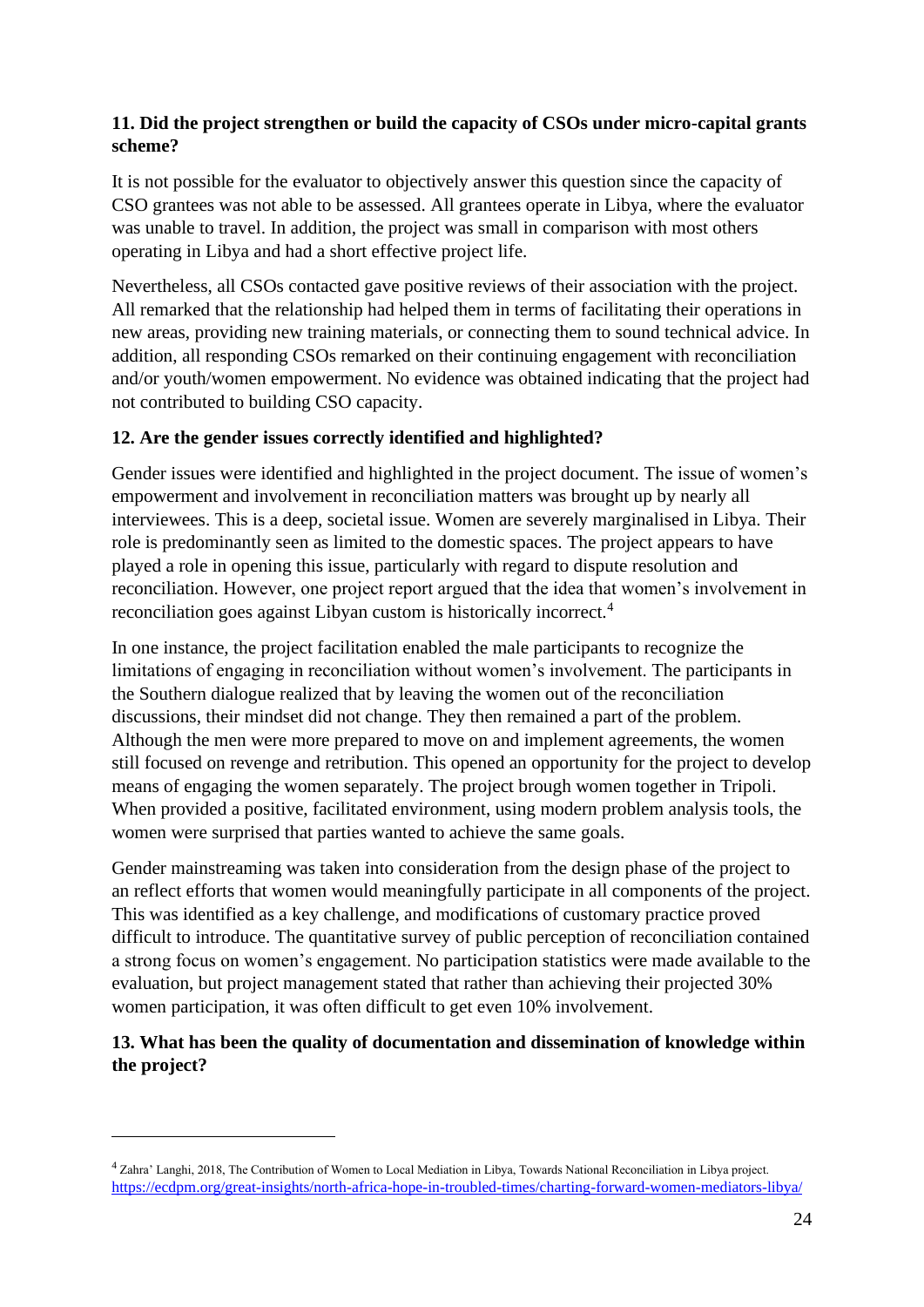The retention of relevant documentation, both process and product, by UNDP Libya is the worst of any project reviewed by this evaluator since his first evaluation in 2002. The TOR was written one month after the final report was submitted. All necessary documentation of activities and processes should have been compiled at that time. It is as yet unclear why the evaluator had to repeatedly ask UNDP to obtain basic documents. In response to the evaluator's requests, former project staff submitted a number of crucial documents for review. The current management acknowledged these demands for document retrieval had been of benefit to them as well.

That being said. Most documents obtained illustrated a consistently high level of quality. Many important analyses were prepared by Libyans or summarised from Libyan inputs. The documentation was most complete in relation to the media campaign. If all aspects of the project were as well documented during implementation, then clearly the documentation problem does not lie with the project management, but rather with the UNDP.

As a caveat, the evaluator does recognise that the UNDP was forced to evacuate its Tripoli office in September 2018. However, as noted above, the documentation available on public websites for the, earlier, SCELT project is substantially higher than that for the Reconciliation project.

Dissemination of information from the project appears to have reached its peak during the media campaign. This is quite natural as that was its purpose. Many other aspects of the project involved the development of sensitive or confidential documents, such as reconciliation agreements, that of necessity had a limited distribution.

The quantitative survey is an interesting point. For several reasons, the field survey was not initiated until late November 2017. Nevertheless, the contractor provided a rapid response with feedback of the raw data by 25 December. The contractor did a presentation of more processed data for the Technical Committee in March 2018. However, UNDP (seemingly a Headquarter publication unit) did not complete the final publication until May 2019. It is claimed that the survey data has been appreciated and is used by many other organisations. This cannot be verified, but the evaluator did find the final document on the <www.reliefweb.int> website.

#### **14. Were the work plans timely delivered? If delays are identified, was the project able to adapt accordingly?**

Only the 2018 AWP was made available and then only the activities associated with Outcome One were included. This was signed as approved by the UNDP Country Director on 5 January 2018, clearly a timely submission.

As noted in the Relevance section, the project faced numerous operational hurdles during 2017. A complete recitation of the rationale for the request for a no-cost extension was included in the revised project document. Many of these points have been noted above in Effectiveness question 5.

Clearly, the project adapted to the initial operational difficulties and nearly all project workplan requirements were completed by December 2018.

#### **15. What corrective actions could be taken to improve performance in Phase II?**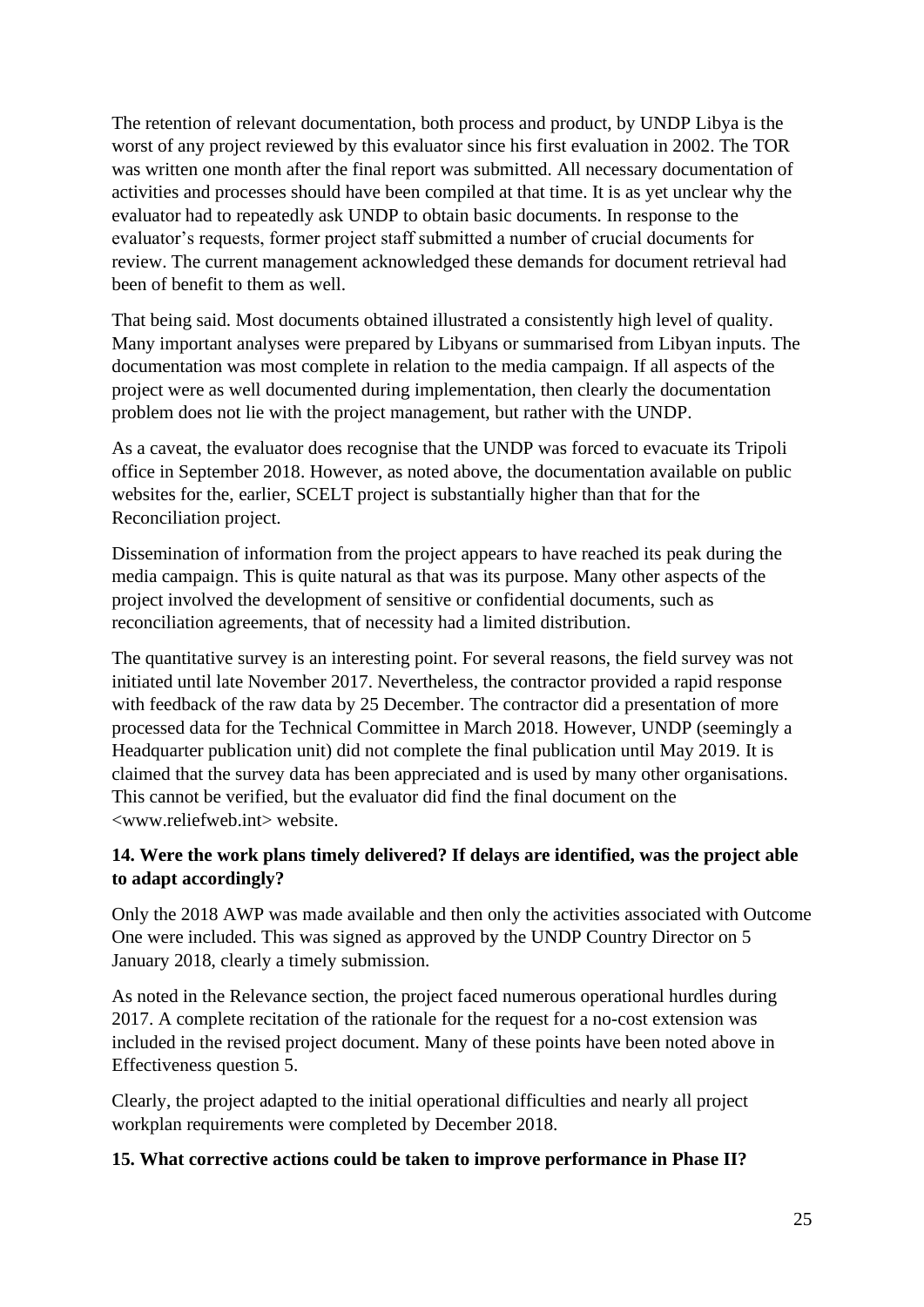#### This will be addressed in the Recommendations section

#### **Efficiency**

Efficiency is a measure of how economically resources/inputs (funds, expertise, time) are converted to results.

Main Evaluation Question on Efficiency:

#### **Were project inputs efficiently used to achieve the planned project outputs -- qualitative and quantitative**

#### Summary

It is recognized that conducting dialogs/workshops in Tunis was a necessary, but uneconomic, expedient due to the prevailing conditions of insecurity. However, the budget line for Travel was never fully expended. The b/l that increased the most was that of an undefined Operational and Direct Costs, growing from 5% in the original project document to 27% in the draft final reporting to the donor (30% if accounting depreciation calculations are taken into consideration).

The evaluator found no evidence that the PBF resources were not used in an efficient manner to complete the project activities.

However, the evaluator asked for detailed ATLAS printout of expenditures at output level in his initial phone call with UNDP. This was requested again in the Inception Report. On the last day in country the evaluator was provided with a single-page printout of expenditures at project level. UNDP claimed that output level spending was not tracked, although the AWP presented budgeted costs at the activity level.

Secondary evaluation questions on Efficiency:

#### **1 Have resources (funds, human resources, time, expertise, etc) been allocated strategically to achieve the relevant outputs and outcomes?**

The budget appears to have been balanced across all outputs. Unfortunately, UNDP was unable to provide output level expenditure reports from ATLAS. This is curious as the AWP 2018 clearly shows activity level budget breakdowns.

The small project budget was divided across five outputs. Each was allocated the following budget percentages in the prodoc for Tranche 1 :

| Output 1.1 | 28% |
|------------|-----|
| Output 1.2 | 24% |
| Output 1.3 | 15% |
| Output 2.1 | 20% |
| Output 2.2 | 9%  |

These percentages are based on the total value of the first Tranche authorized by PBF, as broken down in the project document.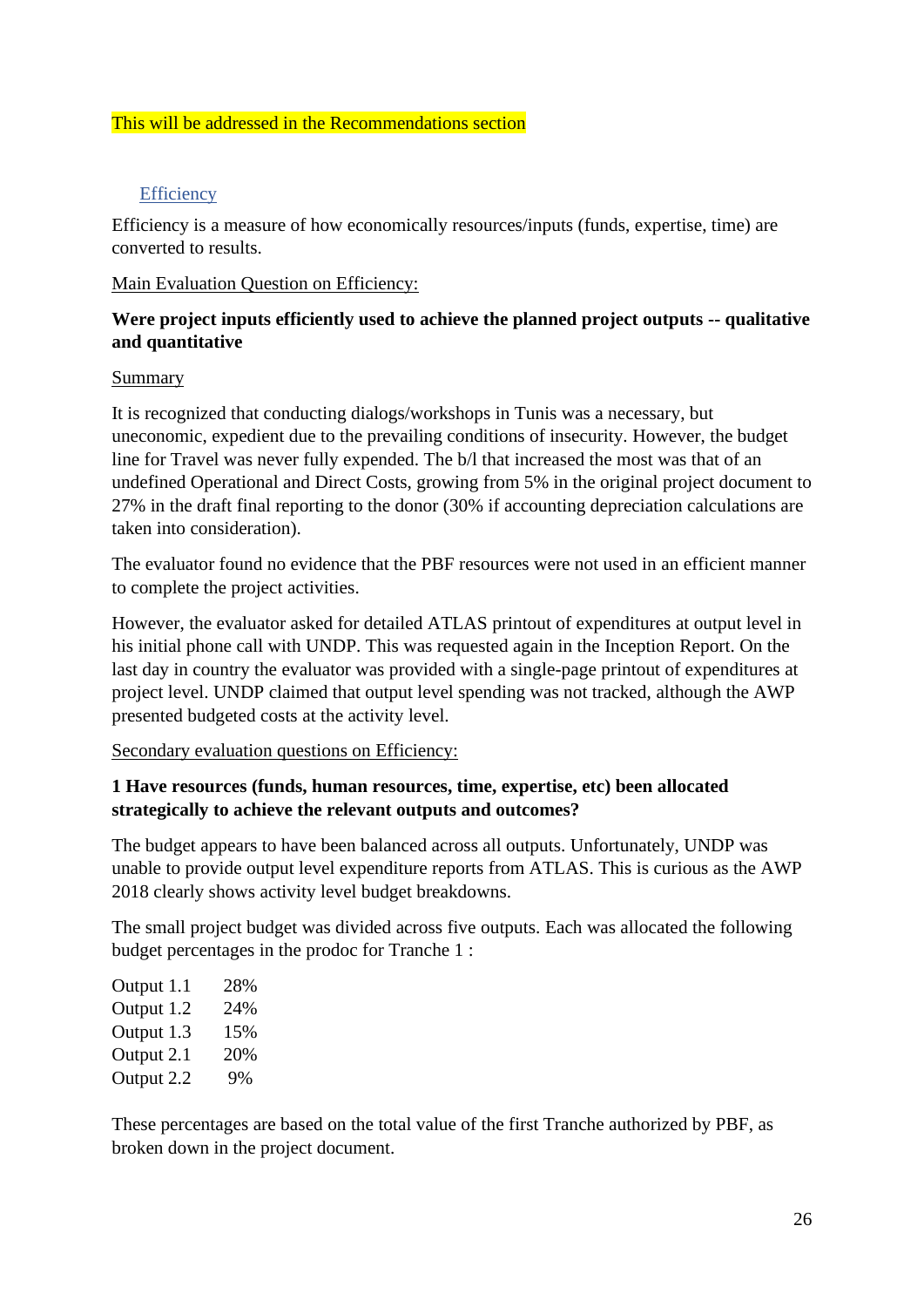Considering the amount of work accomplished and the hurdles overcome, this appears to be quite a modest budget. (In contrast, the evaluator spent USD 20 million in three years for subnational government capacity building in Afghanistan.)

Budget line allocations (for Tranche 1) are shown as

Personnel costs 11% Contractual services 33% Travel 25% Grants 20% Direct Support 5% Indirect Support 6%

The UNDP Interim Financial Report to the Peacebuilding Fund showed total line item expenditure at the end of the project as follows:

| Personnel costs               | 16% |
|-------------------------------|-----|
| Contract                      | 23% |
| Travel                        | 10% |
| Grants                        | 12% |
| <b>Operating/Direct Costs</b> | 27% |
| <b>Indirect Support</b>       | 6%  |

A rough comparison between the first budget and the final expenditures indicates a significant increase in the Operating/direct support costs. No helpful details are available to understand this increase. A comparison of the Combined Delivery Reports for 2017 and 2018 indicates the overhead costs were actually higher as a percentage of annual expenditure for 2017, which spent less and accomplished less than in 2018. In the evaluators experience, it is expensive to manage projects in a conflict environment, these expenses multiply when the office/project is required to be located outside the country of operation. There will no doubt be significant allocations for security services in these costs. Nevertheless, it is important to be able to transparently account for the utilization of the resources provided by the PBF.

All indications are that the project used the funds available to it in a rational and cost-efficient manner when conducting project activities. However, it needs to be noted that although no additional funds were requested for the extension, UNDP requested a change of budget allocation between categories of more than 15%. The project revision specified the following two major changes:

• Transfers and Grants to Counterparts decreased from \$590,000 to \$488,638.37 due to inability to disperse funds to CSOs for the reasons described above under Output 2.l.

• General Operating and other Direct Costs increased from \$156,000 (5.25% of total cost) to \$286,679 (9.64% of total cost) to accommodate the increase in operation and security cost.

The evaluator noted in the Interim Financial Report to the Peacebuilding Fund that the actual Grants expenditure totalled only USD 350,000 while the Operating and Direct Costs increased to USD 805,380, which does not include an additional USD 151,870 recouped by UNDP for 'un-depreciated assets and inventory purchased commitments'.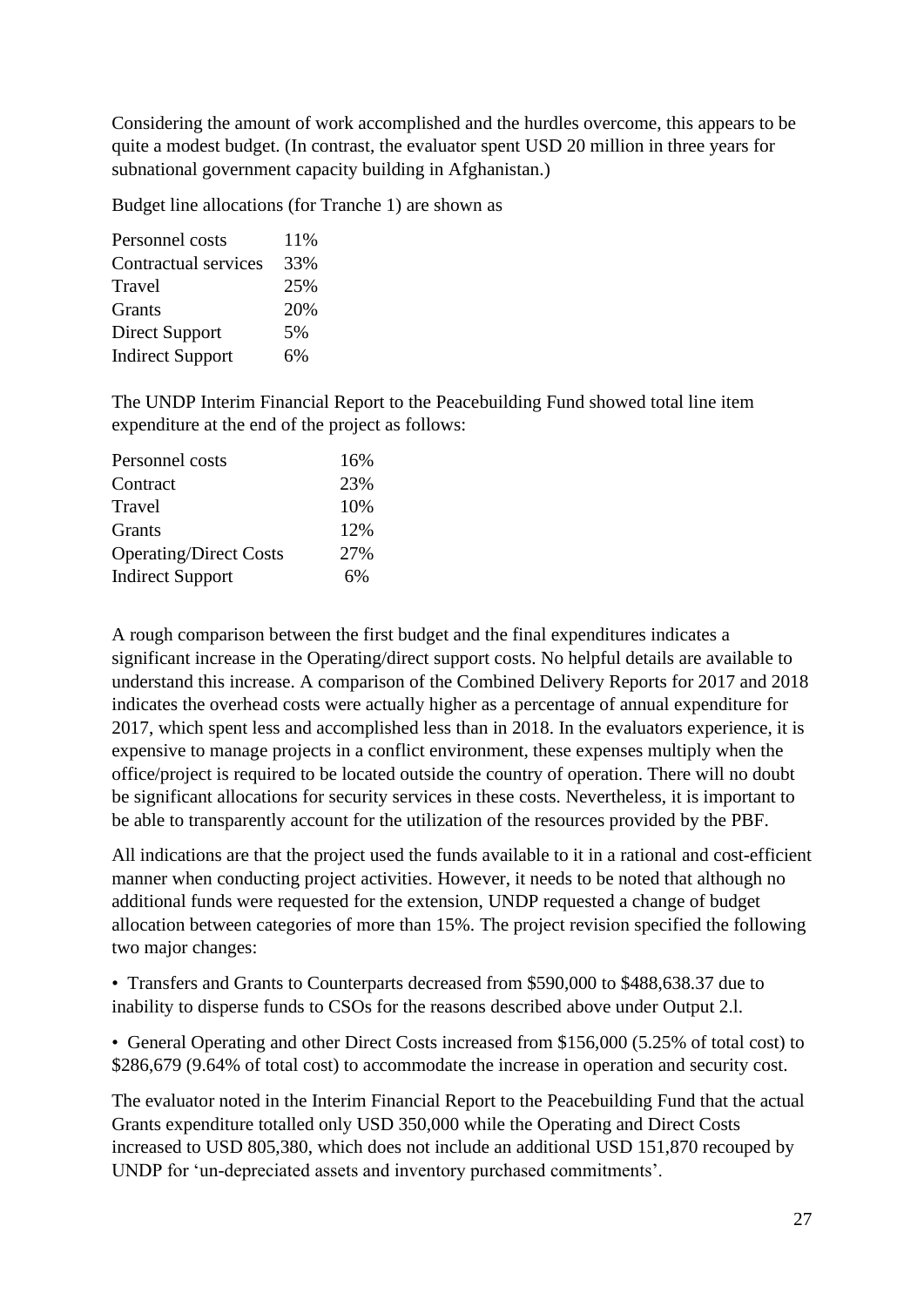#### **2 Were project funds and activities delivered in a timely manner?**

The project spent two-thirds of its resources during year two after it was able to surmount numerous operational hurdles.

Project activities experienced delays primarily due to unsettled nature of the situation within the country and limited banking facilities

The baseline survey took long to get started. The survey contract was only signed 8 months after the start of a (then) 18-month project, then contractor had difficulties at start up so preliminary data was only available in December 2017. No final survey undertaken, but this does not appear to have reduced the project value

Inputs to the National Reconciliation Strategy were initiated with the pre-project workshop in August 2016. The final draft of project designed strategy was not completed until March 2018. Comments indicate that, while the Arabic version was well received by the Technical Committee and other participants, it took quite some time to put it into a sharable English version. (Again this raises the question of the need for English when Arabic is a UN official language and the national language of Libya.) By that time, Government was unable to focus as it was, and remains, in survival mode. No document that can be called a roadmap appears to have been produced. This is now the focus of the US Government resources allocated to Phase II.

A network of facilitators was initiated in Jan 2017. Another workshop was held in Jan 2018. Other, under Phase 2, have been implemented in 2019. It is unclear why this process has taken so long to come to fruition. Highly trained reconciliation facilitators should have been a high priority. No documentation obtained mentions this delay. Comments indicated that the initial selection of participants was too political, and thus inappropriate for reconciliation efforts. CSOs contacted in Libya talked about their own networks and their expansion of awareness sessions,

#### **3 Were outputs achieved in a cost-efficient manner**

The evaluator is unable to answer this question as UNDP could not provide output level expenditure data.

#### Impact

*Assessment of the Impacts of a program tend to focus on positive and negative, primary and secondary long-term effects produced by a development intervention, directly or indirectly, intended or unintended.*

Main evaluation question on Impact:

#### **What are the positive and negative changes were produced by the project's development interventions, either directly or indirectly?**

#### Summary

Impact is usually assessed well after the completion of a project to determine the intensity of its aftereffects. Unfortunately, the situation in Libya is considerably different (and worse)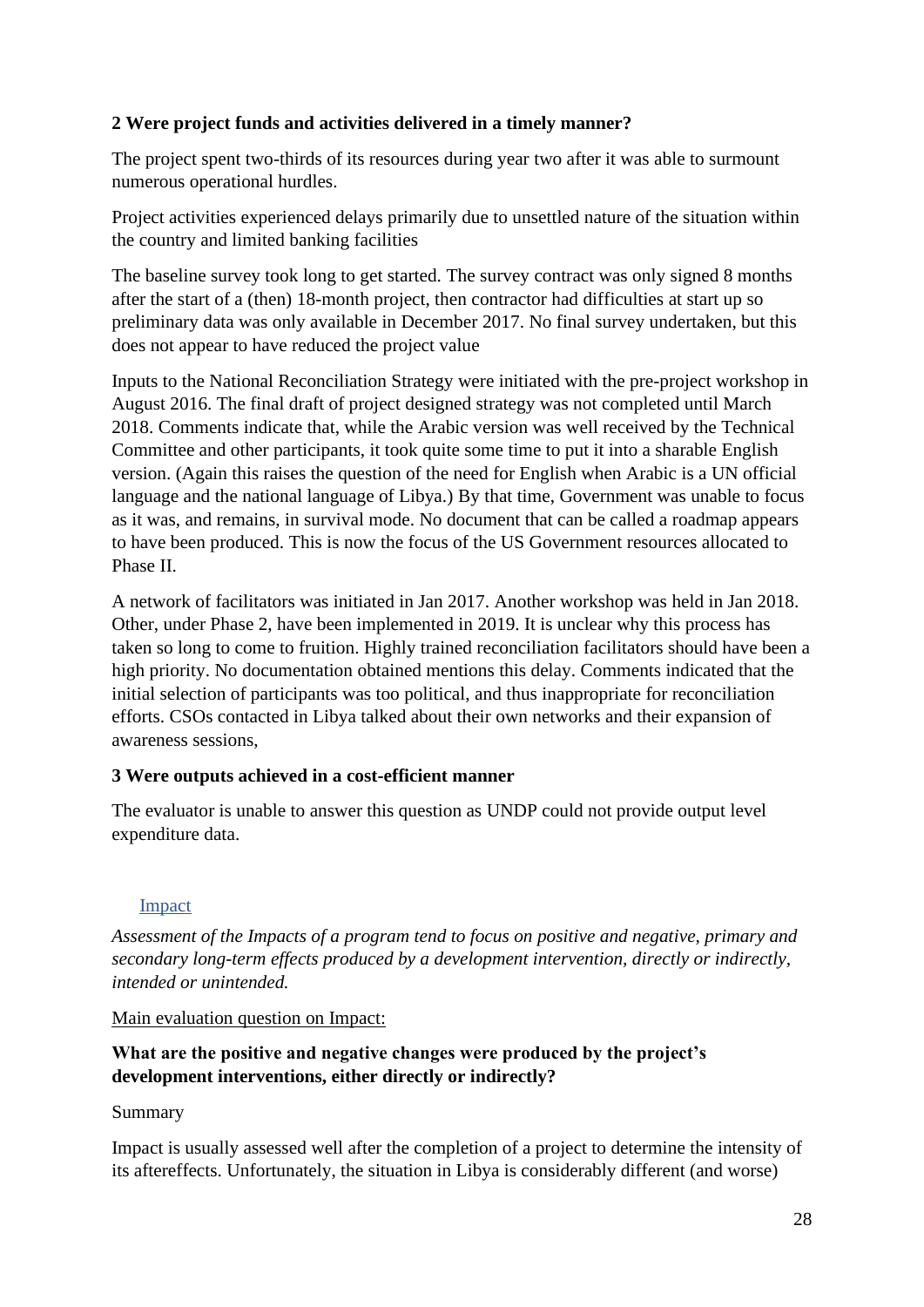than it was at the start of the project, or even at its end. All Libyan respondents commented that the situation has steadily worsened in 2019. The announcement of the arrival of Turkish forces strongly opposed by the HOR opposition camp does not bode well for resolution of the conflict in the near term.

Nevertheless, prior to the initiation of this project, a formal framing of reconciliation as a concept, let alone a strategy and set of tools for putting the concept into action, did not exist as an intervention structure of the international community. Mention was made that only the Peacebuilding Fund was prepared to put money behind such a design with uncertain outcomes and high risk of failure.

Prior to this project, there was no clear articulation of the social issues that people considered to be related to a process of reconciliation. At the end of the project, a concise strategy is available for use to assist the government to articulate its approach to reconciliation.

According to documentation available, the project played a role in advancing the engagement of women in dispute resolution and in enhancing the potential for their role in public discourse generally.

The project initiated a number of dialogues, agreements, capacity enhancements, and expert consultations that have potentially produced valuable lessons learned for Phase II and beyond.

The evaluator must use the term "potentially produced" because he is as yet uncertain of how lessons learned were formulated, analysed, and incorporated into UNDP thought process for the design of Phase II and linkages with other projects.

Secondary evaluation questions on Impact:

#### **1 To what extent is there evidence that the project interventions have impacted target beneficiaries negatively or positively?**

This question was asked as a part of the Effectiveness section.

The evaluator did not identify any negative interventions conducted by the project. When asked, respondents pointed to lack of progress on inclusion of women, but this is not a negative impact, more of a lesson learned to spur greater attention in the future.

Other comments reflected a difference of opinion regarding the value of the local reconciliation agreements and the short/event driven nature of most grants. Again, none of the comments indicated a negative impact. It will take much time, and considerably more peace, before one can really begin to assess the utility of the local reconciliation measures.

While the small grants were all of a short-term nature, no CSO indicated they had been negatively impacted by their involvement in those activities. In fact, all appreciated the opportunity and all noted acquiring new skills, knowledge, and contacts through those interactions. Many noted how they were using these in their ongoing work, after the project assistance had ended.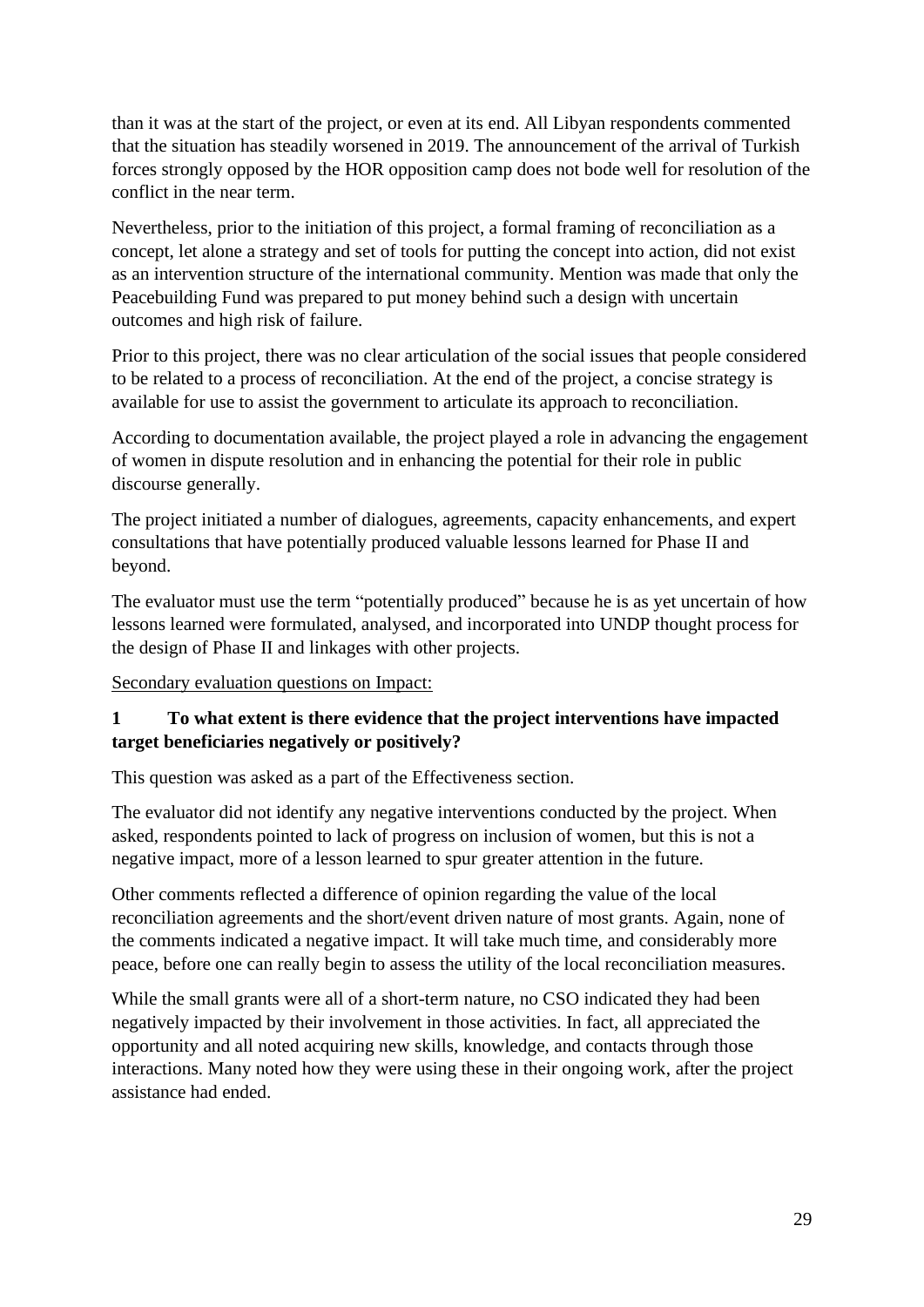#### **2 Are there potentially negative effects of the interventions?**

This is the same as Impact question 1. The evaluator could not identify any negative effects of the project interventions.

#### **3 If the planned action could not be implemented, is this documented and have results framework/ AWP integrated these issues?**

The revised prodoc (signed in June 2018) clearly indicated which aspects of each project outcome had faced implementation difficulties and identified what was/would be done to rectify the problem It appears clear that the intentions of the project management in preparing the project revision were to ensure that all original outputs could be completed.

It is rare to find such an explicit recitation of limitations, coupled with mitigation measures. All indications are that the solutions worked as the project ended with all outputs achieved and all funds expended. This outcome is even rarer in projects implemented in a crisis environment.

#### **Sustainability**

*Sustainability indicates the potential for refers to the continuation of benefits from a development intervention after major development assistance has been completed.*

Main evaluation question on Sustainability:

#### **In what ways have the project's interventions focused on building capacity of beneficiaries and government agencies to carry on reconciliation measures without additional external resources?**

#### Summary

All of the CSOs interviewed commented positively on their enhanced capability to take the tools/training/experience of working with the project and to expand upon this with their own resources.

A drawback is that ALL interviewees mentioned that there appears to have been little to no coordination among different projects of UNDP, across the UNCT, and in the wider efforts of the international community. Again, the evaluator was told that the 2018 audit of UNDP operations cited poor level of synergy among its projects.

Thus, for example, the Tuareg of Awal have been unable to move very far along on the implementation of their side of the reconciliation agreement road map (prepared two years ago) because, unlike Ghadames, they have no municipal budget to allocate. Everyone is focused on sustaining basic livelihoods.

One comment was made that the new UNDP RR is looking into this issue of poor coordination, but he was on vacation during the evaluation period.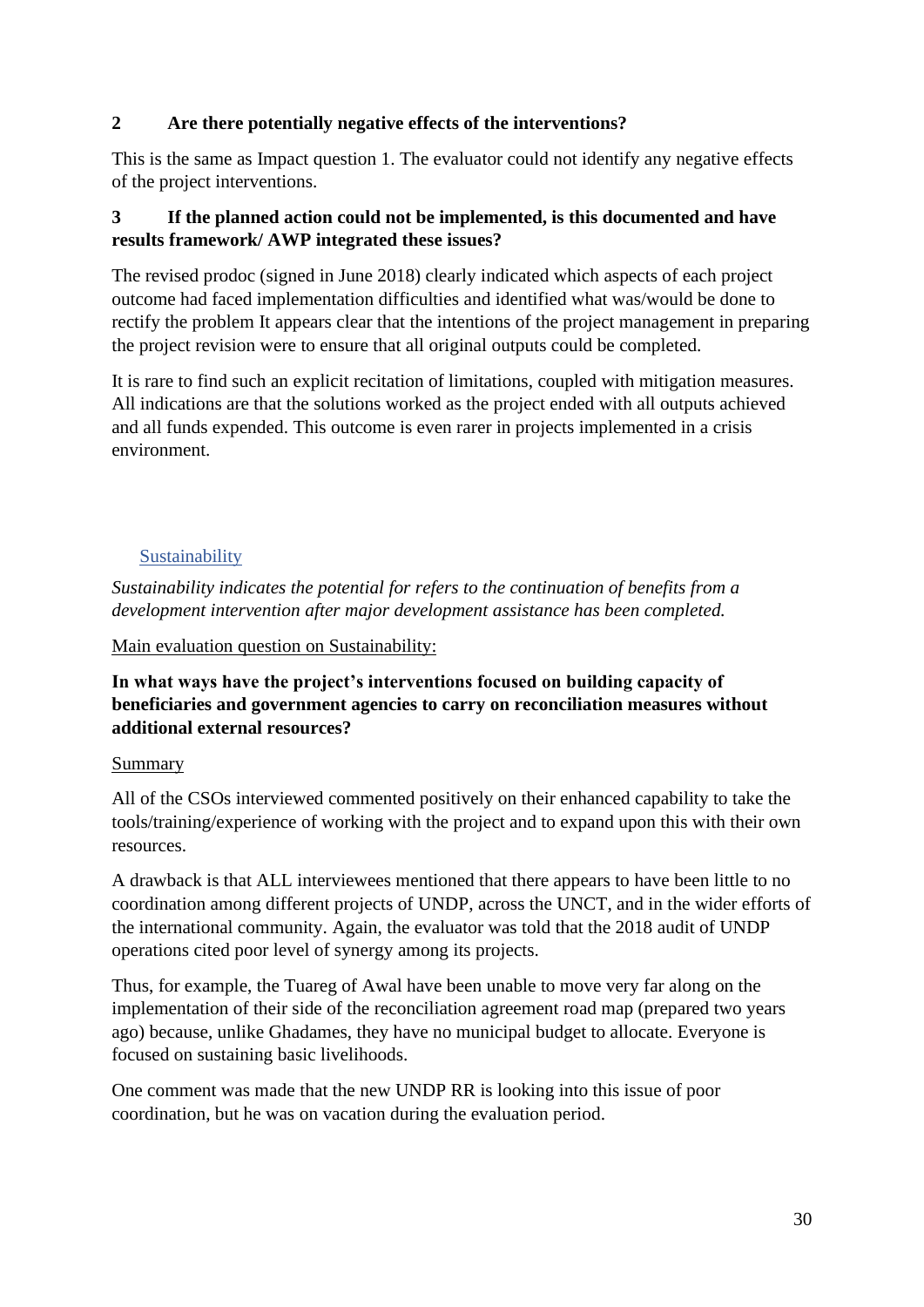#### Secondary evaluation questions on Impact:

#### **1 To what extent have all possible leverages been used to overcome difficulties and ensure impact?**

Project was signed and extended without government endorsement because its attention was focused on the ongoing conflict.

Difficulties were identified and noted in the request for no-cost extension. Workarounds were developed, particularly to facilitate passing USD to CSOs inside Libya, to engage the Technical Committee in a safe environment outside Libya, to undertake the media campaign, and to facilitate a greater involvement of women. In addition, UNDP and UNSMIL overcame their initial antipathy. All major outputs of the project were achieved.

#### **2 What contributing factors and impediments have enhanced or could negatively impede the impact of the project on target beneficiaries?**

Externally, the increasing level of violence and uncertainty was an ongoing impediment. UNDP was forced to evacuate its internationals from its office in Tripoli. Despite this, nearly all aspects of the project were completed and participants unanimously appreciated their association.

Internally, the UNDP rules and procedures played a role in making procurements and recruitments and fund transfers time consuming. It was reported that the process to procure this evaluation began in July 2018. However, other than the initial baseline survey, there do not appear to be any parts of the project that were unnecessarily delayed by UNDP rules to the detriment of the project. In fact, UNDP efforts to transfer funds to Libyan grantees may have helped in a small way to facilitate open banking channels.

#### **3 What are the main lessons learned from the partnership strategies and what are the possibilities of replication and scaling up? How can the project build or expand on achievements?**

The project management recognised that the inclusion of women had not been pursued with sufficient effort.

The initial facilitator network had to be replaced by a second one, presumably due to the high level of political orientation of many of the original facilitators.

The use of English as the primary language of operation inside Libya seemingly ran counter to UN rules and definitely reduced the potential for expansion to youth and women's groups outside the larger cities.

The failure to pre-plan resources to follow up on local reconciliation agreements meant that several did not advance far beyond the initial signed paper.

All of these points are address below in Lessons Learned, Conclusions, and Recommendations.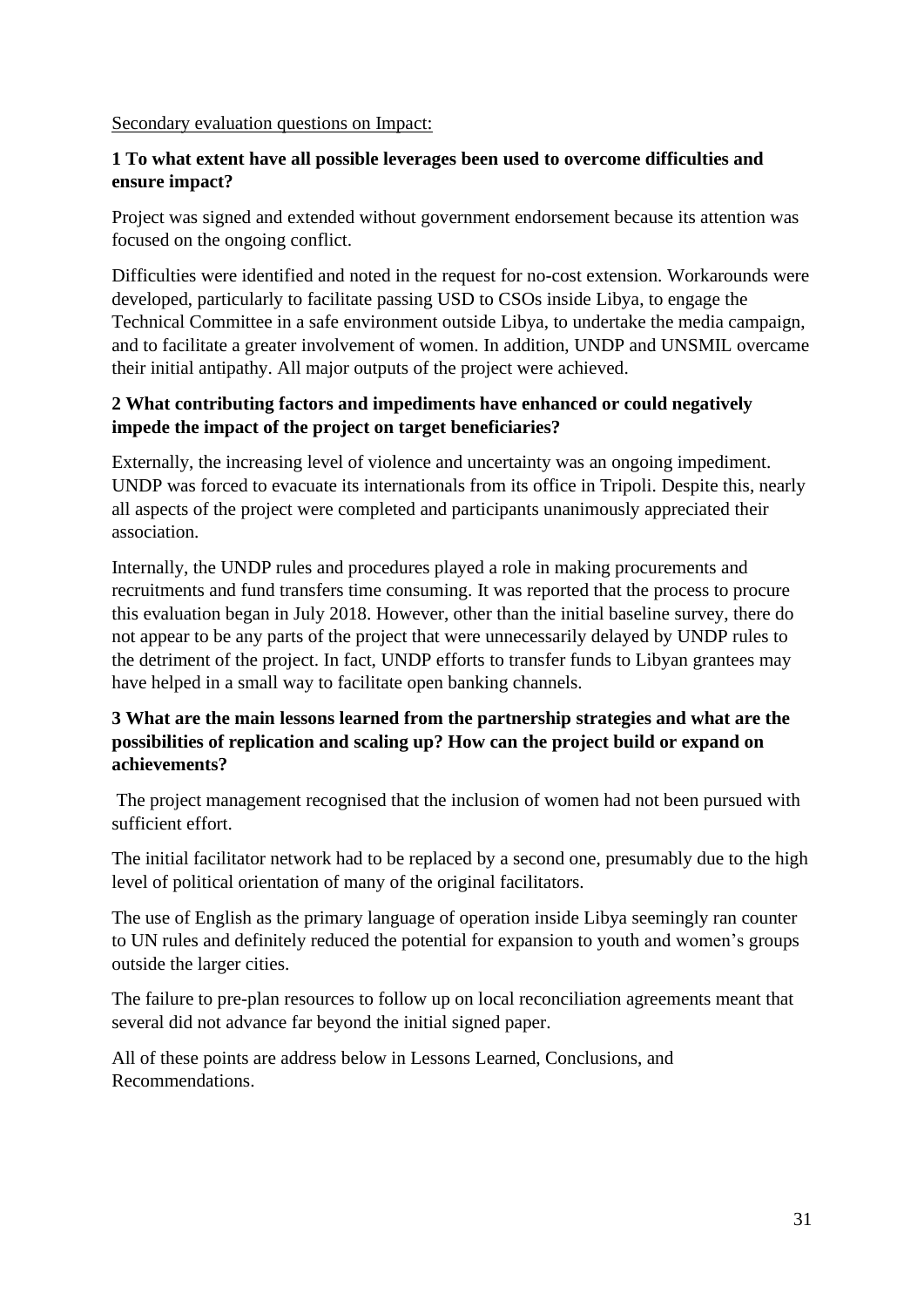#### **4 How is sustainability defined in a reconciliation intervention?**

Reconciliation means identification of root causes of conflicts, negotiating their mitigation, and putting tools in place to monitor compliance. Sustainability, therefore, means that future conflicts either do not arise, or are able to be resolved without serious disruption.

Some guidance notes suggest not even attempting reconciliation before 4-7 years postsconflict. Comments were made that the project had to review each conflict individually to assess its potential for reconciliation. Thus, the choice made by the project to begin with small, isolated interventions focused on local conflicts involving horizontal inequalities appears to have been a positive move.

#### **5 Was an exit strategy constructed?**

The project was designed as a phase I, so no exit strategy was envisioned and none has been found in any project documentation. It was set up to introduce new tools and techniques to upgrade the quality of reconciliation

The Phase II document also does not mention an exit strategy. Given the increase in conflict levels, this appears to be a reasonable judgment.

#### **6 How is capacity development conceptualised?** AND

#### **7 How did the project support partners in relation to capacity development?**

There have been several capacity development areas incorporated into the project document.

**Reconciliation Facilitation capacity**: The project designers recognised that customary tribal conflict resolution tools were inadequate to use in reconciliation. Typically, the customary focus is on getting people to stop fighting. This often does not include digging deeply into the root causes of the conflict, which is left to fester for another generation to resolve.

**Media messaging:** Since 2011 there has been a significant increase in the propagation of hate speech on radio, television and in print media. The project identified the need to build the capability to strategize, plan, and execute media campaigns to counter this by emphasising civil discourse as a valued principle of social interaction.

**Youth and women engagement**: Neither youth nor women were seen generally to have the confidence or capability to engage in dialogue with decision makers. A variety of tools and opportunities were introduced to assist both of these groups to build their confidence and their stature with their elders.

**Civil Society**: The project identified gaps in the capacity of civil society to design, plan and execute activities beyond the event level. The inclusion of a substantial portion of the budget for CSO grants assisted a small number of CSOs to build their proposal and report writing, activity planning, and financial management.

**Engagement with authorities at local and national levels:** All of the above were used either singly or in combination depending upon the situation to build the capacity of those who are outside the normal decision-making strata to make their voices heard and, increasingly, to effect positive change.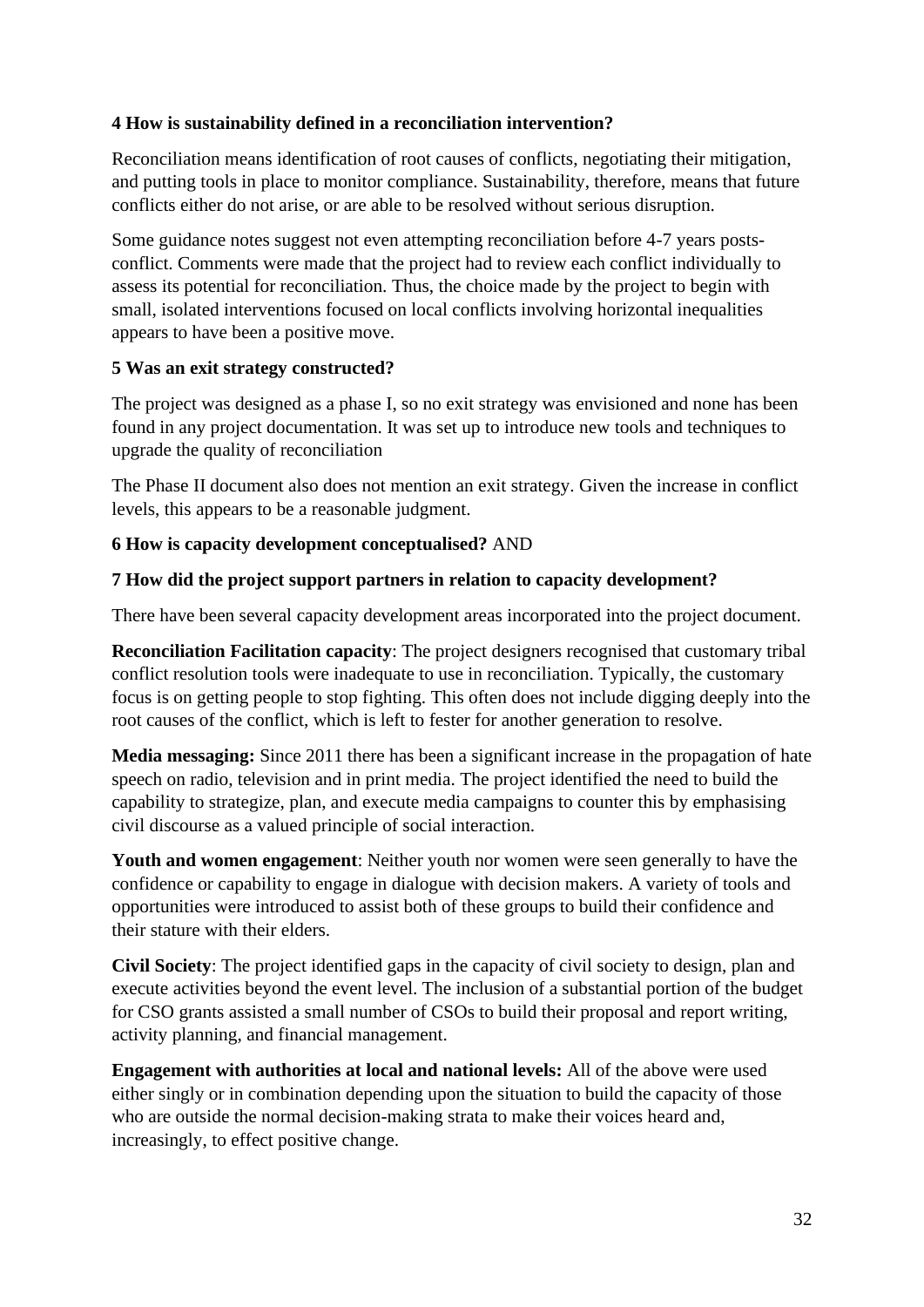#### **8 How was partner capacity measured and monitored?**

There does not appear to have been any measurement or monitoring of capacity. Aside from surveys conducted immediately after trainings, which were not made available. Also, neither respondents nor project personnel mentioned that any follow up or monitoring was undertaken. The primary reason for this is the serious conflict situation. Nevertheless, this is a gap in program implementation that is addressed in the Recommendation section

#### **9 To what extent did the project contribute to the advance on reconciliation and dialogue among the community leaders in Libya**

That cannot be objectively answered by this evaluation.

The end of project survey to assess the increase in the confidence of Libyans to engage in reconciliation did not take place. Most respondents remarked that it likely would not have shown any positive difference on a national scale given the increase in violence, the short duration and limited reach of the project.

Individual CSOs and individual have been able to use their new capabilities as they engaged with a wider range of international organisation after this project. Several remarked on how they are building networks of smaller CSOs in isolated locations to carry on some of this work. However, the number of CSOs that were engaged by the project is quite small in number for a country of 6.4 million people, even if civil society has only begun to flourish since 2011.

In addition, most interviewees stated there was no follow up from the project after the funded event was completed. Some got additional grants, but follow up, assessment of change was not done.

The national reconciliation strategy was completed but has not been vetted by the government or tested on the ground.

# **10 To what extent was sustainability considered in the execution and conduct of the project's activities?**

The national reconciliation strategy can be seen as the major attempt at building sustainability into the project's activities. The initiation of the facilitator/mediator network would be considered as another. This was one of the earliest interventions and has been incorporated into phase 2. But there is no documentation to explain why the original network was abandoned. Some comments related to an inability of some in the network to operate in a non-political manner.

Considering the comments above regarding the lack of follow up on project initiatives, it is interesting to note in the Phase II documents that many of the Phase I accomplishments are categorized as 'starting' an intervention. In fact, the Phase II doc using the same phrasing as Phase I to describe reconciliation interventions: "These initiatives so far have remained mostly ad hoc and limited to these constituencies. They often consist of a "light" version of reconciliation, ceasefire agreement with some confidence-building measures" This could be taken to imply that Phase I did not appreciably change the nature of the Libyan approach to reconciliation.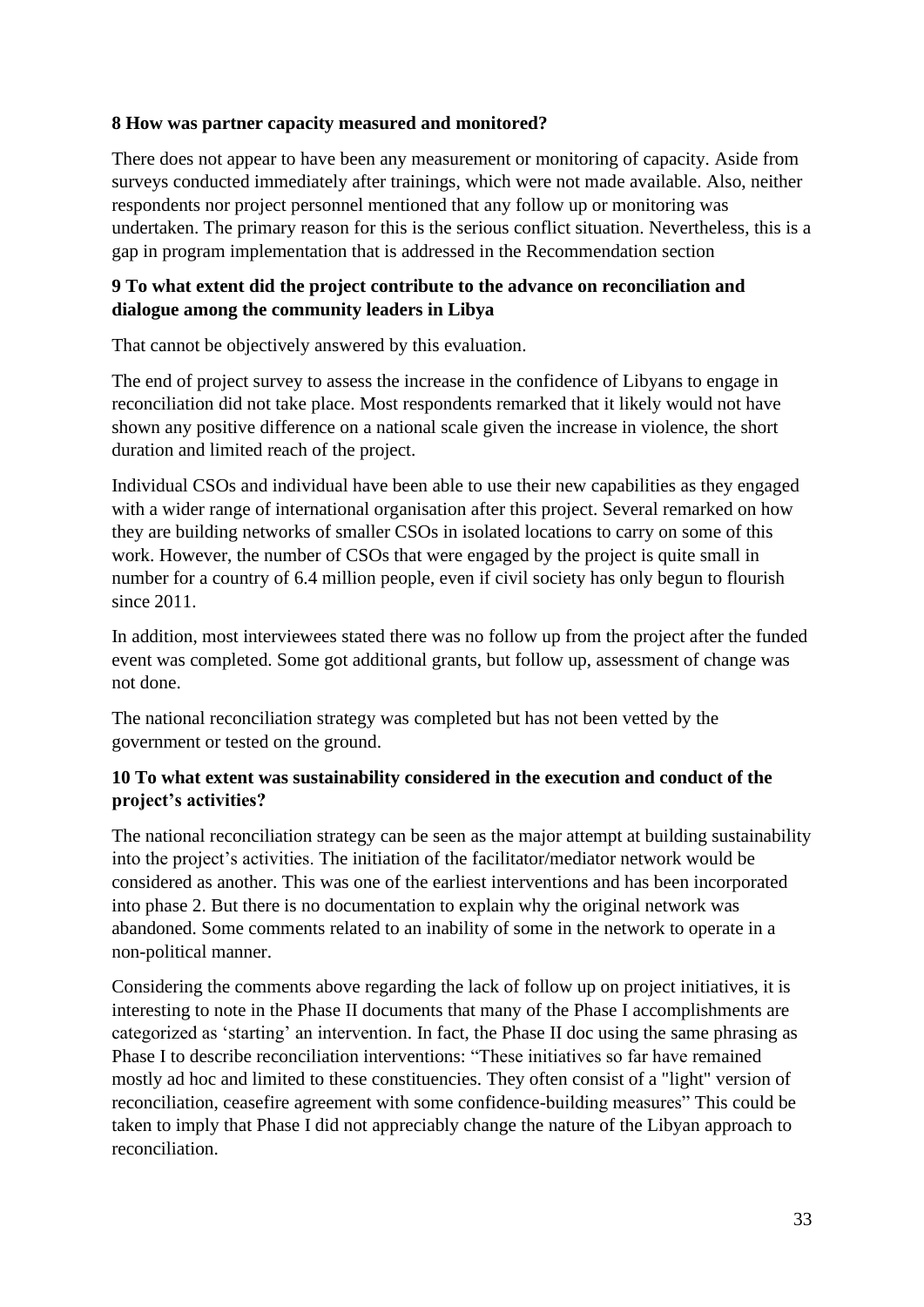This is included only as an evidentiary input. It would be unfair to include this as a firm conclusion as the evaluation inputs were minimal, and triangulation was incomplete. However, it does raise the issue as to just how sustainable have the project interventions been.

Several interviewees mentioned that it appeared UNDP's (not the project's) primary interest was on spending the allocated money. This is actually highlighted in the Phase II doc where it clarifies that Phase I was conducted "under the lead of the Political Division of UNSMIL and with support of UNDP for implementation"

# **11 Which specific objectives that should be addressed in future phases regarding Achievements and Implementation and Development Effectiveness defined as "the extent to which the Project activities have attained its objectives".**

- The National Reconciliation Strategy
- The Facilitator/Mediator Network
- Media campaigns to counter hate speech
- CSO ability to engage with local decision makers
- Women's ability to re-claim public space and to voice their views

Specific suggestions are incorporated into the Recommendations section

#### **12 Is there any record of increased organisational stability of CSO partners, incl. improved system for internal and financial control, project and staff management, monitoring and evaluations?**

Both UNDP and CSOs remarked that prior to the initiation of grants, CSOs needed to go through an orientation session that enabled many of them to prepare their proposals, particularly budgets

However, it is impossible for this evaluation to separate out the increased organisational 'stability' coming from this project and that received from the many others support activities organised by INGOs, bilaterals, and other UN agencies. Some interviewees had a hard time remembering exactly what they had done with the reconciliation project, some confused it with other UNDP activities. Some commented : "it was more like implementing an event". Others acknowledged the value of the training materials and technical assistance but noted that they had received much more support from others after the Reconciliation project.

The requirement for CSOs to submit proposals, and all supporting documents, in English can be seen as a step that could decrease organisational stability by requiring resource poor organisations to hire English writers, who may, in fact, have little understanding of the content of the proposal.

#### **13 How is the principle of local ownership put into practice? How did the project phase out its control (if not their financial and technical support)?**

The project appears to have gone out of its way to ensure local ownership. This is possible for two key reasons. First, well before the Aug 2016 workshop, Libyans had been clearly stating that foreigners have no role in reconciling their disputes. This was emphasized in the Aug 2016 workshop, and confirmed in the quantitative survey. Second, UNDP management were repeatedly evacuated from Libya during the project period. This required considerable level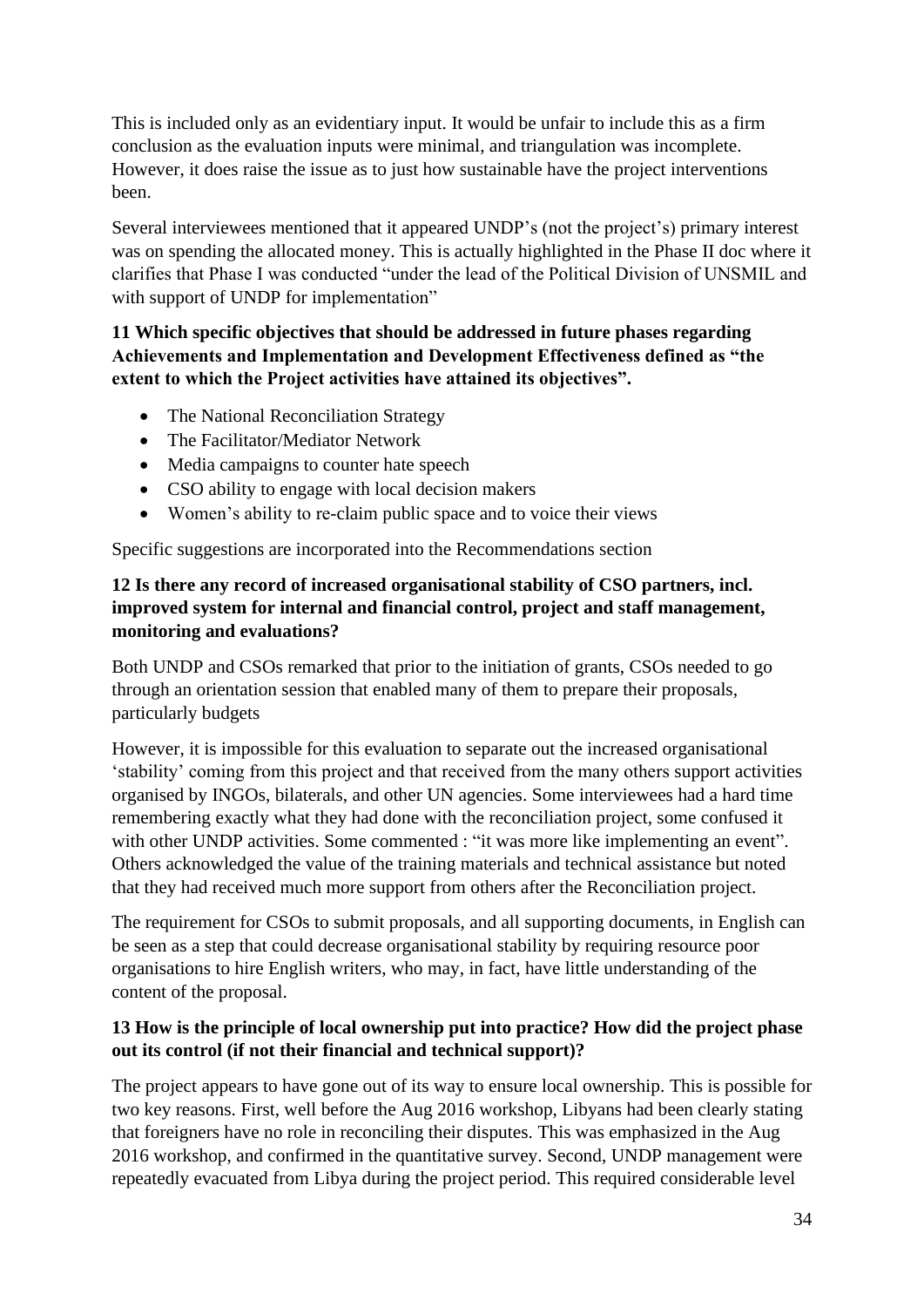of 'remote management' with CSOs operating largely on their own in distant corners of the country

The project had no control over any of the local reconciliation processes after the agreements were signed. Some did comment that the project depended heavily on Libyan consultants who appeared to have control over the selection of the participants and the agreement process. The project did manage the Technical Committee, and had final say, together with UNSMIL, over the structure of the English language version of the National Reconciliation Strategy.

# **14 How are the principles of good partnerships applied?**

The evaluator uses the principles espoused in the Busan Partnership for Development Cooperation 2011 conference.

The Busan Partnership document specifically highlights a set of common principles for all development actors that are key to making development cooperation effective. These include:

• Ownership of development priorities by developing counties, whereby countries should define the development model that they want to implement.

The issue of ownership has been discussed positively above

• A focus on results: Having a sustainable impact should be the driving force behind investments and efforts in development policy making

The achievement of local reconciliation agreements is a tangible result. The lack of follow up by the project reduces its impact somewhat.

• Partnerships for development: Development depends on the participation of all actors and recognises the diversity and complementarity of their functions.

The only gap identified by the evaluator in this regard is the lack of government involvement, particularly for follow up, in most instances. The follow up to the Kufra agreement is a clear example of how valuable that can be…when the government can focus on local issues.

• Transparency and shared responsibility: Development cooperation must be transparent and accountable to all citizens

The project objectives and budget were displayed on the UNDP website. UNDP is in the process of enhancing the transparency of its M&E data collection and analyses. However, the lack of any publicly available spatial database of who, what, where -type information on international interventions in Libya clearly undermines any proclamation of transparency.

# **15 Did the project support partners to build alliances with other actors?**

The project capacity building modules apparently included advise on network building. Clearly, nearly all CSO respondents mentioned the work they were doing to engage with smaller organisations in other cities and rural areas.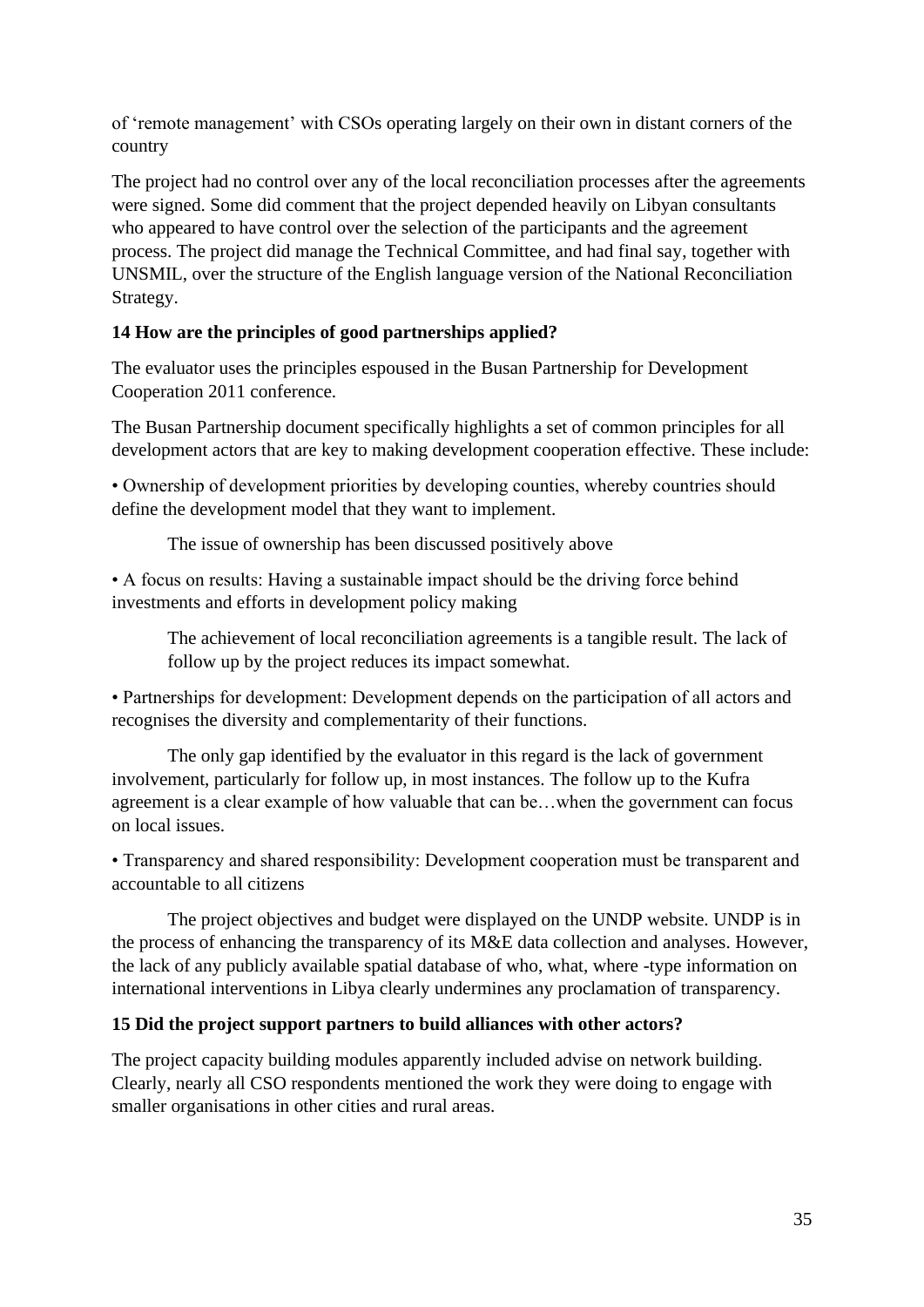Fundamentally, reconciliation is precisely a process of building (or rekindling) alliances. The evaluator did not hear of aps that any groups that returned to a state of open animosity after completing a local reconciliation agreement process with the project .

#### **16 Did the project support partners to innovate and modify existing structures and processes?**

There are two examples of attempts to modify existing structures. The first is the recognition of the pervasive use of hate speech as a driver of conflict<sup>5</sup>. A study was conducted of hate speech on the media by a CSO grantee, but under separate funding. Nevertheless, the results were incorporated into the draft Strategy by the Technical Committee .

Prior to this project, all indications are that local dispute resolution was a process dominated by customary decision makers using methods that avoided addressing root causes of a conflict. Focusing instead on a surfacial 'papering' of differences. The idea of a modern facilitated reconciliation process was seemingly not previous known in Libya.

<sup>5</sup> First Report of Hate Speech on Libyan Television Channels, February 2017, Libyan Centre for Freedom of Press.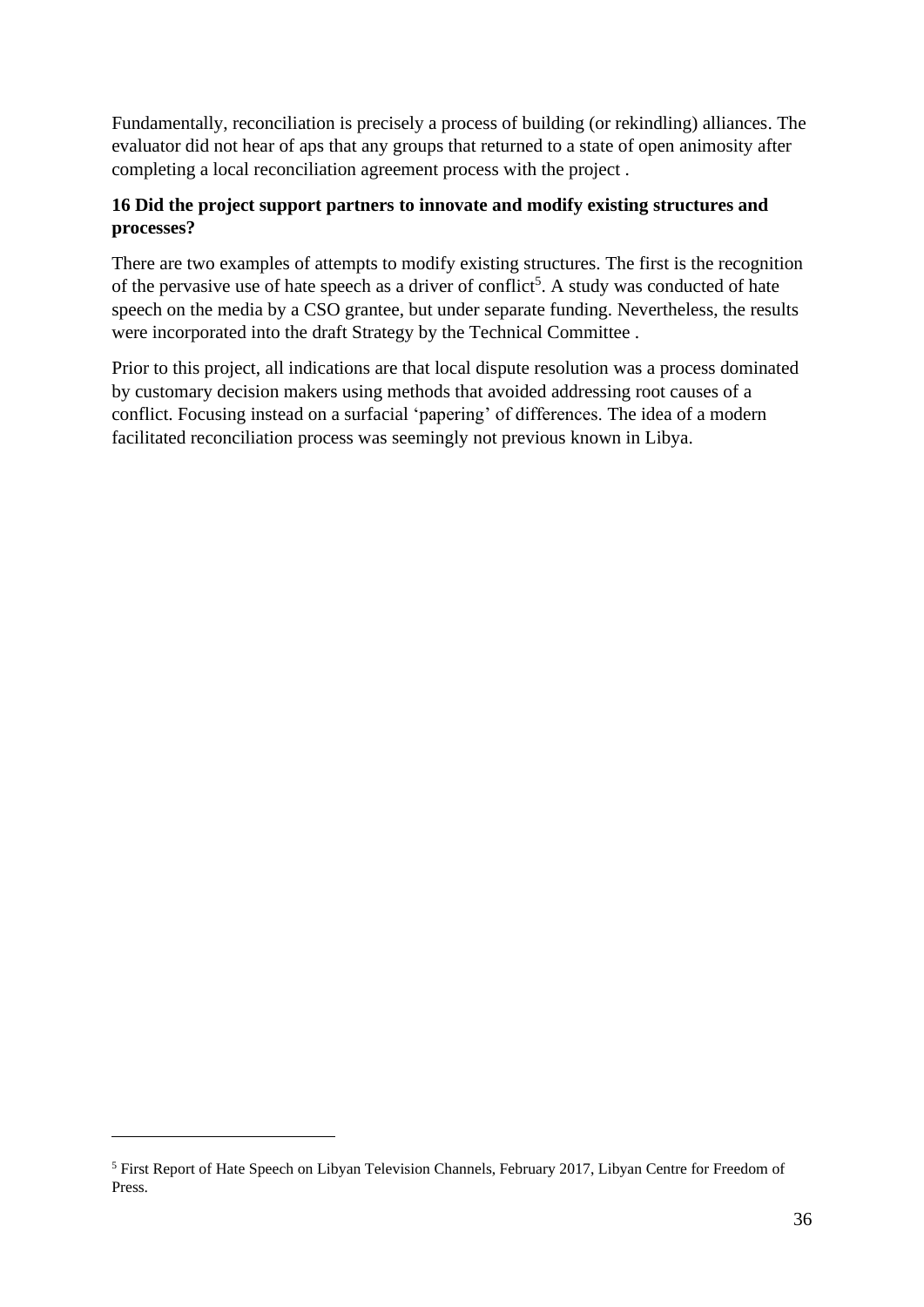# <span id="page-36-0"></span>**4. Analysis of opportunities**

#### **Conclusions**

<span id="page-36-1"></span>*Conclusions for each evaluation element are provided, based on the evaluators analysis of the findings in the sections above, plus a subjective rating given by the Evaluator for each element of the evaluation.*

#### General Conclusions

"What makes the desert beautiful," said the little prince, "is that somewhere it hides a well…"

Antoine de Saint-Exupéry

The quote from the Little Prince reflects the overall positive sense that the evaluator got from his interviews, particularly those with Libyan civil society. These CSOs are what the evaluator would characterise as 'wells' in the desert. He was completely unprepared for the articulate, detailed responses he got via Skype, WhatsApp, and Viber. Libyan civil society has clearly come a long way in a few years since the end of the dictatorship. Perhaps the impetus of the conflict has helped them to focus their attention on innovative ways to build their capacity and impact. The emphasis that Libyan civil society places on the need for multi-stakeholder dialogues, on the need to hear all perspectives, makes the evaluator wish such perspectives were more evident among American civil society and universities.

There is ample evidence that the reconciliation project fit an important niche in the overall UN approach to the Libyan situation. It is unfortunate that the overall UN effort is not better coordinated so that more follow up support could have been provided to all the communities that had been supported to reach reconciliation agreement through the project.

The ongoing, and expanding, conflict undermined the effectiveness and efficiency of the project's implementation. The problems experienced by the Reconciliation Project are not greatly different from many other donor-supported initiatives of a similar nature. Most international agencies face difficulties when supporting reconciliation: a reform that sounds so good but is so insidiously difficult to do well. After 2014, there was not a single year without armed conflict in the country and since September 2018 things are steadily getting worse. Nevertheless, this project undertook a substantial amount of work, and, unlike many, achieved most of what it set out to do despite serious constraints of violence, and limited time and money. When asked how it was able to accomplish, the simple reply given was, "We did what was in the AWP."

Despite the focused and competent work undertaken by the project management and all partners, the Libyan conflict remains a serious and deteriorating problem. One that will have to be resolved by Libyans themselves.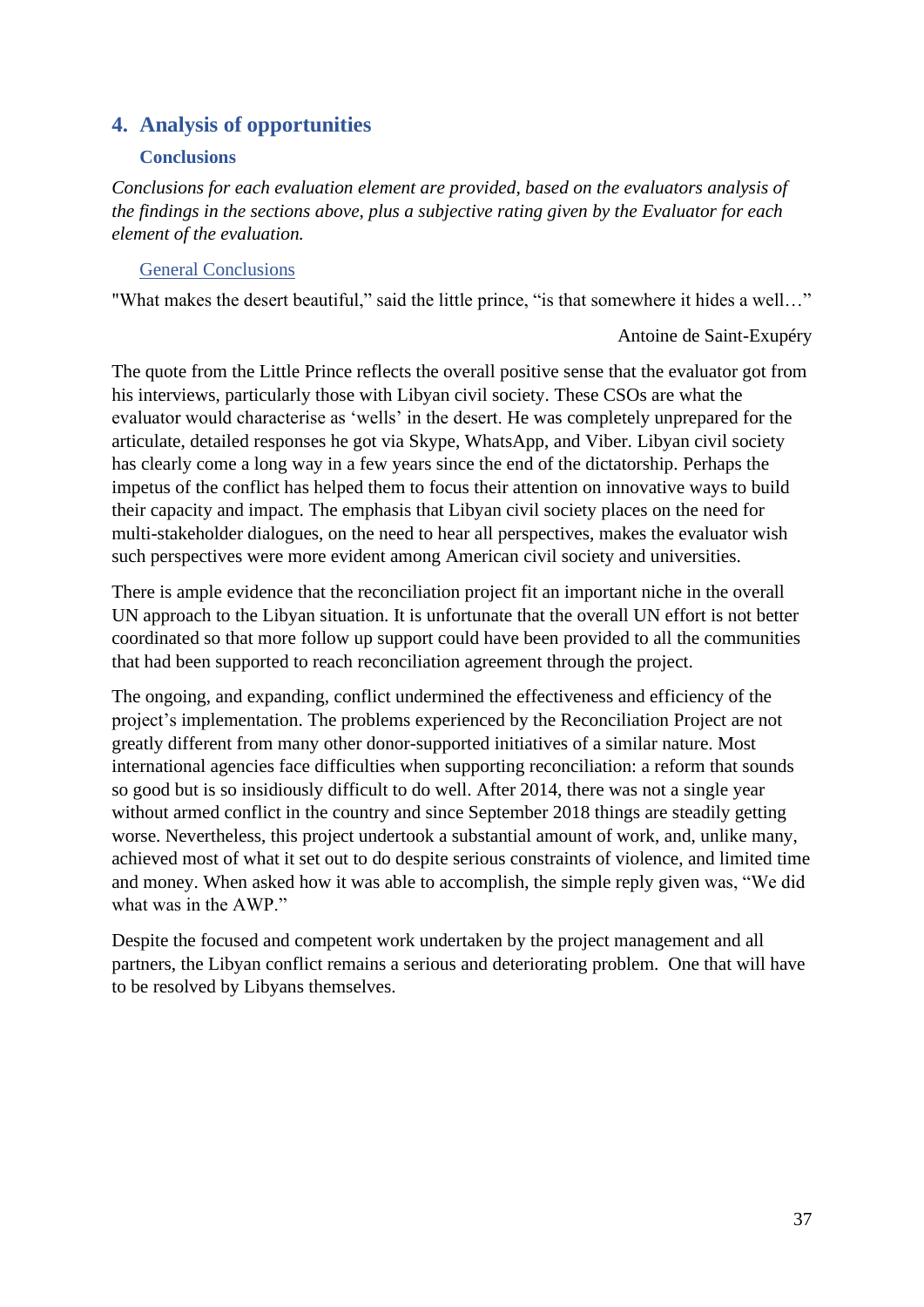

# Relations with UNSMIL

The project really got off the ground with the arrival of Ghassan Salame as the SRSG. The early months of his assignment were viewed optimistically . However, analysts perceived that tensions began to grow within a few months as the political agreement remained an incomplete document. Nevertheless, the project kept working and supported substantive results<sup>6</sup>.

The project was squeezed between UNDP and UNSMIL and went through an initial rough period of difficult relations. At the outset, UNSMIL thought of UNDP merely as their logistics clerks. Based on the limited set of partner interviews undertaken, the perceived arrogance of UNSMIL political affairs unit is seen as a part of the problem by many interviewees. In general, respondents indicated that the UN not really accepted by Libyans.

<sup>6</sup> [https://www.atlanticcouncil.org/blogs/menasource/one-year-later-the-un-action-plan-for-libya-is](https://www.atlanticcouncil.org/blogs/menasource/one-year-later-the-un-action-plan-for-libya-is-dead/)[dead/](https://www.atlanticcouncil.org/blogs/menasource/one-year-later-the-un-action-plan-for-libya-is-dead/)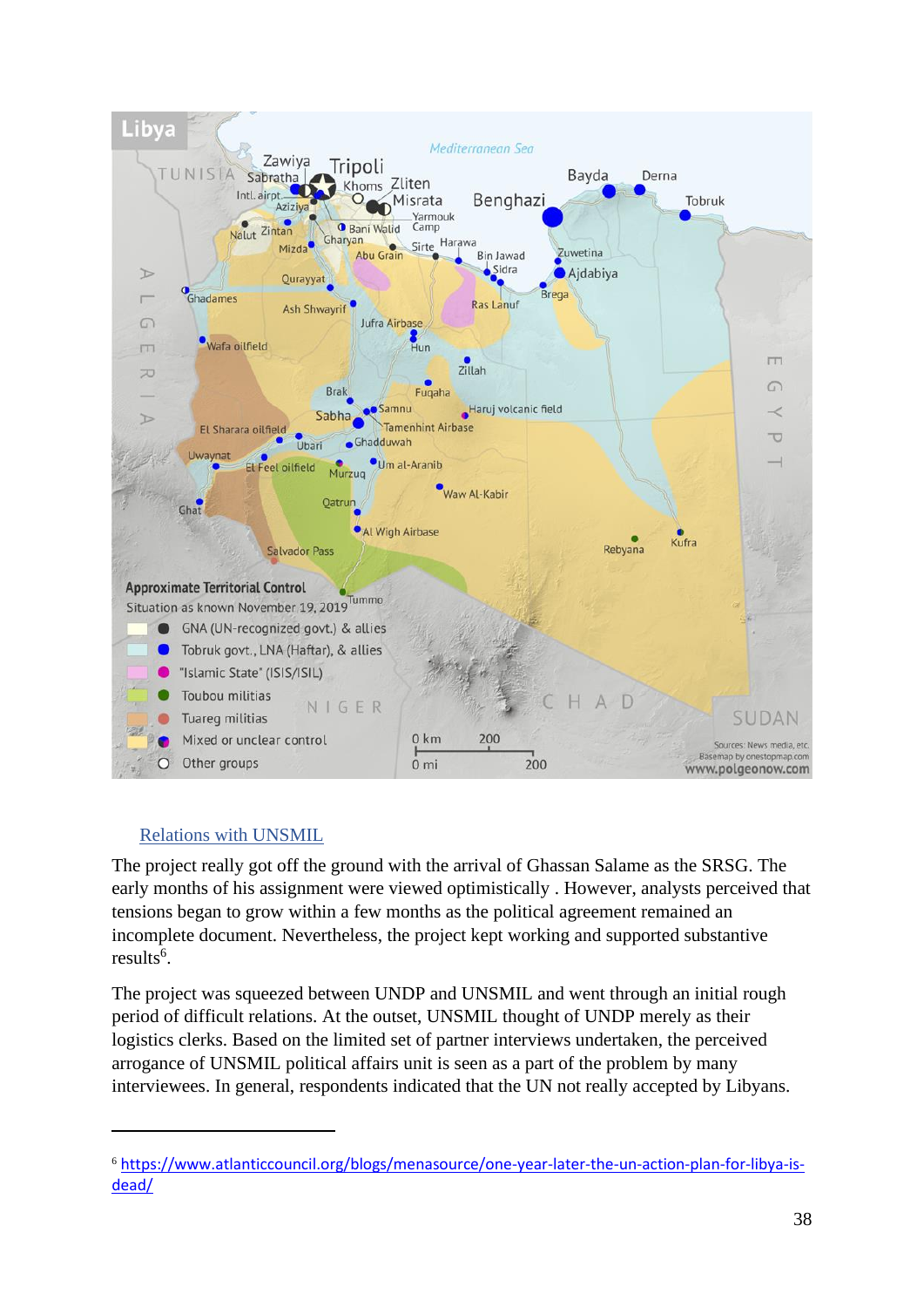When the SRSG's plan to amend the LPA failed to move ahead, the project got pressured to do more local work. The SRSG went to signing of local agreements because it was something tangible. Comments indicate that the small Reconciliation project was the one of the most active part of the UNMIL process, helping to identify people for political conferences. Its initial meeting on missing persons got broad stakeholder involvement. Nevertheless, the project was criticised for focusing too much at the local level and not engaging enough with government agencies. Despite the solid work done by UNDP, UNSMIL took full credit for local reconciliation, issuing press releases that did not mention UNDP involvement.<sup>7</sup>

#### Relevance

#### Design of the project

The Reconciliation project document argued that the project should not be too narrowly focused on the contents of the National Reconciliation Strategy, but should work to create an inclusive, participatory framework for identifying issues and challenges that need to be addressed. To the best of the evaluator's understanding, this overall goal was achieved.

Despite comments in the Evidence section on lacunae in the project design, it is possible that the vagueness of prodoc helped it to be able to identify relevant issues as it went along. The team had the opportunity to build an understanding of which conflict might be ripe for reconciliation rather than having a preselected set to work with. "The reality was to seek what you could do in Kufra, then try." However, this intuitive, experimental, approach left no chance for a systematic rollout given the short duration and other operational impediments.

The basic issues raised during the August 2016 workshop give the evaluator a good indication of the level of disruption that happened to the Libyan society since 2011. That workshop proved to be of fundamental value to the project, and, hopefully, to Libya. It is rare that a UN project design in a post-conflict setting is so heavily based on participatory input from nationals. Certainly, Afghanistan could have used more local participation<sup>8</sup>. The Steps Forward section of the workshop report provided a clear roadmap for UNSMIL to follow when designing Phase I of this project.

Nevertheless, there remains a strong antipathy between those who focused on the higher end products and those who felt the advancing local reconciliation agreement process was important. To the evaluator, it seems obvious that this local work substantiated the decision of the SRSG to approach PBF to fund this project proposal when all others felt it was too risky. And, irrespective of its limitations, it is clear that the Reconciliation project achieved more on the ground than any did at the national level.

 $^7$  https://unsmil.unmissions.org/step-step-un-action-plan-successful-transition-takes-hold-libya

<sup>8</sup> afdiplomacy.af/blog/2017/08/30/despite-enormous-support-of-international-community-why-afghanistan-is-still-a-fragile-state-2/?lipi=urn%3Ali%3Apag The author, Shah Mahmood Miakhel, was UNAMA Local Governance Advisor, then USIP Country Director, now Governor of Nangarhar Province.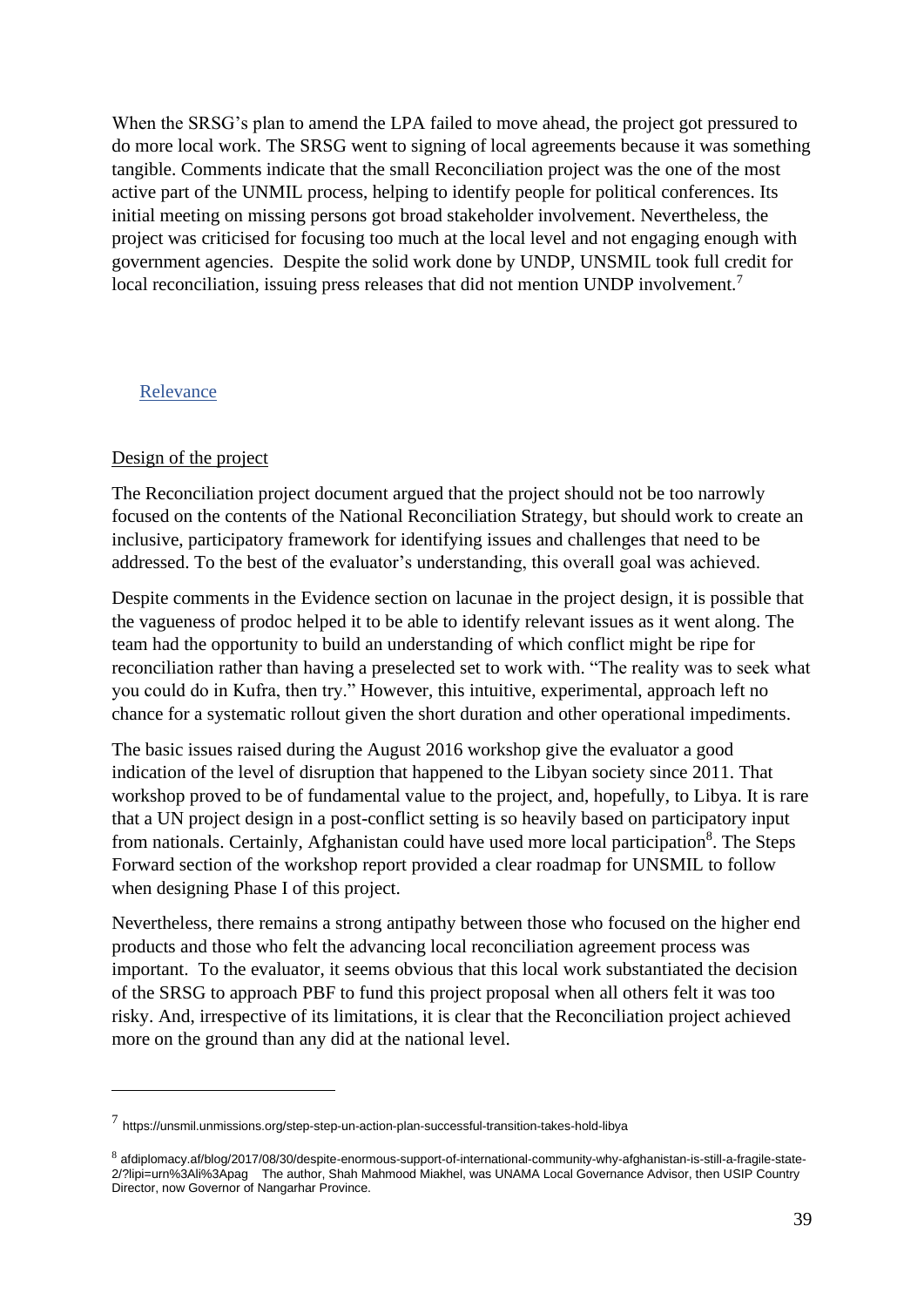Complaints were made that the National Reconciliation Strategy could have been more useful if the project had paid closer attention to its drafting. However, feedback from several who were involved in the final workshops indicates that both the Technical Committee and civil society were very pleased with the strategy and gave solid feedback. The focus of the government only differed slightly by requesting more emphasis be placed on land and real estate property compensation. Some of the limitations of the Strategy may possibly be traced to the curious desire to have it translated to English before presenting it to the GNA

The project structure was imperfect, particularly with overlaps of outcome and output indicators. This makes is difficult to evaluate. Nevertheless, the project activities were implemented…participants are generally pleased with the assistance, and the project was able to obtain funding for a Phase II

UNDP warned the evaluator that this is "not a very evaluable project, you won't find a lot of features you expect, not all indicators were tracked." This is true. Outcome indicators must measure what the recipient/beneficiary/partner is capable of achieving with its own capabilities and resources as a result of the project outputs. The overall design was weak, with only the Strategy, Media Campaign, and Survey being clearly distinguishable activities. Output 1.3, 2.1 and 2.2 all seem to meld into each other. Certainly, many interviewees were unable to carefully distinguish precisely in which output their work had been associated. The lack of output-based expenditure reports, something the evaluator assumed was standard for all ATLAS project reporting, also reduced the potential for distinguishing the activities. Also, as noted above in Evidence, several outcome and output indicators duplicated each other, undermining the potential for assessing the impact and sustainability of project activities.

Perhaps a different sort of management team would have focused more on documenting the process for posterity. However, that approach may also have been less effective in generating products that could be used by others in the field and in the UN. That being said, it is possible that much more documentation is available in documentation of both process and product of the Media Campaign. The evaluator may just not have had access to all the documentation generated. Nevertheless, these are minor points in comparison to the amount of work produced in a short period of time and the positive reception expressed by project participants.

#### **Effectiveness**

It is worth stating again that the amount of work accomplished is praiseworthy given all the constraints and short time available.

There is one decision made that the evaluator would argue undermined the Effectiveness, Impact and Sustainability of the project interventions.

This is the decision to require English language proposals and supporting documentation from the CSO grantees. Apparently the first round was set up to allow Arabic. Afterwards, all proposals had to be in English. This is odd given that the national language of Libya is Arabic. As Arabic is an official UN language, there would appear to be no rationale excuse for such a decision. There should never have been any English requirement. Such a requirement forces a small CSO comprised of Arabic speakers to use its limited resources to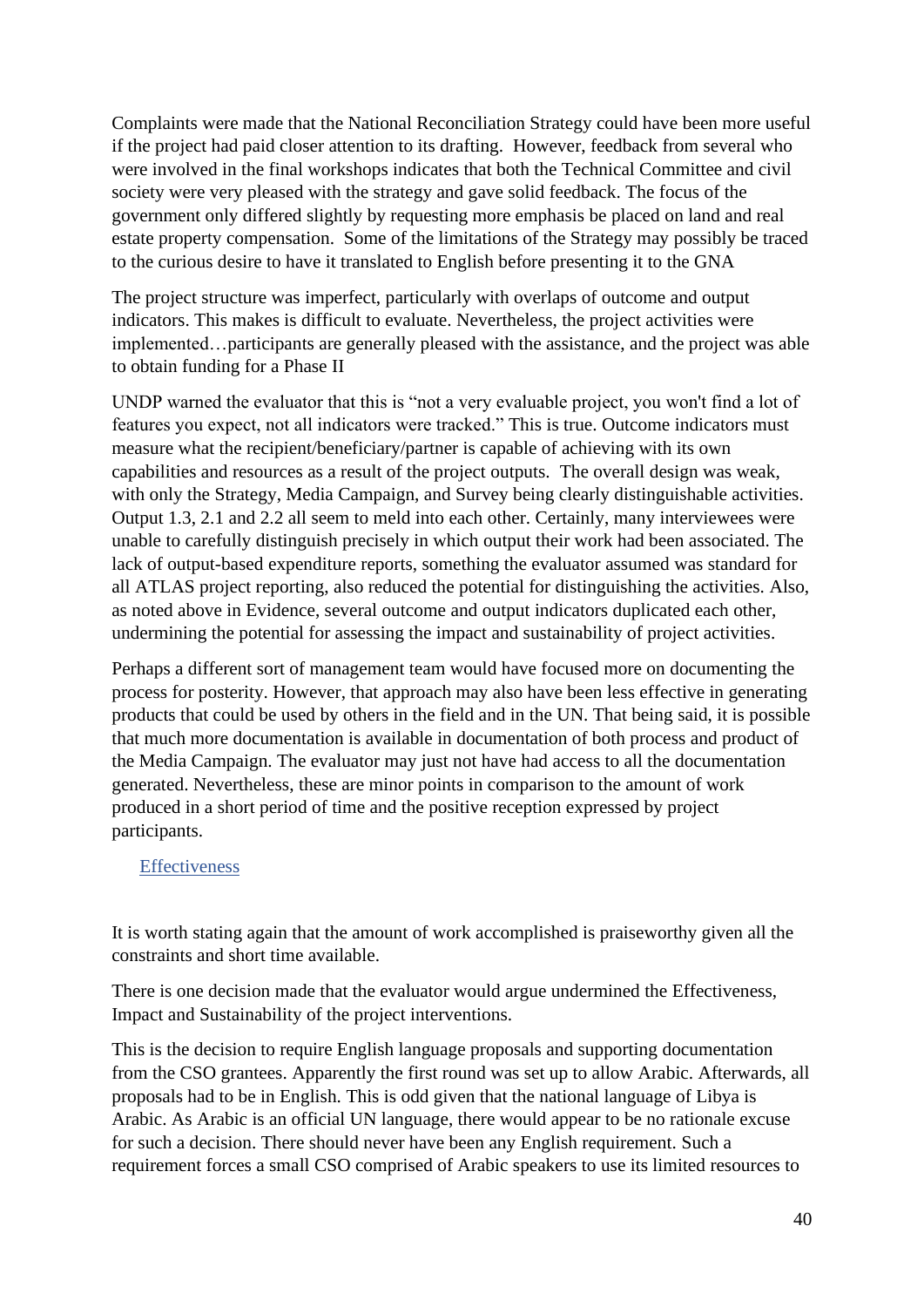hire/contract an English speaker to prepare/translate their proposals. This can reduce the internal coherence of a proposal written by someone who has limited understanding of the context. This also tends to reduce the potential for rural and women-based CSOs to engage fully.

Both of these decisions delayed implementation and reduced the potential involvement of smaller, more rural CSOs in the project activity. Unfortunately, in the end, the project spent much less on grants than was originally budgeted.

With the exception of a one-day session for civil society to review the Strategy, all analyses were done by experts. Reports are that civil society was comfortable with the Strategy, but many of the experts on the Technical Committee do not live in Libya. A stronger mechanism for facilitating an exchange of ideas between those on the ground and those with credentialed expertise may have benefited the strategy.

#### International Synergy

While this small project was achieving meaningful success, an audit of UNDP recorded that the organisation as a whole did not focus enough attention on building synergy amongst its projects. In addition, there is apparently no international development data portal established for Libya, eight years after the initiation of UNSMIL. One senior respondent remarked, "You have put your finger on something that is missing. There are too many disparate activities that are not coordinated, or even generally known. The country has become a chequered map of international activities."

There is no consortium of international organizations. There are constantly changing agency managements, with many different ideas, and replacements who have little incentive to follow what is there.

This has a negative impact on groups that are attempting to follow through on reconciliation agreements. They need resources. As one respondent said, "Despite our ability to deliver on the dialogues, many participants were still hoping for infrastructure, something very close to their hearts."

People cannot be left with just a piece of paper in their hands. There are many development and humanitarian efforts underway in Libya. UNDP/UNSMIL must ensure that funds are allocated for development activities in ALL areas where they have facilitated the signing of reconciliation agreements.

It should be explained by the UNDP/Libya why the small number of sites involved in this project's local reconciliation efforts could not be incorporated into the support packages delivered by the much larger Resilience project. Reconciliation project managers only commented that they tried, but were unsuccessful. The converse can also be asked: Why were sites selected for reconciliation efforts that were outside the areas of interest of larger project providing tangible assistance packages? Project managers stated they worked where they saw opportunities. But does reconciliation theory argue that going through a structured process process of negotiation is sufficient to set a fragile community on its way to resilient development and ensure there will be no reversion to hostilities?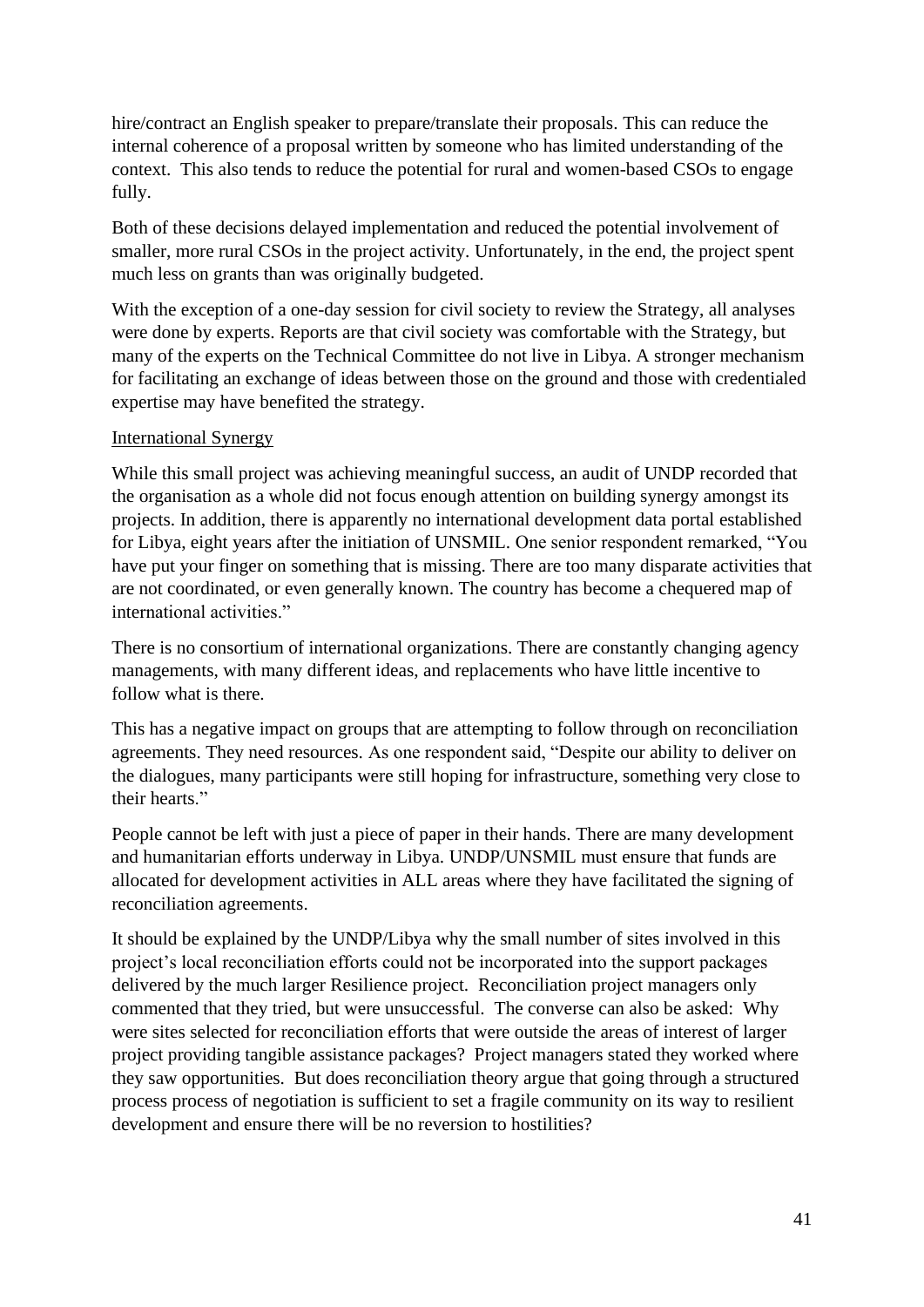#### **Efficiency**

A lot was achieved by the project in short period of time and with a small amount of money. Funds used for direct project implementation appear to have been rationally allocated and spent. However, UNDP Direct Costs are high. The project operated in an insecure environment and all international were evacuated from Tripoli. Nevertheless, the evaluator was told that the 2018 audit commented on the need for UNDP to innovate in its operations area to reduce costs. This seems to be a necessity.

#### Impact

The Reconciliation project was a small, short-time frame effort. It introduced some seemingly useful new tools and techniques. It helped to establish formal understanding of a modern reconciliation process and left a carefully crafted National Reconciliation Strategy and a quantitative assessment of Libyan perceptions of reconciliation for others to build upon. It was designed to be a Phase I of a larger and longer engagement. Impact of this intervention really needs to wait before it can be properly assessed.

#### Sustainability

The limited engagement with government significantly reduced the potential for sustainability of individual agreements and the overall push to reconciliation. In the view of the evaluator, it is likely that this was not the fault of the project. The UN itself was unable to even get the government to sign off on either the original or the revised project documents.

The lack of monitoring and activity follow up means that very little of the innovative approaches have been fully tested and documented. This is a shortcoming, that could have been addressed through more involvement of civil society as monitoring agents. That would have had its own drawbacks of ensuring quality and consistency. Nevertheless, it would have been a useful effort to try. Recommendations are made below.

The internal, upward reporting monitoring systems mandated by UNDP HQ provided little or nothing to inform a serious assessment of the project.

#### <span id="page-41-0"></span>**Lessons Learnt**

*Lessons Learnt are considered to be general conclusions with a potential for wider application and use.*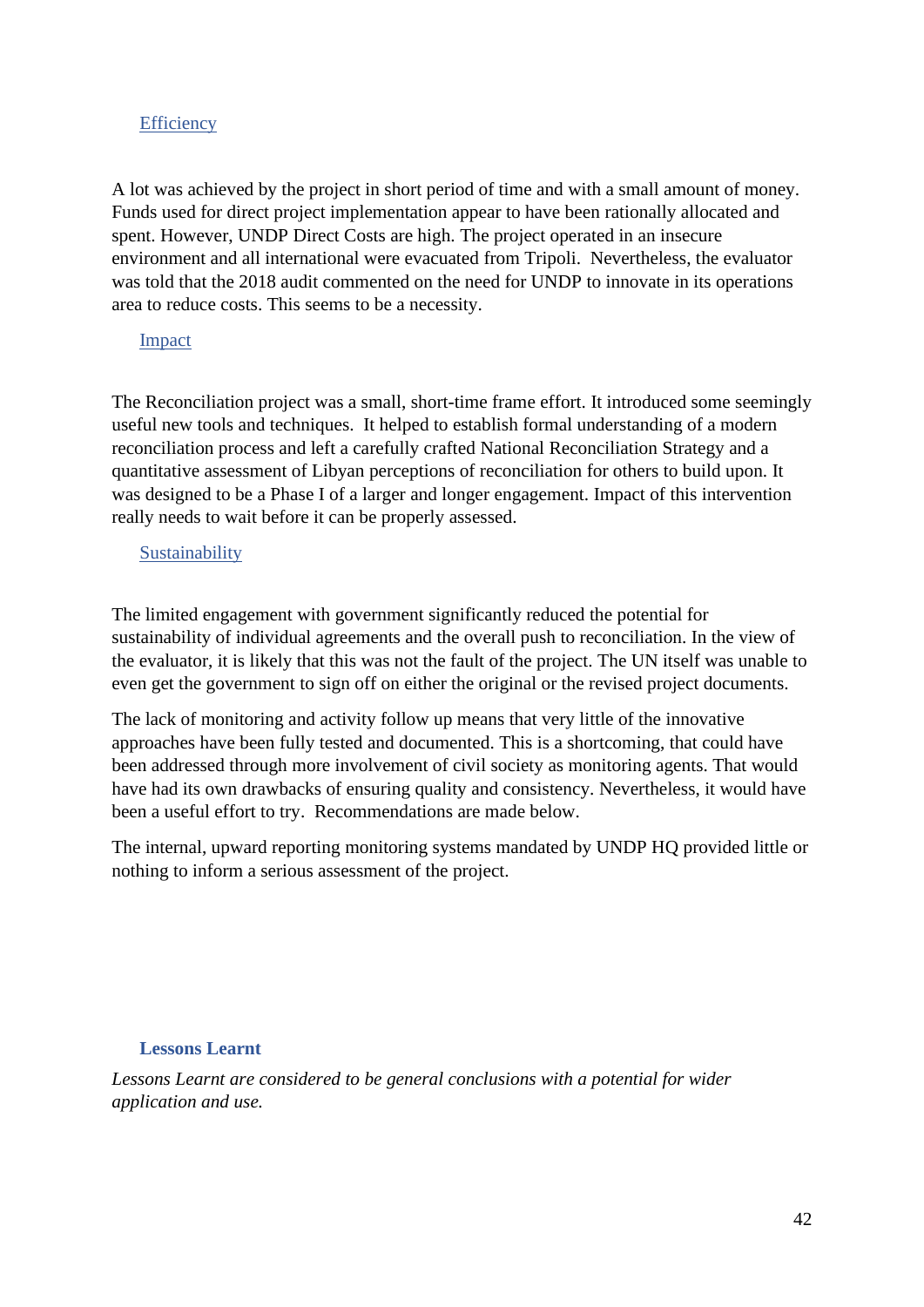#### Initial Design

The August 2016 conference was an important event. The quality of the design, facilitation, and documentation helped considerably in setting the project on a useful path. One that was built on a strong orientation to Libyan ownership.

#### Incorporation of Women and Youth

Project recognised it needed to pay more attention to women. This is the most important lesson learned. Women need to be a specific focus of attention in all post- and ongoingconflict projects. Women often perceived of carrying the flag of the conflict, demanding revenge, rather than finding resolution. They don't get out of this mindset unless they are helped, professionally, to work through the problems in a formalised manner.

Many respondents stated that women were not sufficiently integrated into the project activities. This has been well acknowledged by both management and participants. Respondents commented that 'we should have worked with women from the beginning". This is an interesting point given that the initial project document is replete with 64 references to women. From the interviews conducted for this evaluation, it seems that the social resistance to women's participation was stronger than originally acknowledged. However, the results of the November 2017 women's dialogue involving Qaddadfa and Awlad Suleiman tribes clearly showed a way is possible. The evaluator was assisted to speak to only one woman who was a CSO grantee. Were sufficient steps taken to facilitate more women to be engaged with the project? Did the English language requirement serve as a deterrent?

The Phase II design realises the need to work specifically with women and to connect them to the political process. Reference has been made to a women-only network of facilitatorsmediators, but no documentation of this was provided.

There appears to have been strong support for youth engagement. However, no quantitative data exist to provide an estimation of the gender-based breakdown of participants. Management asserted that their attempts to reach 30% were never achieved, and most times they struggled to reach 10%.

#### Reconciliation Follow up

If local reconciliation agreements are going to be achieved, then there needs to be the potential for the provision of follow up support already in place before engaging the participants. The pre-existing, and highly localised, horizontal inequalities will continue to exist after signing the agreement, even though participants may be willing to stop fighting or eliminate barriers to settlement, trade, or employment.

At the outset of Phase I of the Reconciliation project, management did not define how it would address local reconciliation. It determined that this was essentially uncharted territory requiring careful experimentation. One lesson that should have been learned is that resources to support follow up to a local reconciliation agreement need to be identified prior to undertaking the agreement dialogue. The Ghadames/Awal example is the most glaring case brought to the attention of the evaluator. Two years have passed since the agreement, yet the Tuareg of Awal have received no assistance beyond a training and couple of boreholes. The local reconciliation process needs to be conceptualised as a long-term effort. Reaching an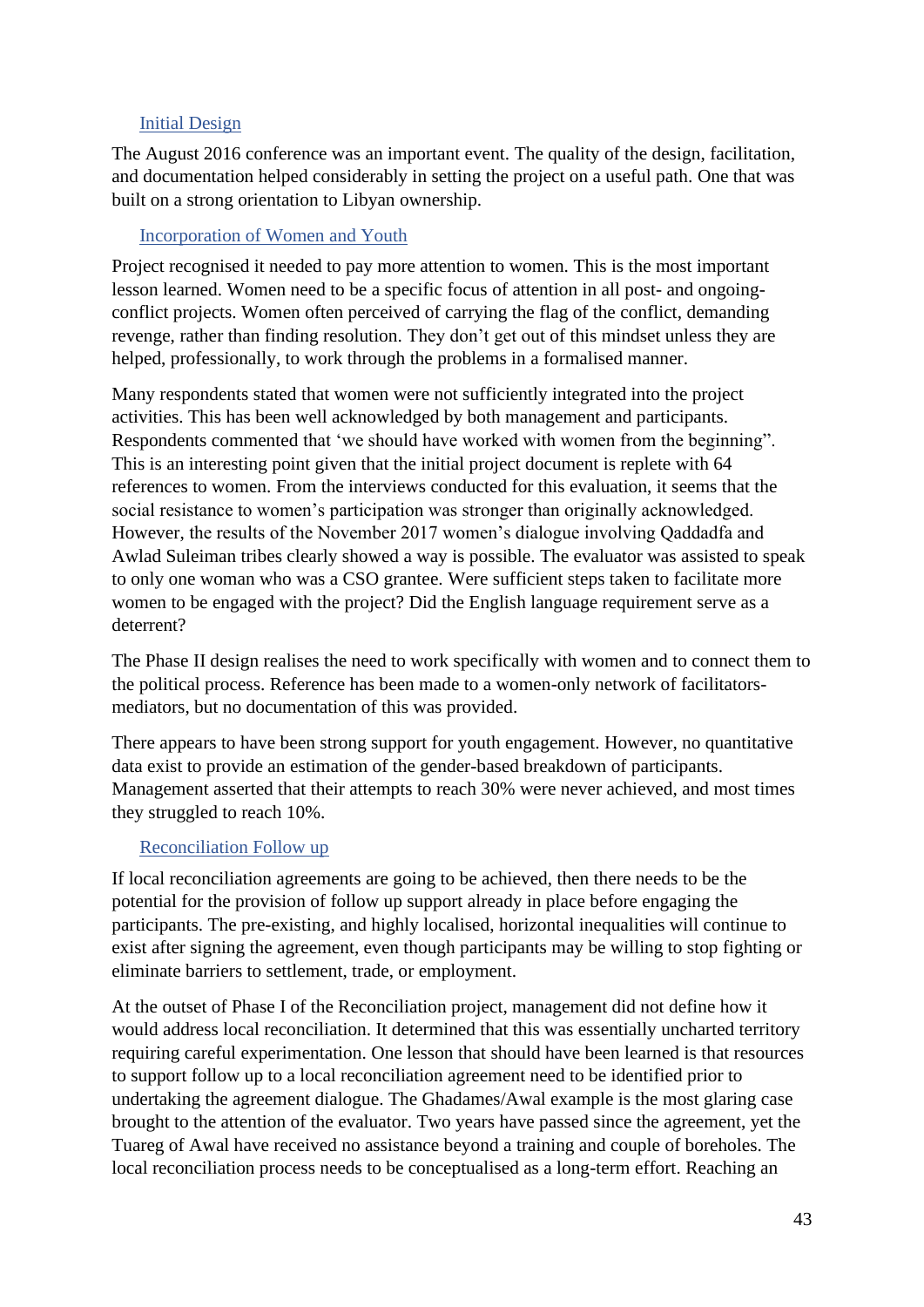initial paper agreement between the participants should not be considered as the result. It is an important milestone, but one that requires steady follow up.

When this issue was raised with interviewees, the responses varied from of the excuse 'the (recovery and) resilience project's board is slow' to the more blatant "Awal is not a priority". Seeking resources after the agreement has been signed is already late. If Awal was not a priority then why did the Reconciliation project work there at all?

#### Creation of the network of facilitators/mediators

The creation of a network of facilitators/mediators was one of the first activities undertaken by the project with a concept note produced in January 2017, although the first list of 78 participants from East, West, and South and a press release found by the evaluator is January 2018<sup>9</sup>. The network is expanding now under Phase II efforts, the value of expanding the array of Libyans with professional conflict resolution skills is seen as important. There are now efforts to create a specific network of women mediators. It would be valuable to produce a lessons learned report on why the first attempt did not reach fruition. A comment was made reflecting that many of the facilitators were too political, but this could not be confirmed.

#### Necessity of Monitoring

Regular external assessment of program progress is always valuable for any project. Nearly all project managers focus more attention on doing rather than recording. Monitoring seems to have been entirely absent due primarily to security constraints and the need to 'complete the AWP'. In this case, a more indigenised process should have been put in place as a part of the training and capacity building process. Recommendations are made below.

#### Language of operations

The use of English as a primary operating language reduced the impact of the project. CSOs without English capabilities were unable to compete for grants or had to use their own resources to obtain such capacity. The Reconciliation Strategy was produced initially in Arabic with strong technical support, plus validating commentary, from national commentators on the Technical Committee, youth and civil society, and government. For some reason, the final document was translated into English for presentation to the Arabic speaking Libyan government. Decisions of this nature can undermine UN credibility in fragile, conflict-affected states.

#### <span id="page-43-0"></span>**Recommendations**

*Recommendations are actionable proposals regarding improvements of policy or management addressed to the client of the evaluation or other intended users. In this case, they are intended to improve the operations of Phase II already underway or provide advice for the design of the next cycle project.*

<sup>9</sup> <https://unsmil.unmissions.org/local-reconciliation-actors-agree-creating-national-network-mediators-libya>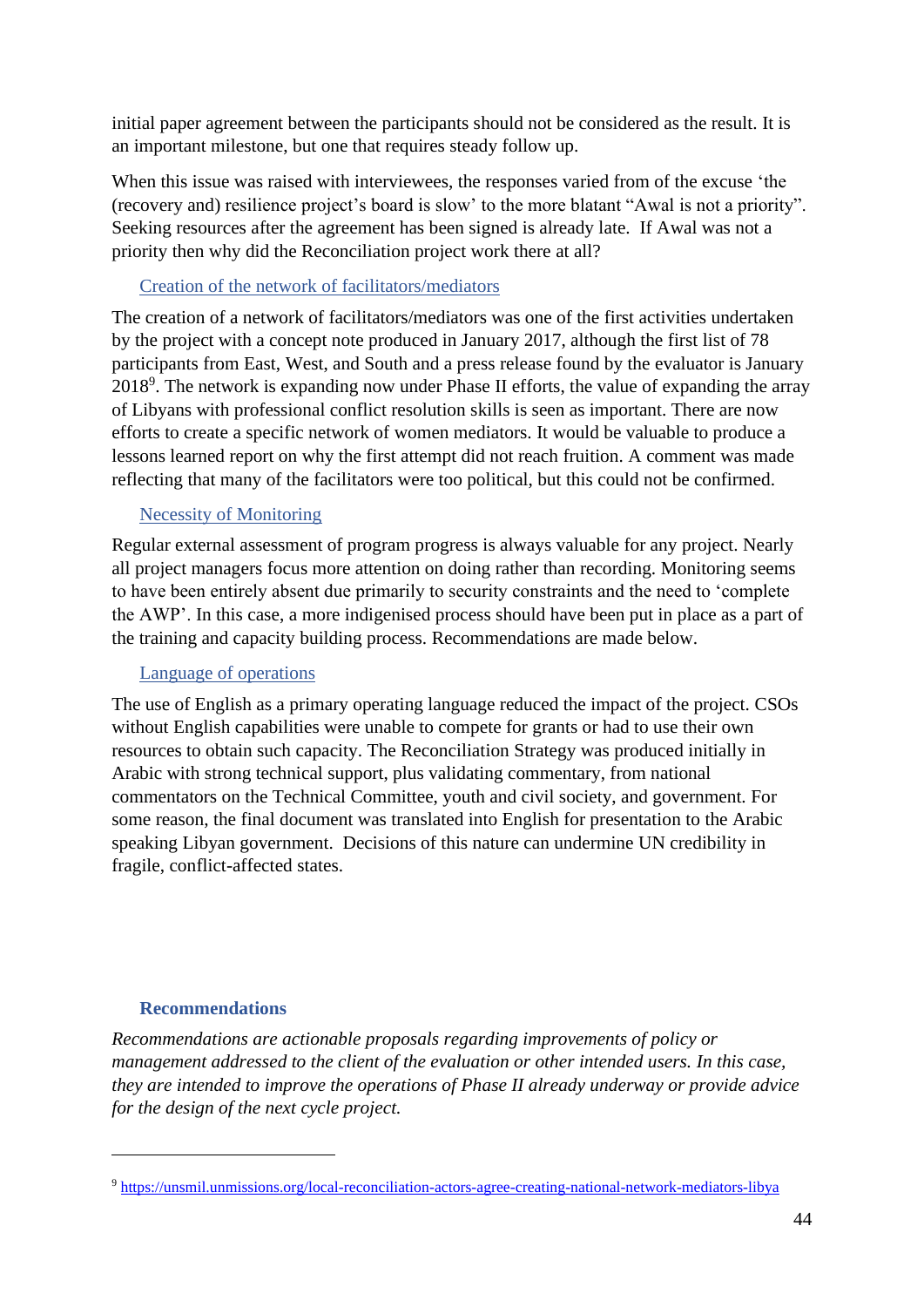#### Inclusion of Government Agencies

It is beyond obvious that the government agencies tasked with reconstruction, reconciliations, human rights protections, and others need to be brought into the information loop at some point. However, as the security situation continues to deteriorate, with Turkish ground forces possibly arriving soon in Tripoli, the evaluator has no smart recommendations on how this might be accomplished in the near-term.

#### Monitoring, Information Management, and Lessons Learned

Sustainability is a major drawback of many international projects in conflict-affected states around the world. There is a strong desire to 'doing something' with less focus on documenting what was done, and far less on how to follow up. Now that the 'experimental' phase of the Reconciliation project has been completed, the issue of follow up MUST become a focus on UN reconciliation interventions. There are too many examples of programs operating in fragile, conflict-affected countries that do not pay sufficient attention to providing a nuanced assessment of their successes and failures. The UNDP Libya PSU should task a Libyan Lessons Learned unit to prepare and publicly distribute a transparent quarterly publication accessible to all development and humanitarian agencies operating in Libya.

Monitoring of project activities was a gap in management. Reports to PBF stated that monitoring was UpToDate. However, based on the documents made available to the evaluator, this could only be true if the reports submitted by the grantees themselves were considered to be monitoring reports. If local activities are to be continued in Phase II or beyond, then monitoring capabilities must be upgraded. The cost of such an effort would need to be considered in addition to the security risks.

The evaluator recommends that a part of reporting of events, activities, interventions in the time remaining in Phase II must include a listing of all participants together with their Viber contact. (Viber networks are quite common in Libya. Apparently, the Technical Committee was informed that their services would no longer be required via a Viber message. However, the members all still maintain contact via that same group.) Such networks can provide a rapid, location-based, and gender-disaggregated response dataset. The project could then craft a series of questions to be sent to all participants at progressive points after the event. Responses could be synthesised by a third-party contractor into periodic notes. These notes would provide raw information that could be correlated with other information sources, including on-site visits y national staff when security conditions allow. These raw compilations and correlating evidence should be provided to the PSU monthly for its use in compiling a quarterly lessons learned report. The details contained recent release of the Lessons Learned report from the office of the American Special Inspector General for Afghanistan Reconstruction (SIGAR) provides sufficient rationale for ensuring that negative information is not kept from public view.

Participants in Phase II activities who respond to activity-based queries could also be invited to take part in subsequent virtual queries on a wide range of topics. Responses to questions could be used to form policy notes or public 'op-eds' that could be fed into print or electronic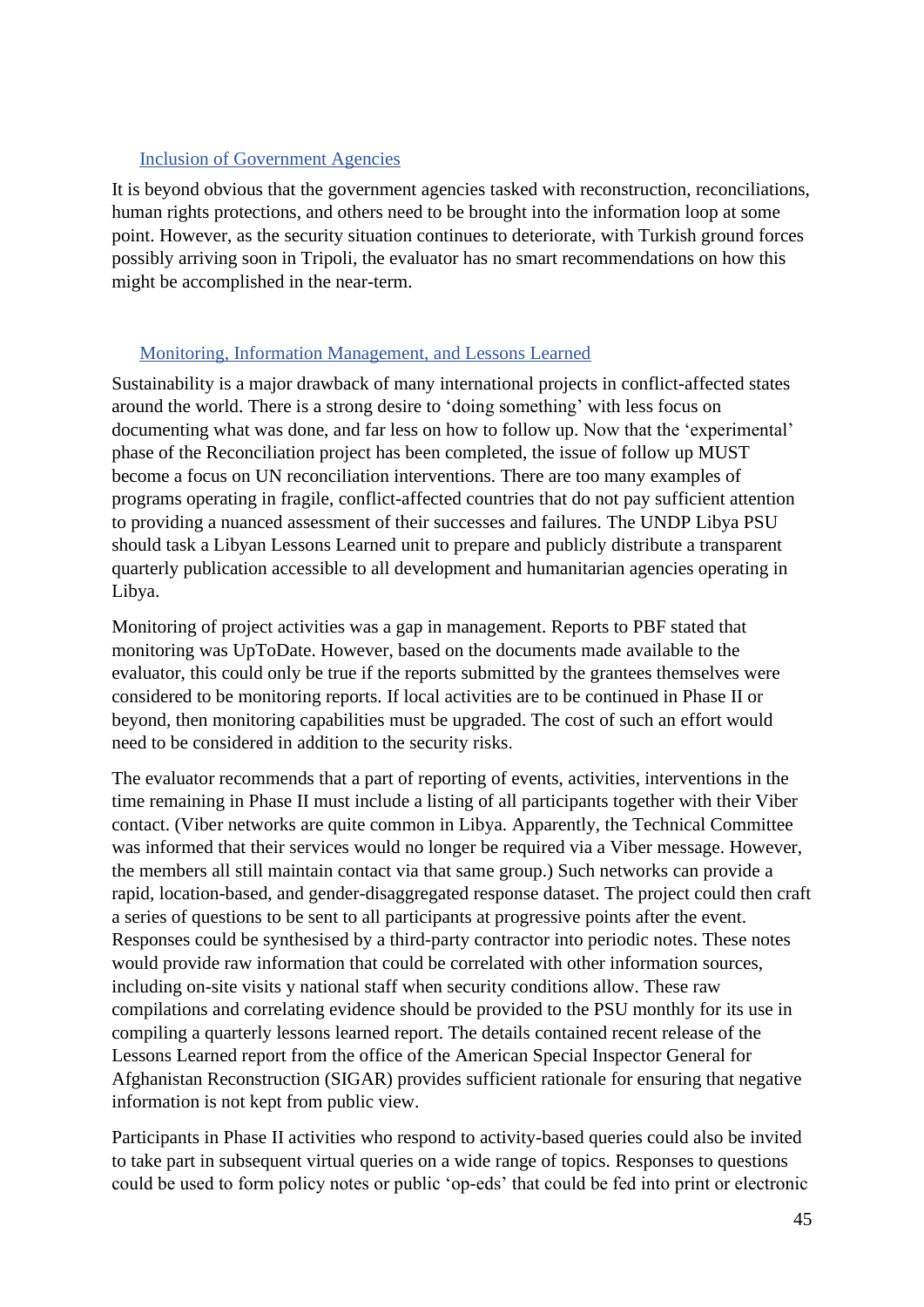media. UNICEF has been spreading its 'U-Report' tool of a similar nature for nearly a decade, although it has not yet reached Libya<sup>10</sup>. It is an excellent tool to use in aggregating the views of youth and women in particular. This could have been used as an appropriate mechanism for obtaining broad feedback on the utility of the media campaign.

The use of satellite imagery linked to crowd sourced mapping is a valuable addition to a project/program/agency-based monitoring mechanism<sup>11</sup>. This should be considered for all next stage UNDP projects. UNOSAT has a well-established suite of tools that can be used in setting up a spatial information system that can be shared by humanitarian, peacekeeping and development agencies.<sup>12</sup> UNOSAT also initiated a Cybermappr application useful for widespread collection of spatial data $13$ . The evaluator does not know the extent to which this app has advanced since its 2012 launch, however, the Open Street Maps Humanitarian teams have been operating in many locations for over a decade<sup>14</sup>. There has been activity in Libya, but only one example was found during this review<sup>15</sup>

A rigorous effort to establish legal land and property, and usufruct rights to resources, especially water, needs to be incorporated into any future local reconciliation agreements. Resource conflicts are all inherently spatially bounded, making them highly suitable for mapping the detailed root causes, and possible solutions, to a conflict. Municipalities would be a useful place to start as their density provides more potential return for the investment. They are often the site of lingering disputes, they are locations for IDPs to seek shelter, they have real estate property management offices. Obviously, this has to be led by the participants, but inclusion of high resolution remotely sensed imagery is now readily available. Although conducted in rural areas, George Clooney's private effort in Darfur illustrates the significant value of the use of repeated satellite coverage to track detailed changes on the ground over time<sup>16</sup>. UNOSAT has generated numerous satellite-based maps of Libya in the past, although none more recent than 2016 were found via google.<sup>17</sup>

The point of this recommendation is to get UNDP to conceive of monitoring as more than report writing or third-party checking. Monitoring should be a highly participatory process that involves partners, beneficiaries, and 'innocent bystanders' in collecting data that has an impact on their lives. It is obvious that such an effort needs to be organised at a level higher than a project, which leads us to the next recommendation. Such a change can still be incorporated into Phase II operations.

<sup>10</sup> <https://www.unicef.org/innovation/U-Report>

<sup>&</sup>lt;sup>11</sup> UNITAR, Satellite Imagery and the Libyan Conflict: A report prepared for the International Commission of Inquiry on Libya, Office of The High Commissioner for Human Rights, February 23, 2012 – Version 2.0 <sup>12</sup> Pisano, Francesco. UNOSAT: Data, Analysis, Information, Application, 2015

<sup>13</sup> [https://unitar.org/about/news-stories/news/citizens-mission-unosat-reveals-new-cybermappr-crowd-sourcing](https://unitar.org/about/news-stories/news/citizens-mission-unosat-reveals-new-cybermappr-crowd-sourcing-application)[application](https://unitar.org/about/news-stories/news/citizens-mission-unosat-reveals-new-cybermappr-crowd-sourcing-application)

<sup>&</sup>lt;sup>14</sup> <https://www.hotosm.org/>;<https://www.facebook.com/hotosm>

<sup>15</sup> [https://data.humdata.org/dataset/hotosm\\_lby\\_railways](https://data.humdata.org/dataset/hotosm_lby_railways)

<sup>16</sup> <http://www.satsentinel.org/our-story/george-clooney>

<sup>17</sup> <https://unitar.org/maps/countries/60>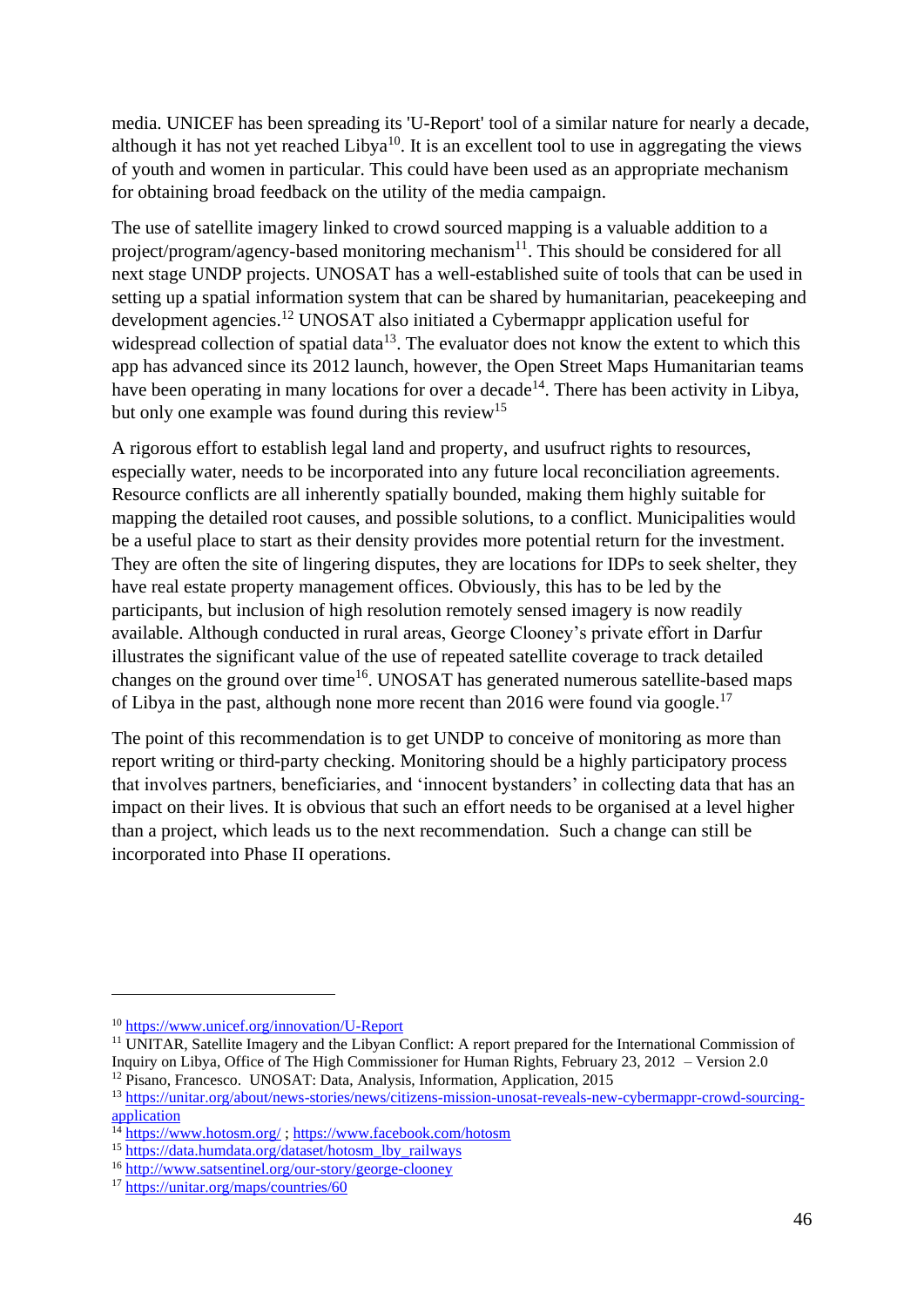#### Ensuring Special Consideration for Libyan Women in all Future UNDP Projects

The project generated field evidence that Libyan women have an important role to play in reconciliation efforts. However, despite a strong intention in the prodoc to involve women in all aspects of the project, project management acknowledged the results were far from optimal. The situation in Libya has deteriorated significantly since the end of Phase I in December 2018. Nevertheless, it is strongly recommended that Phase II, and all subsequent and other ongoing project of UNDP, must analyse all lessons learned and research findings to formulate a more robust approach to incorporating women into their field operations.

#### Building Synergy amongst Development Partners

The evaluator has worked in several conflict-affected countries. In every case, it is the humanitarian agencies that take the lead on data collection, management, sharing, and use. One could almost get the impression that the development agencies are just concerned with accomplishing the tasks presented to them, collecting their pay checks, and moving on. Based on the limited inputs obtained through this evaluation, this certainly appears to be the case in Libya. Are development agencies afraid of transparency? Do they fear that detailed open data will reduce their ability to capture funds because it can easily be shown that someone else is already doing what they are asking for funds to carry out on their own? Simple maps that use dots to show where projects exist are woefully inadequate. Some conflict countries have developed highly detailed satellite-based information systems only to see them disappear after a few years because of disuse. Initiating a plan to use satellite imagery for monitoring (as noted above) and follow up on reconciliation agreements could also provide a structured coordinate system that could allow all international development and humanitarian agencies to work off the same platform as the precursor to a national spatial data infrastructure for Libya. Lebanon's IMAS system was an excellent example of this model until it was allowed to die. (A PowerPoint of the original system and a link to the designer can be sent if there is interest.) It was reported to the evaluator that the new UNDP RR is interested in this issue of synergy, but he was on leave at the time. UNSMIL acknowledged the validity of this observation on the inadequate coordination of international efforts inside Libya. Hopefully, improved synergy, at least within UNDP, will begin to move ahead within the year.

#### Understanding Incentives

The UN in Libya needs to stop using the phrase 'lack of political will' to characterise decisions/actions taken (or not taken) by government that differ from the prevailing view of the UN. UNDP Oslo Governance Centre issued its Institutional and Context Analysis toolkit in  $2011^{18}$  arguing that the use of political will deflects critical analysis away from the incentives and interests that drive elite behaviour. In 2018, the Oslo Centre updated this methodology based on a series of country studies and an expert workshop<sup>19</sup>. The opening

<sup>18</sup> [https://www.undp.org/content/undp/en/home/librarypage/democratic-](https://www.undp.org/content/undp/en/home/librarypage/democratic-governance/oslo_governance_centre/Institutional_and_Context_Analysis_Guidance_Note.html)

[governance/oslo\\_governance\\_centre/Institutional\\_and\\_Context\\_Analysis\\_Guidance\\_Note.html](https://www.undp.org/content/undp/en/home/librarypage/democratic-governance/oslo_governance_centre/Institutional_and_Context_Analysis_Guidance_Note.html) <sup>19</sup> [https://www.undp.org/content/undp/en/home/librarypage/sustainable-development-goals/institutional-and](https://www.undp.org/content/undp/en/home/librarypage/sustainable-development-goals/institutional-and-context-analysis-for-the--sustainable-developm.html)[context-analysis-for-the--sustainable-developm.html](https://www.undp.org/content/undp/en/home/librarypage/sustainable-development-goals/institutional-and-context-analysis-for-the--sustainable-developm.html)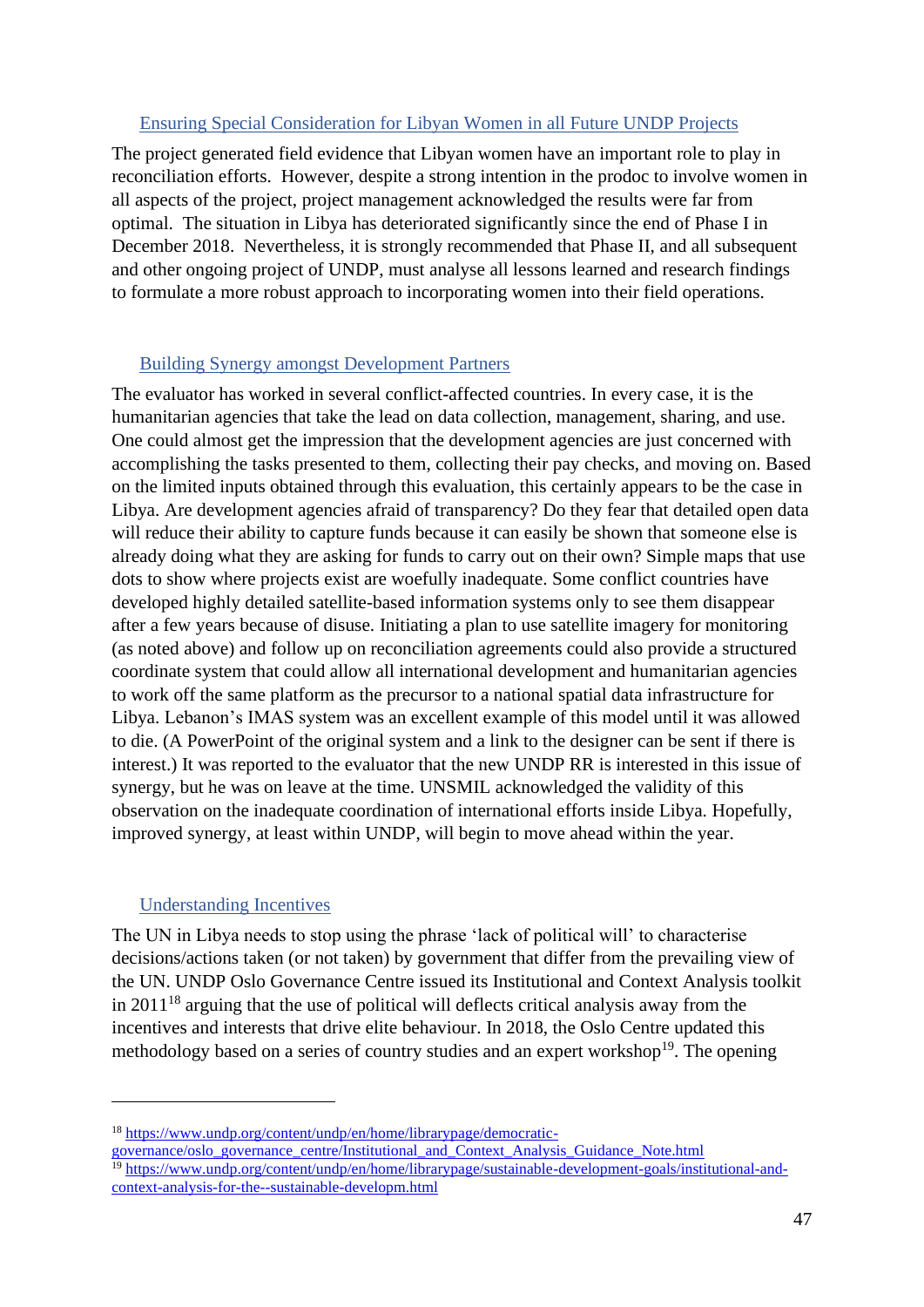paragraph of the Executive Summary in the new version summarises the key principles laid out in this important UNDP guidance:

"The implementation of a given policy succeeds when key players have an incentive to make it succeed. When one or more of society's key actors disagree with or are threatened by a certain policy, they have an incentive to make it fail. Understanding how different actors in society – civil servants, farmers, industrialists, incumbents, opposition parties, religious authorities, groups of men or women, and more – have differing incentives to enable or block interventions is key to successful policy implementation. All actors have distinct histories and – crucially – face constraints, such as institutional limits on their power, a weak resource base, or an inability to act collectively. This means that only some have the ability to act on an incentive. Illuminating this mixture of incentives and constraints is the aim of Institutional and Context Analysis (ICA) at the country level."

It is too late for the Phase II document to be designed using more sophisticated UNDP tools for political economy analysis, but this recommendation will remain valid for the design phase of whatever projects come next.

#### Theory of Change and project design

The August 2016 pre-project workshop document should be made widely available by the UN. The workshop design and facilitation indicate a high level of thought and care was put into this exercise. The views expressed by the participants provide an invaluable baseline reference to perceptions in 2016. Together with the Altai quantitative survey, these should be used as an example of a best practice model for initiating a program of reconciliation in conflict-affected areas.

This workshop, the quantitative survey, the Technical Committee's thematic briefs, and the series of dialogues across the country provide valuable baseline material for the design of the next project on reconciliation. However, now that the experiment phase has been completed, the next Phase, or new project, needs to be designed based on an explicit program theory or theory of change. The Phase II document incorporates a US Government styled TOC that does nothing to inform the design of the project. It seems that in the span of a few years the incorporation of a theory of change in a project document has already become a pro forma para that is tacked on at the end of the exercise to complete a quality assessment check box.

Theory of change should be viewed as the guiding framework for a project design. The objectives logic model then becomes the 'theory of action'. There are numerous websites devoted to helping teams develop a high-quality theory of change. However, Purposeful Program Theory is the best text the evaluator has used that is explicitly designed to develop a TOC and convert it into an actionable project.<sup>20</sup> The evaluator strongly recommends UNDP obtains and uses this text in the design of the next version of this project, and others.

<sup>&</sup>lt;sup>20</sup> Funnel, Sue and Patricia Rogers. (2011) Purposeful Program Theory: Effective use of the theories of change and logic models. Jossey Bass, San Francisco.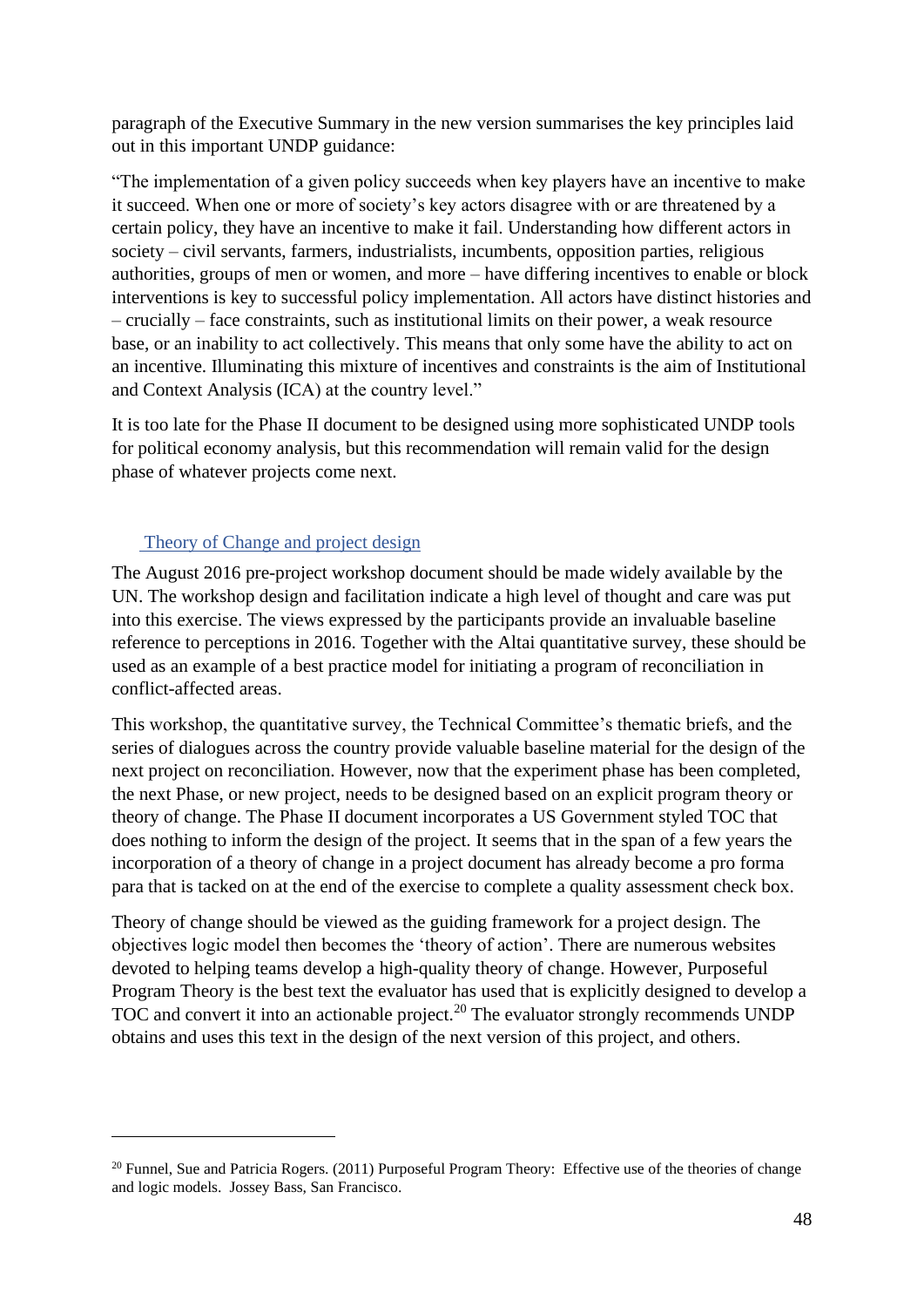#### Primary Language of Operations

All documents produced for UNDP work inside Libya should be prepared in Arabic. English translations that are needed for internal use can be prepared at the cost of the UNDP. This shift should certainly become a part of the Phase II operational modality.

Preparation of documents in English to be translated into Arabic has a serious potential for conveying an incorrect message. Requiring Libyan organisations to prepare documents and proposals creates an unnecessary capacity gap between English and non-English capable individuals and organisations. The evaluator has seen this happen already in several developing countries, both conflict-affected and otherwise. Civil society quickly loses its way as the 'finishing school' English writers come to control access to the donors. The international agencies get what they need, but their aid steadily erodes, rather than promoting, participation.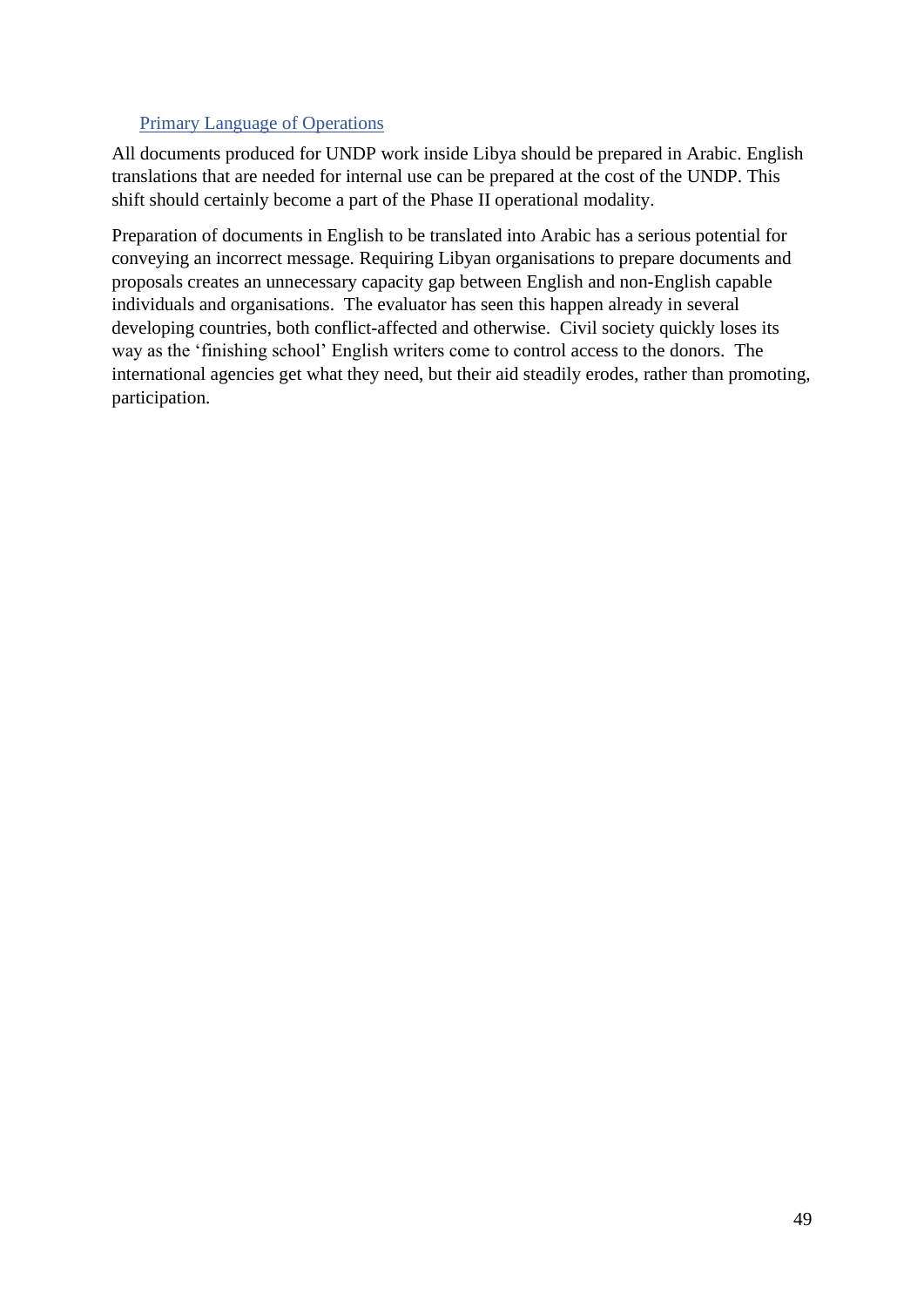# <span id="page-49-0"></span>**5. ANNEXES**

#### **A Terms of Reference**

<span id="page-49-1"></span>Please provide a MS Word version of the TOR. Attempting to convert the pdf into word has caused considerable formatting problems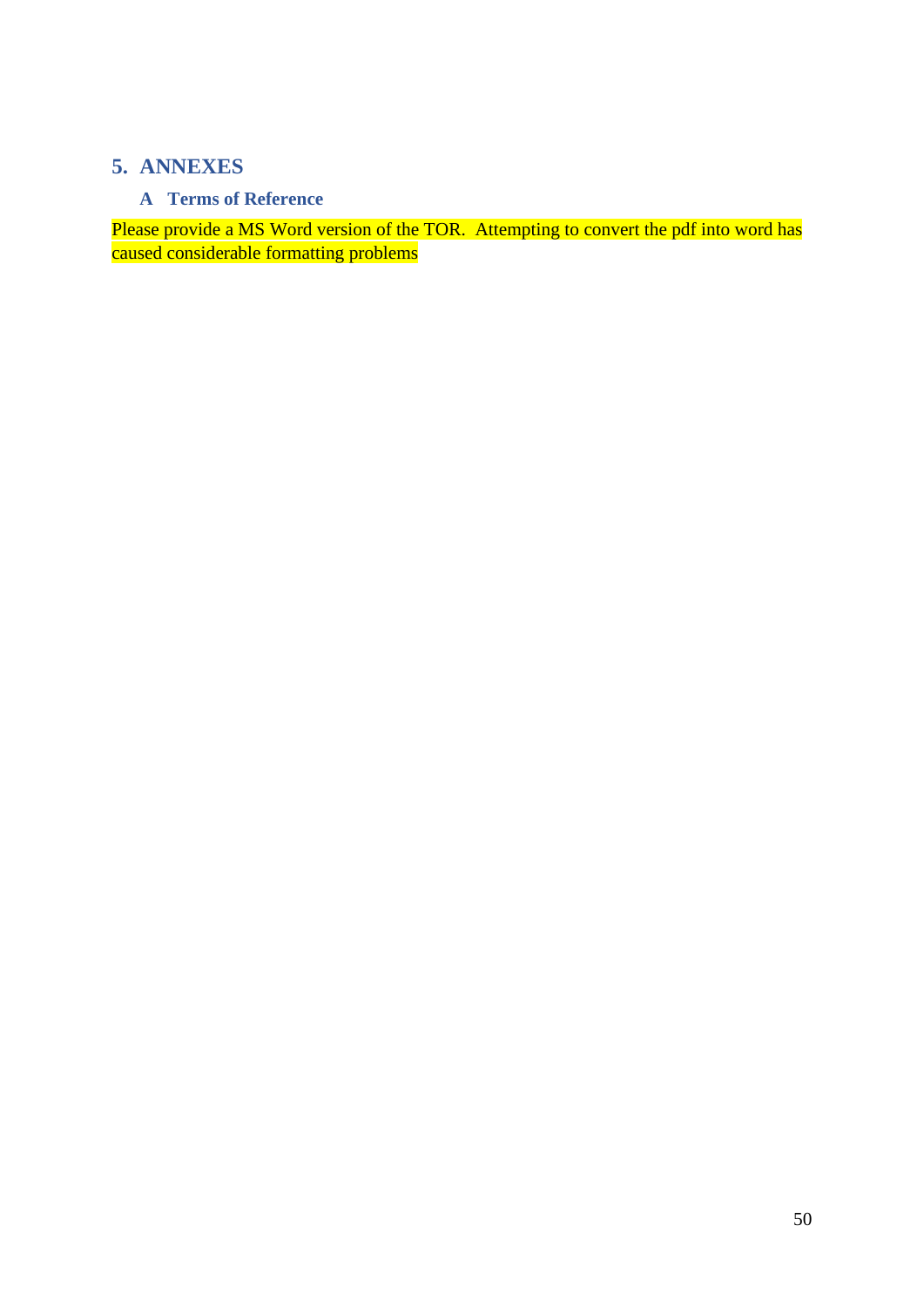# <span id="page-50-0"></span>**B Data collection matrix**

| <b>DAC CRITRIA: RELEVANCE</b>                                                                                            |                                                                                                                                                                                                    |                                                                                                                                                                                                   |                                                                                                                                           |
|--------------------------------------------------------------------------------------------------------------------------|----------------------------------------------------------------------------------------------------------------------------------------------------------------------------------------------------|---------------------------------------------------------------------------------------------------------------------------------------------------------------------------------------------------|-------------------------------------------------------------------------------------------------------------------------------------------|
| Evaluation<br><b>Questions</b>                                                                                           | <b>Second Level</b><br><b>Evaluation Questions</b>                                                                                                                                                 | Sub-areas for Investigation                                                                                                                                                                       | <b>Sources of Information</b>                                                                                                             |
| Did the<br>Project design<br>match the<br>priorities and<br>policies of the<br>target group,<br>recipient, and<br>donor. |                                                                                                                                                                                                    |                                                                                                                                                                                                   |                                                                                                                                           |
|                                                                                                                          | 1.<br>Did the project respond<br>to the needs of the intended<br>beneficiaries?                                                                                                                    | Issues as defined by<br>The CSO implementers<br>peace agreement participants<br><b>Technical Committee Members</b><br>UNMIL                                                                       | Key Informant Interviews<br>Document Review                                                                                               |
|                                                                                                                          | 2. Were the planned project<br>objectives and intended results<br>(i.e. outputs and outcomes)<br>relevant and realistic to the<br>situation and needs on the<br>ground?                            | Were outputs completed?<br>Were the completed outputs of use<br>to beneficiaries?<br>Were beneficiaries or support<br>organizations able to use the results<br>after project funds were finished? | Review project document<br>Key Informant Interviews<br>Review project output<br>documents and reports                                     |
|                                                                                                                          | 3. Were the problems and needs<br>adequately analysed.                                                                                                                                             | How was the project designed?<br>What methods were used to ensure<br>changes in the situation were<br>incorporated in the project<br>modifications                                                | ProDoc<br>Pre-prodoc analyses<br>Additional analytical<br>outputs                                                                         |
|                                                                                                                          | 4. Were the objectives of the<br>project clear, realistic and likely to<br>be achieved within the<br>established time schedule and<br>with the allocated resources<br>(including human resources)? | How many outputs were<br>completed<br>How well did the output results<br>support the achievement of the<br>objectives                                                                             | Prodoc<br>Annual project reviews<br>Comments from PBF,<br><b>UNMIL</b>                                                                    |
|                                                                                                                          | 5. Was the Project design logical<br>and coherent in terms of the<br>roles, capacities and commitment<br>of stakeholders to realistically<br>achieve the planned outcomes?                         | Were the project managers able to<br>follow the project design without<br>difficulty<br>Were many changes required in the<br>project structure to ensure<br>achievement of outcomes               | <b>PRODOC</b><br>Project reports<br>Minutes of Project Board<br><b>Meetings</b><br><b>Comments from PBF</b><br><b>Comments from UNMIL</b> |
|                                                                                                                          | 6. To what extent were external<br>factors and assumptions<br>identified at the time of design?                                                                                                    | How complete was the initial<br>analysis regarding the evolving<br>tensions in the city                                                                                                           | PRE PROdoc analysis<br>Prodoc<br>KPI                                                                                                      |
|                                                                                                                          | 7. Was the Project designed in a<br>flexible way to respond to<br>changes/needs that could occur<br>during the implementation?                                                                     | What mechanism was in place to<br>modify project design?<br>Did the project board review<br>project, suggest modifications to<br>improve generation of results?                                   | Pre analysis<br>prodoc                                                                                                                    |
|                                                                                                                          | 8. Was the strategy for<br>sustainability of impact clearly<br>defined at the design stage of the<br>Project?                                                                                      | How was sustainability defined?<br>What aspects of the project were<br>specifically incorporated in the<br>design to support sustainability?                                                      | Pre analysis<br>prodoc                                                                                                                    |
|                                                                                                                          | Was the sustainability<br>9.<br>methodology/approach<br>taken appropriate to<br>the context?                                                                                                       | Were the sustainability aspects of<br>the design designed to take an<br>unstable situation into<br>consideration                                                                                  | Pre analysis<br>prodoc                                                                                                                    |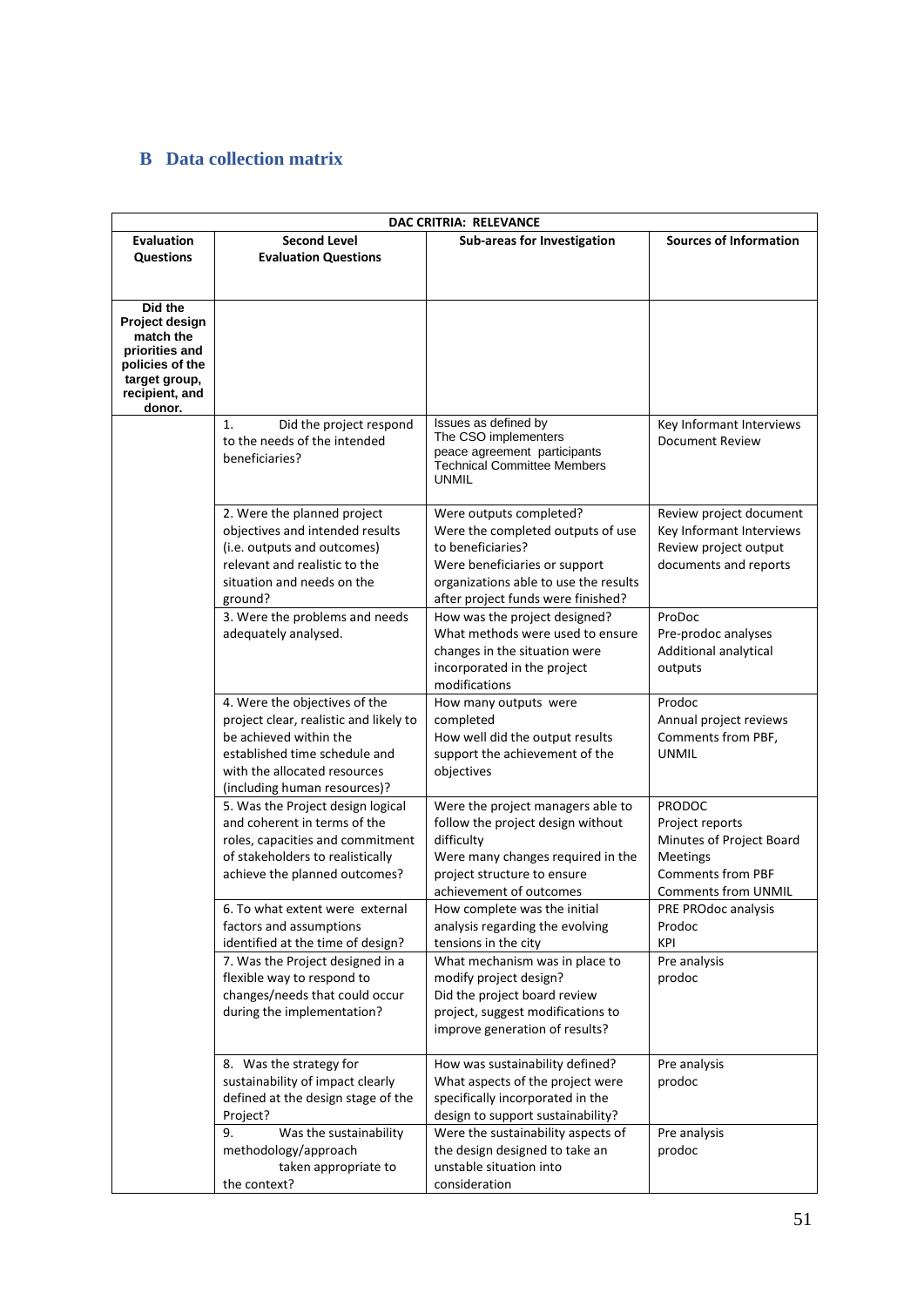| 10. Is there a Theory of Change   | How was the TOC defined? How did       | prodoc |
|-----------------------------------|----------------------------------------|--------|
| that effectively facilitate the   | it influence the design of the project |        |
| integration of individual project | Was it referred to in project          |        |
| interventions around a common     | documents?                             |        |
| frame of reference.               |                                        |        |

| DAC CRITERIA: EFFECTIVENESS                                                                              |                                                                                                                                                                                                     |                                                                                                                                                                                                                                         |                                                                                         |
|----------------------------------------------------------------------------------------------------------|-----------------------------------------------------------------------------------------------------------------------------------------------------------------------------------------------------|-----------------------------------------------------------------------------------------------------------------------------------------------------------------------------------------------------------------------------------------|-----------------------------------------------------------------------------------------|
| <b>Evaluation</b><br><b>Questions</b>                                                                    | <b>Second Level</b><br><b>Evaluation Questions</b>                                                                                                                                                  | Sub-areas for Investigation                                                                                                                                                                                                             | <b>Sources of Information</b>                                                           |
| To what extent<br>have the project<br>interventions<br>achieved results<br>and has<br>collaborating with | 1 How effective has the<br>Project been in establishing<br>ownership especially with<br>reference to the three<br>components of the Project.                                                        | Role of Government in the project<br>design and implementation<br>If not government, whose<br>ownership is envisioned                                                                                                                   | Output reports<br>Annual report<br>Project Board minutes<br><b>KPI</b>                  |
| Government of<br>Libya enhanced<br>the level of results<br>achieved                                      | 2.<br>Were management<br>capacities adequate?                                                                                                                                                       | Were appropriate individuals<br>selected as project managers?<br>Was UNDP capable of provided<br>administrative back up<br>Did UNMIL have adequate<br>understanding of UN rules and<br>procedures required for proper<br>implementation | Prodoc<br>AWP<br>Output reports<br>Annual report<br>Project Board minutes<br><b>KPI</b> |
|                                                                                                          | 3.<br>Was the project<br>methodology/approach taken<br>appropriate to the context?                                                                                                                  | Did the project managers<br>understand the context in which<br>they were operating                                                                                                                                                      | Prodoc<br>Output reports<br>Annual report<br>Project Board minutes<br>KPI               |
|                                                                                                          | 4.<br>Was the Project<br>able to respond to changes in<br>the political, security and<br>general operating<br>environment?                                                                          | Explain how the project adjusted<br>to changes in circumstances                                                                                                                                                                         | Output reports<br>Annual report<br>Project Board minutes<br>KPI                         |
|                                                                                                          | 5.<br>What were the<br>development results (i.e.<br>against planned outputs and<br>outcomes) of interventions,<br>considering the changes<br>made and support provided<br>to the national partners? | Explain the results achieved for<br>each output                                                                                                                                                                                         | Prodoc<br>AWP<br>Output reports<br>Annual report<br>Project Board minutes<br><b>KPI</b> |
|                                                                                                          | 6.<br>Which aspects of<br>the project had the greatest<br>achievements? What were<br>the supporting factors?                                                                                        | Explain the results achieved for<br>each output                                                                                                                                                                                         | Output reports<br>Annual report<br>Project board minutes<br>KPI                         |
|                                                                                                          | 7.<br>In which areas does<br>the Project have the least<br>achievements? What have<br>been the constraining factors<br>and why? How can they be<br>overcome?                                        | Explain the results achieved for<br>each output                                                                                                                                                                                         | Output reports<br>Annual report<br>Project board minutes<br>KPI                         |
|                                                                                                          | Assess the criteria<br>8.<br>and governance aspects<br>related to the selection of<br>beneficiaries and partners'<br>institutions, including NGOs                                                   | How was the project manager able<br>to vet participants and<br>beneficiaries while living in Tunis                                                                                                                                      | Output reports<br>Annual report<br>Project board minutes<br><b>KPI</b>                  |
|                                                                                                          | 9.<br>Did the project<br>receive adequate political,<br>technical, and administrative<br>support from its local and<br>national partners.                                                           | How was the relationship with<br>UNMIL, PBF, bilaterals and INGOs                                                                                                                                                                       | Output reports<br>Annual report<br>Project board minutes<br>KPI                         |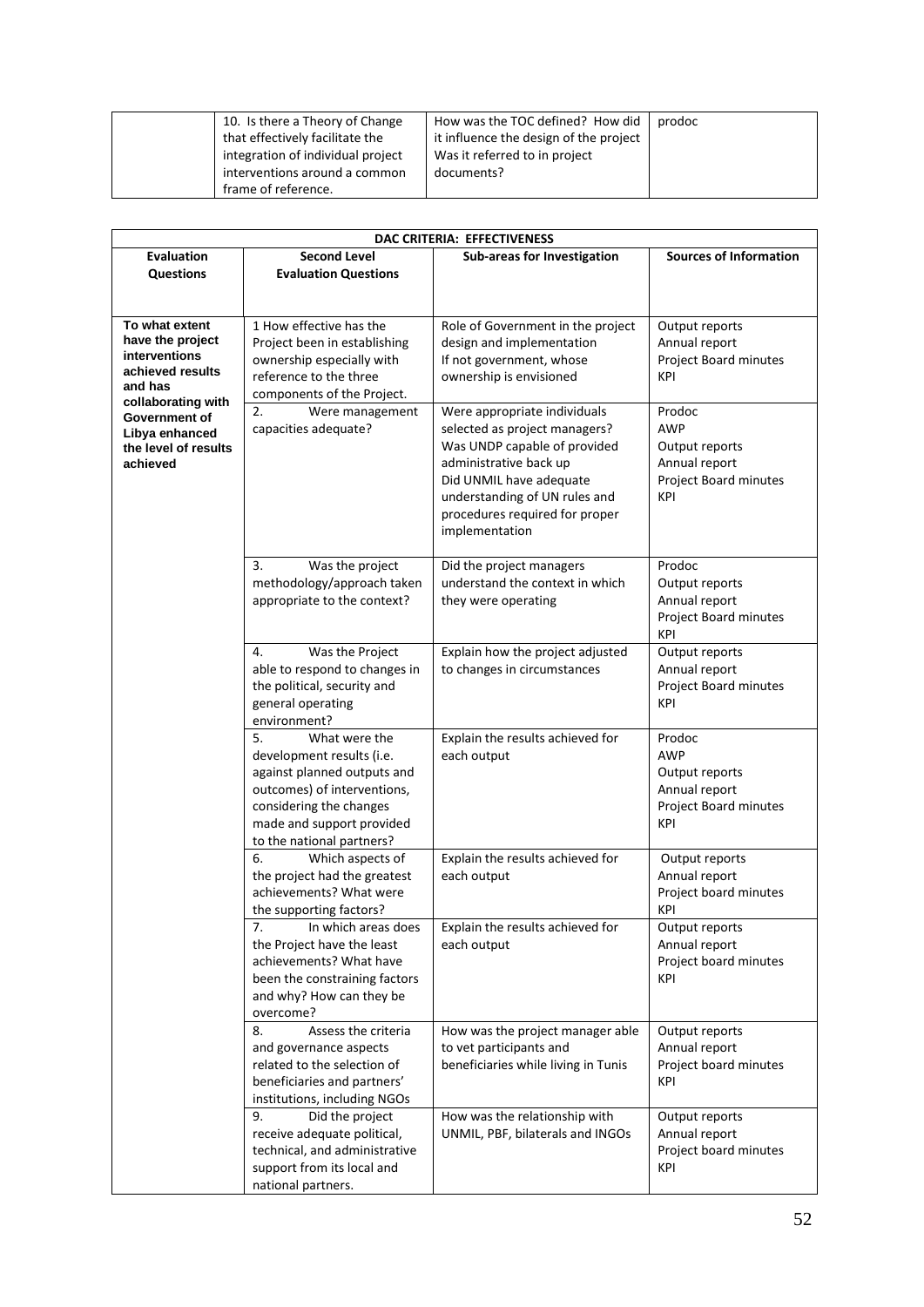| 10. How has the role of UNDP<br>added value to the project? If<br>found relevant, how and in<br>what areas should it be<br>improved? | Was UNDP able to assist in<br>identifying additional donors<br>Were the UNDP rules conducive to<br>effective and efficient use of the<br>resources<br>Was UNDP able to quickly get the<br>project office back in operation<br>after evacuation from Tripoli twice                                                                                                                                                   | Output reports<br>Annual report<br>Project board minutes<br>KPI                          |
|--------------------------------------------------------------------------------------------------------------------------------------|---------------------------------------------------------------------------------------------------------------------------------------------------------------------------------------------------------------------------------------------------------------------------------------------------------------------------------------------------------------------------------------------------------------------|------------------------------------------------------------------------------------------|
| 11. Did the project strengthen<br>or build the capacity of CSOs<br>under micro-capital grants<br>scheme?                             | How were CSOs selected<br>Was their capacity built by the<br>project prior to receiving funds                                                                                                                                                                                                                                                                                                                       | Output reports<br>Annual report<br>Project board minutes<br>KPI                          |
| 12. Are the gender issues<br>correctly identified and<br>highlighted?                                                                | How were women incorporated<br>into the project<br>How were women's issues<br>identified in the trainings<br>How were women's issues<br>identified in reconciliation<br>agreements                                                                                                                                                                                                                                  | Output reports<br>Annual report<br>Project board minutes<br>KPI                          |
| 13. What has been the quality<br>of documentation and<br>dissemination of knowledge<br>within the project?                           | What documents were retained in<br>the project archives<br>What documents were made<br>available to the evaluator<br>What documents were provided to<br>the Technical Committee<br>What documents were provided to<br>the government<br>What documents were made<br>available to reconciliation<br>agreement participants<br>What training materials were<br>distributed<br>How were media messages<br>disseminated | Output reports<br>Annual report<br>Project board minutes<br>KPI<br>Media program reports |
| 14. Were the work plans<br>timely delivered? If delays are<br>identified, was the project<br>able to adapt accordingly?              | What impact did the evacuations<br>from Tripoli have on project<br>implementation<br>Were all activities completed by<br>the end of the original time frame?                                                                                                                                                                                                                                                        | Output reports<br>Annual report<br>Project board minutes<br>KPI                          |
| 15. What corrective actions<br>could be taken to improve<br>performance in Phase II?                                                 | How was Phase II designed?<br>What was envisioned as<br>continuation from Phase I<br>What was new added to Phase II                                                                                                                                                                                                                                                                                                 | Output reports<br>Annual report<br>Project board minutes<br>KPI                          |

| <b>DAC Criteria: Efficiency</b>                                                                                               |                                                                                                                                                           |                                                                                                                                                                                                                                     |                                                                                                  |
|-------------------------------------------------------------------------------------------------------------------------------|-----------------------------------------------------------------------------------------------------------------------------------------------------------|-------------------------------------------------------------------------------------------------------------------------------------------------------------------------------------------------------------------------------------|--------------------------------------------------------------------------------------------------|
| Evaluation<br><b>Questions</b>                                                                                                | <b>Second Level</b><br><b>Evaluation Questions</b>                                                                                                        | Sub-areas for Investigation                                                                                                                                                                                                         | <b>Sources of Information</b>                                                                    |
| Were project<br>inputs efficiently<br>used to achieve<br>the planned<br>project outputs --<br>qualitative and<br>quantitative | 1 Have resources (funds,<br>human resources, time,<br>expertise, etc) been allocated<br>strategically to achieve the<br>relevant outputs and<br>outcomes? | Have budgets expenditures been<br>tracked at output level<br>Were the key objectives pursued<br>steadily throughout the project<br>period<br>What was the budget line<br>breakdown of expenditures<br>Were any B/I used excessively | Prodoc<br>AWP<br>Annual budgets<br>Annual expenditure<br>reports<br><b>Project Board minutes</b> |
|                                                                                                                               | 2 Were project funds and<br>activities delivered in a timely<br>manner?                                                                                   | Was the project able to be<br>completed within the originally<br>planned time frame                                                                                                                                                 | Prodoc<br>AWP<br>Annual budgets                                                                  |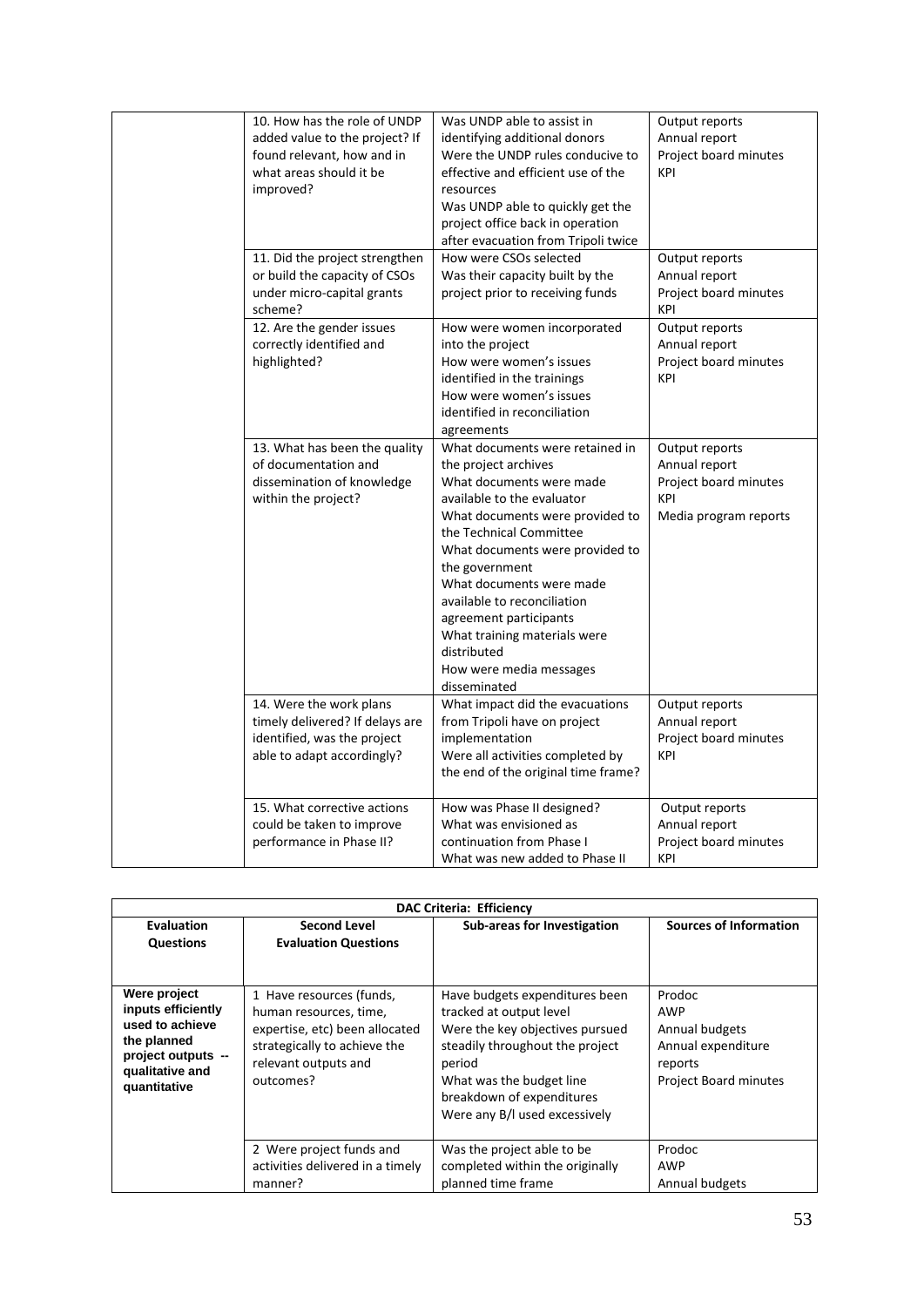|                                                                                                                                                   | 3 Were outputs achieved in a<br>cost efficient manner                                                                                                     | Were any activities excessively<br>delayed<br>By the end of the project were all<br>key activities completed<br>Have budgets expenditures been<br>tracked at output level                                                       | Annual expenditure<br>reports<br><b>Project Board minutes</b><br>Prodoc<br><b>AWP</b><br>Annual budgets<br>Annual expenditure<br>reports<br>Project Board minutes |
|---------------------------------------------------------------------------------------------------------------------------------------------------|-----------------------------------------------------------------------------------------------------------------------------------------------------------|---------------------------------------------------------------------------------------------------------------------------------------------------------------------------------------------------------------------------------|-------------------------------------------------------------------------------------------------------------------------------------------------------------------|
|                                                                                                                                                   |                                                                                                                                                           | DAC CRITERIA: IMPACT                                                                                                                                                                                                            |                                                                                                                                                                   |
| <b>Evaluation</b>                                                                                                                                 | <b>Second Level</b>                                                                                                                                       | Sub-areas for Investigation                                                                                                                                                                                                     | <b>Sources of Information</b>                                                                                                                                     |
| <b>Questions</b>                                                                                                                                  | <b>Evaluation Questions</b>                                                                                                                               |                                                                                                                                                                                                                                 |                                                                                                                                                                   |
| What are the<br>positive and<br>negative changes<br>were produced by<br>the project's<br>development<br>interventions,                            | 1 To what extent is there<br>evidence that the project<br>interventions have impacted<br>target beneficiaries negatively or<br>positively?                | How have CSOs made use of the<br>project inputs to carry on their work<br>outside the project<br>What negative impacts have befallen<br>project aid recipients                                                                  | Prodoc<br><b>AWP</b><br>Output documents<br>KPI<br><b>Project Board Minutes</b><br>Annual reports                                                                 |
| either directly or<br>indirectly?                                                                                                                 | 2 Are there potentially negative<br>effects of the interventions?                                                                                         | What negative impacts have befallen<br>project aid recipients<br>Has the project undermined any other<br>aspect of UN/INGO activity in Libya                                                                                    | Prodoc<br><b>AWP</b><br>Output documents<br>KPI<br><b>Project Board Minutes</b><br>Annual reports                                                                 |
|                                                                                                                                                   | 3 If the planned action could not<br>be implemented, is this<br>documented and have results<br>framework/ AWP integrated<br>these issues?                 | Which aspects of the project were<br>not completed?<br>How did the project management<br>deal with aspects that could not be<br>implemented                                                                                     | Prodoc<br><b>AWP</b><br>Output documents<br>KPI<br><b>Project Board Minutes</b><br>Annual reports                                                                 |
|                                                                                                                                                   |                                                                                                                                                           |                                                                                                                                                                                                                                 |                                                                                                                                                                   |
|                                                                                                                                                   |                                                                                                                                                           | DAC CRITERIA: SUSTAINABILITY                                                                                                                                                                                                    |                                                                                                                                                                   |
| Evaluation<br>Questions                                                                                                                           | <b>Second Level Evaluation</b><br>Questions                                                                                                               | Sub-areas for Investigation                                                                                                                                                                                                     | <b>Sources of Information</b>                                                                                                                                     |
| In what ways have<br>the project's<br>interventions<br>focused on<br>building capacity<br>of beneficiaries<br>and government<br>agencies to carry | 1 To what extent have all<br>possible leverages been used<br>to overcome difficulties and<br>ensure impact?                                               | How did the project engage with<br>UNMIL and INGOs and bilaterals to<br>ensure project activities were<br>leveraged into the overall<br>international development<br>strategy<br>How did the project engage with<br>government? | Prodoc<br>AWP<br><b>Output documents</b><br>KPI<br><b>Project Board Minutes</b><br>Annual reports                                                                 |
| on reconciliation<br>measures without<br>additional external<br>resources?                                                                        | 2 What contributing factors<br>and impediments have<br>enhanced or could negatively<br>impede the impact of the<br>project on target<br>beneficiaries?    | Describe the changing security<br>situation in the country during the<br>project period<br>How did this effect the ability of<br>the project to have a positive<br>impact on the beneficiaries                                  | Output documents<br>KPI<br>Project Board Minutes<br>Annual reports                                                                                                |
|                                                                                                                                                   | 3 What are the main lessons<br>learned from the partnership<br>strategies and what are the<br>possibilities of replication and<br>scaling up? How can the | How were the partnership<br>strategies designed<br>How were they implemented<br>What are the comments from the<br>implementers                                                                                                  | Prodoc<br><b>AWP</b><br>Output documents<br>KPI<br><b>Project Board Minutes</b><br>Annual reports                                                                 |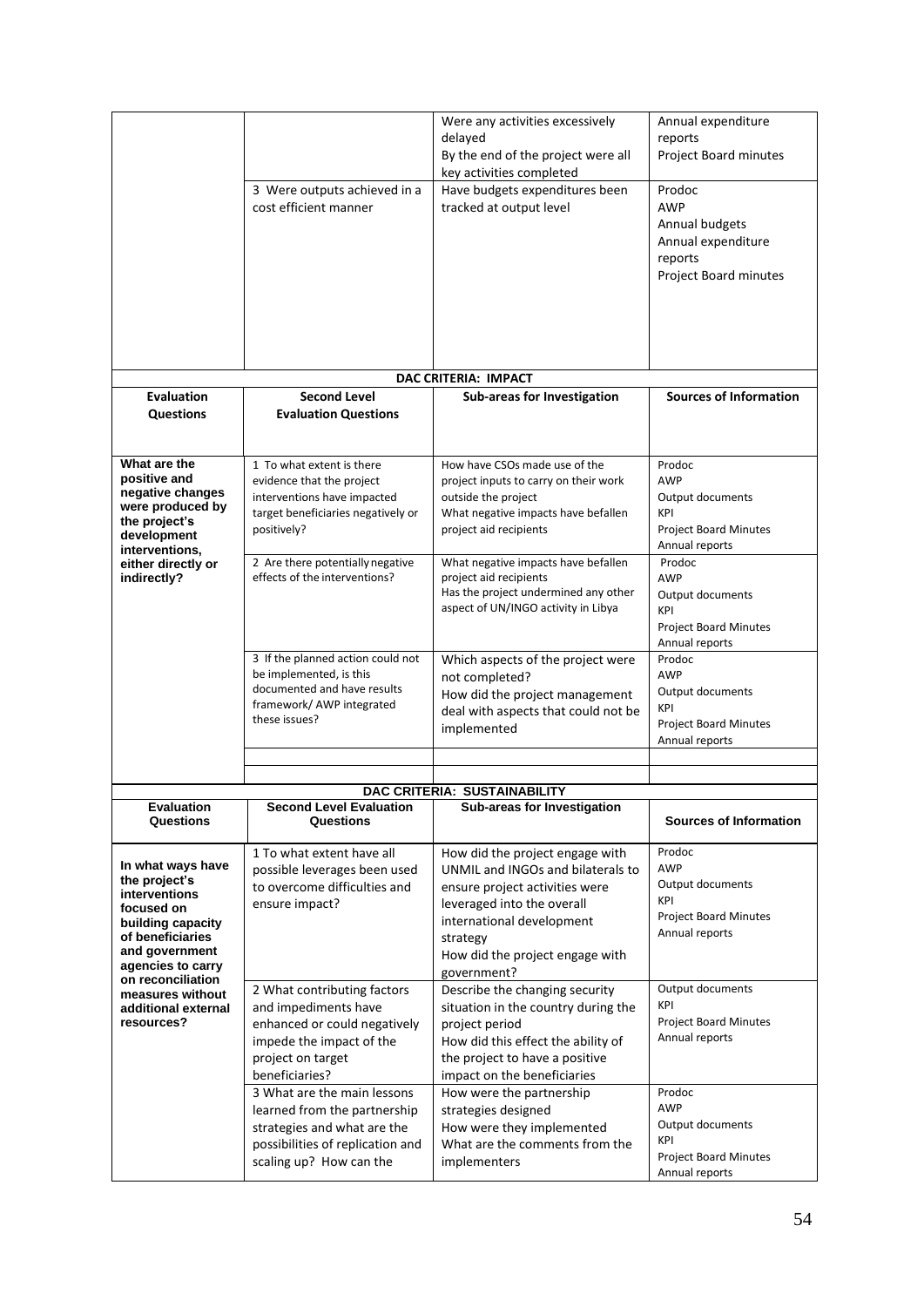|  | project build or expand on<br>achievements?                                                                                                                                                                                                                         | What are the comments from the<br>beneficiaries                                                                                                                                                 |                                                                                                          |
|--|---------------------------------------------------------------------------------------------------------------------------------------------------------------------------------------------------------------------------------------------------------------------|-------------------------------------------------------------------------------------------------------------------------------------------------------------------------------------------------|----------------------------------------------------------------------------------------------------------|
|  | 4 How is sustainability<br>defined in a reconciliation<br>intervention?                                                                                                                                                                                             | Define reconciliation<br>Define sustainability<br>Place these in the context of Libya                                                                                                           | Pre prodoc analysis<br>Prodoc<br><b>External analyses</b><br><b>KPI</b>                                  |
|  | 5 Was an exit strategy<br>constructed?                                                                                                                                                                                                                              | Was the project originally<br>designed as just a phase I of a<br>longer project?<br>What has been communicated to<br>the Technical Committee and CSOs                                           | Prodoc<br><b>AWP</b><br>Output documents<br>KPI<br><b>Project Board Minutes</b><br>Annual reports        |
|  | 6 How is capacity<br>development conceptualised?                                                                                                                                                                                                                    | What capacity was considered of<br>prime importance to the project<br>design<br>Did this change over time<br>Were any capacity issues<br>neglected                                              | Prodoc<br>Output documents<br>KPI<br><b>Project Board Minutes</b><br>Annual reports                      |
|  | 7 How did the project support<br>partners in relation to<br>capacity development?                                                                                                                                                                                   | How was capacity built<br>How did beneficiaries make use of<br>their project induced learning later                                                                                             | Prodoc<br><b>AWP</b><br>Output documents<br>KPI<br><b>Project Board Minutes</b><br>Annual reports        |
|  | 8 How was partner capacity<br>measured and monitored?                                                                                                                                                                                                               | What forms of monitoring were<br>used in the project                                                                                                                                            | Prodoc<br><b>AWP</b><br>Output documents<br><b>KPI</b><br><b>Project Board Minutes</b><br>Annual reports |
|  | 9 To what extent did the<br>project contribute to the<br>advance on reconciliation and<br>dialogue among the<br>community leaders in Libya                                                                                                                          | Describe a selection of<br>reconciliation agreements                                                                                                                                            | Prodoc<br><b>AWP</b><br>Output documents<br>KPI<br><b>Project Board Minutes</b><br>Annual reports        |
|  | 10 To what extent was<br>sustainability considered in<br>the execution and conduct of<br>the project's activities?                                                                                                                                                  | Was the project focused on<br>completion of events<br>How did the project express its<br>concern for long term impact                                                                           | Prodoc<br><b>AWP</b><br>Output documents<br>KPI<br><b>Project Board Minutes</b><br>Annual reports        |
|  | 11 Which specific objectives<br>that should be addressed in<br>future phases regarding<br>Achievements and<br>Implementation and<br><b>Development Effectiveness</b><br>defined as "the extent to<br>which the Project activities<br>have attained its objectives". | How was the Phase 2 designed<br>Was Phase 2 considered to be a<br>continuation of Phase I or did it<br>have a separate orientation<br>Did anything change after Phase 2<br>began implementation | Prodoc<br><b>AWP</b><br>Output documents<br><b>KPI</b><br><b>Project Board Minutes</b><br>Annual reports |
|  | 12 Is there any record of<br>increased organisational<br>stability of CSO partners, incl.<br>improved system for internal<br>and financial control, project<br>and staff management,<br>monitoring and evaluations?                                                 | How was project implementation<br>monitored<br>What tools were used to track the<br>activities of project beneficiaries<br>after activities had been<br>completed                               | Prodoc<br><b>AWP</b><br>Output documents<br>KPI<br><b>Project Board Minutes</b><br>Annual repoorts       |
|  | 13 How is the principle of<br>local ownership put into<br>practice? How did the project<br>phase out its control (if not                                                                                                                                            | How is local ownership defined<br>Did the project continue to stay in<br>contact with beneficiaries after<br>events were completed                                                              | Prodoc<br><b>AWP</b><br>Output documents<br>KPI<br><b>Project Board Minutes</b><br>Annual reports        |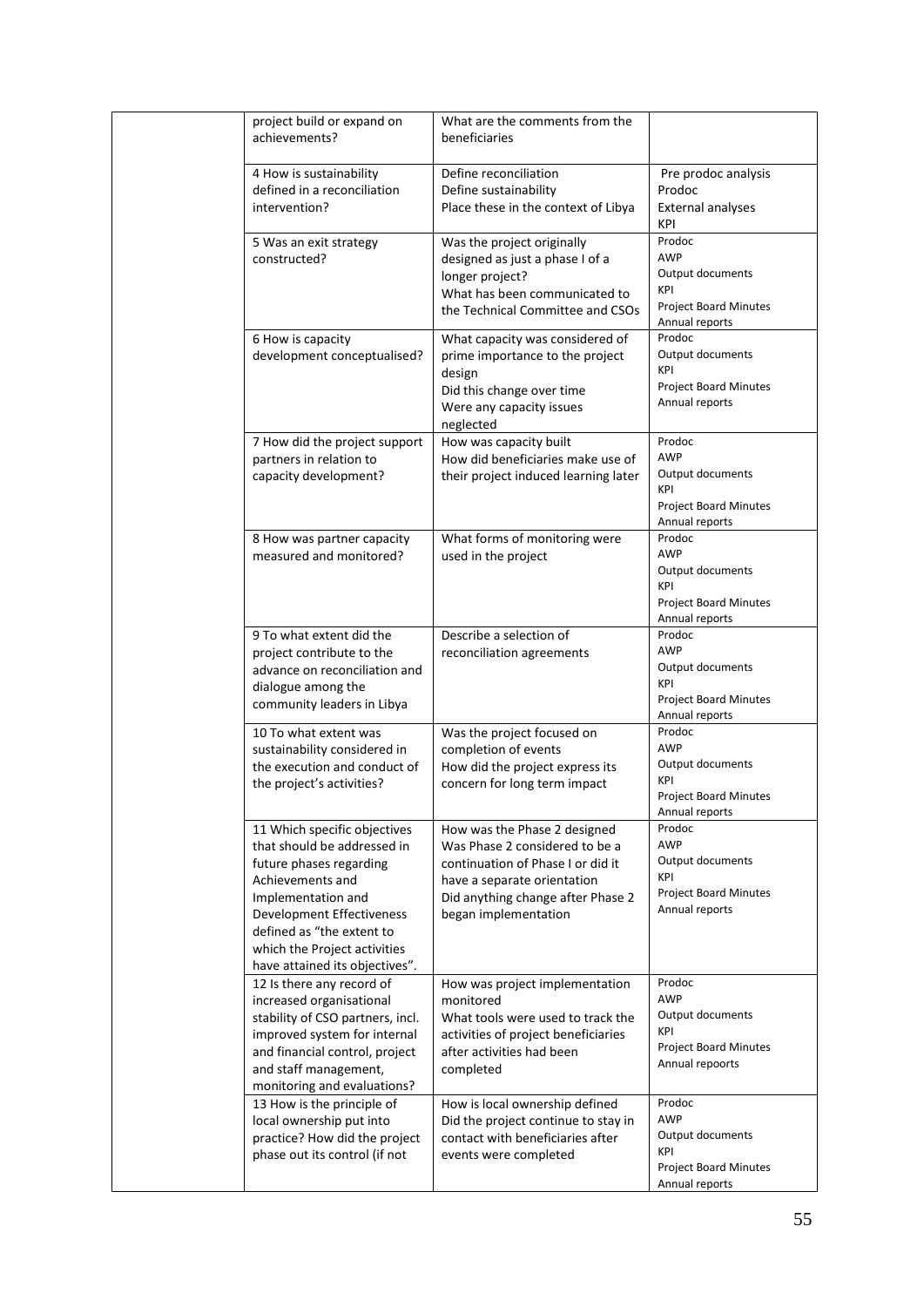| their financial and technical<br>support)?                                                             | Did the project provide ongoing<br>financial and technical support to<br>any beneficiaries                                    |                                                                                            |
|--------------------------------------------------------------------------------------------------------|-------------------------------------------------------------------------------------------------------------------------------|--------------------------------------------------------------------------------------------|
| 14 How are the principles of<br>good partnerships applied?                                             | What is a good partnership<br>How were partnerships defined in<br>the project<br>Were any partners engaged more<br>than once? | Prodoc<br>AWP<br>Output documents<br>KPI<br><b>Project Board Minutes</b><br>Annual reports |
| 15 Did the project support<br>partners to build alliances<br>with other actors?                        | What efforts did the project take<br>to initiate alliances among<br>partners                                                  | Prodoc<br>AWP<br>Output documents<br>KPI<br><b>Project Board Minutes</b><br>Annual reports |
| 16 Did the project support<br>partners to innovate and<br>modify existing structures and<br>processes? | Were partners given support on<br>their internal organizational<br>dynamics                                                   | Prodoc<br>AWP<br>Output documents<br>KPI<br><b>Project Board Minutes</b><br>Annual reports |
|                                                                                                        |                                                                                                                               |                                                                                            |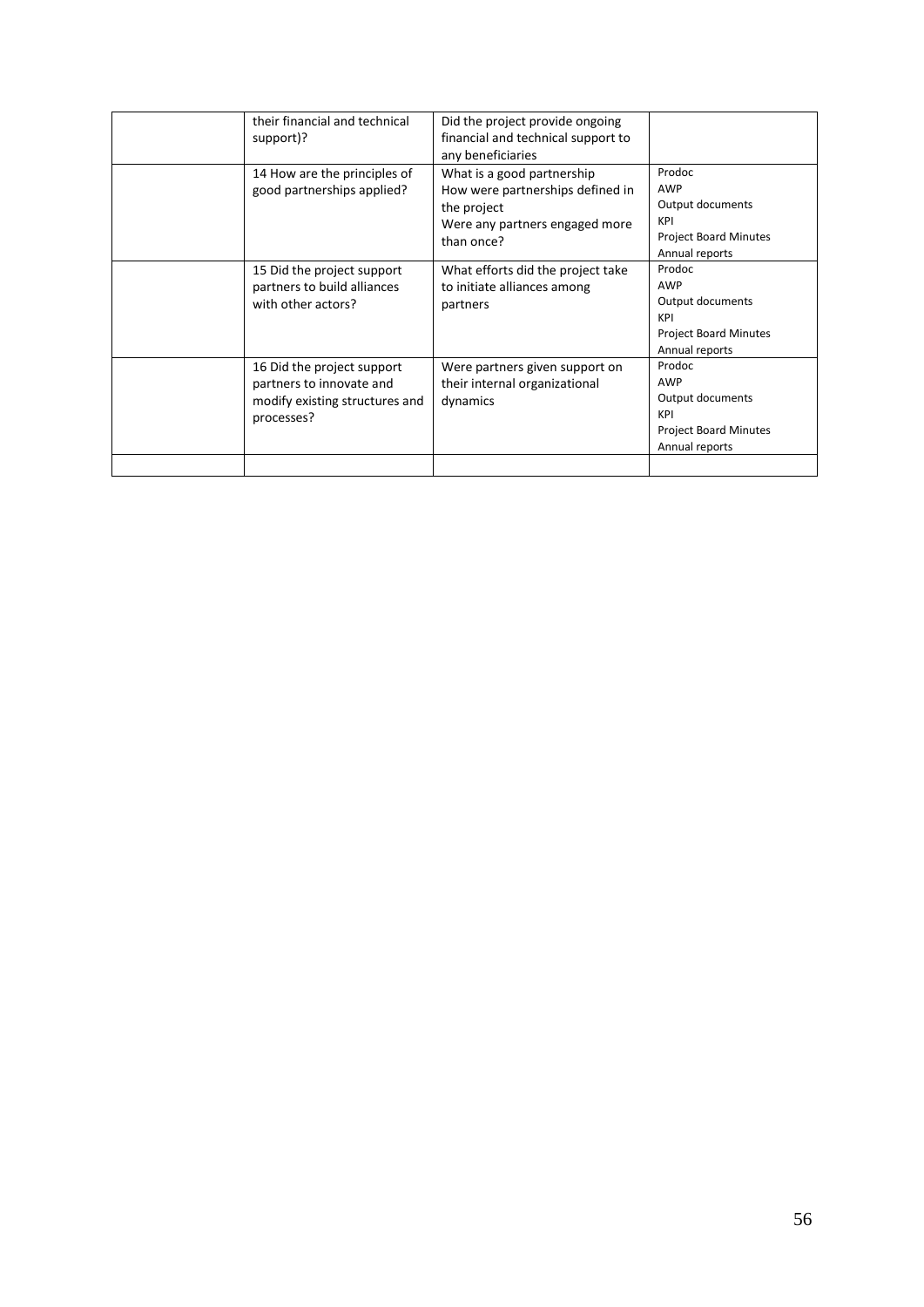# <span id="page-56-0"></span>**C Profile of people interviewed**

| <b>Andrew Cheatham</b>   | Project Manager, Phase II                  |
|--------------------------|--------------------------------------------|
| <b>Kora Andrew</b>       | <b>Political Affairs Officer in UNSMIL</b> |
| <b>Kholoud Saidi</b>     | Project manager (Jan 2017 - Aug 2017)      |
| Rawhi Afaghani           | Project manager (Aug 2017 - Aug 2019)      |
| Hanin Elhamdi            | Project officer (Jan 2017 - Aug 2019)      |
| <b>Amal El Obaidi</b>    | NR strategy Consultant 2018                |
| <b>Hisham Windi</b>      | Facilitator/National Consultant 2017-2018  |
| <b>Ahmed Bibas</b>       | Moomken Org (Tripoli)                      |
| <b>Mohamed Abu Snina</b> | Dialogue & Debate Association              |
| Najat El Malti           | Nana Marin Org (Nafousa Mountain)          |
| <b>Mohamed Hamouda</b>   | H <sub>2</sub> O Org (Tripoli)             |
| <b>Kristofer Carlin</b>  | <b>UNSMIL</b> - political affairs          |
| Ossama Abu Amer          | 180 Youth CSO                              |
| Ermira Basha             | <b>UNDP Operations Chief</b>               |
| Laurentina Cizza         | Altai Survey Manager                       |
| Musa Wantiti             | Dialogue participant (awal Dialogue)       |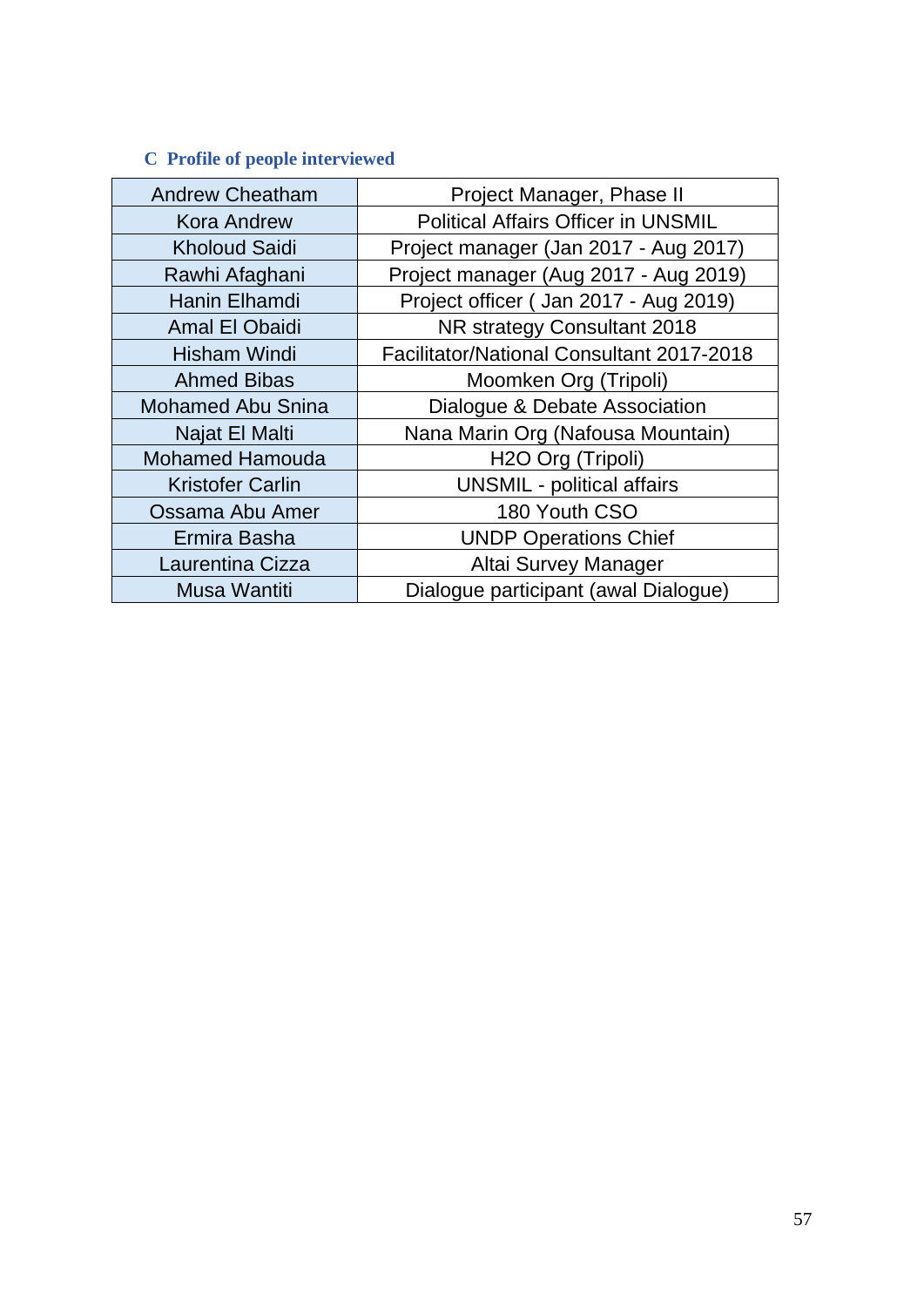#### <span id="page-57-0"></span>**D Documents Reviewed**

#### **Project Documents**

UNDP, Towards National Reconciliation in Libya, project document, Phase 1, December 2016. UNDP, Towards, National Reconciliation in Libya, revision August 2018. UNSMIL, National Reconciliation Workshop Report, August 2016. UNDP, Towards National Reconciliation, Annual Work Plan, 2018, Jan 2018 UNDP, Final Project Narrative Report, August 2019 Combined Delivery Report 2017 Combined Delivery Report 2018 Project Budget 2017 Project Budget 2018 Interim Financial Report to the Peacebuilding Fund 31 December 2018 Charter for Peaceful Coexistence in Fezzan Moomken, Media Campaign, Accomplishments and status reports UNDP/UNSMIL. National Reconciliation Strategy, version 8, March 2019 Maghur, Azza. Mapping of National Legislations Related To Transitional Justice and National Reconciliation in Libya El Obeidi, Amal. Drafting of National Reconciliation Strategy, December report. Dec 2018. Altai Consulting, Baseline Survey Inception Report, October 2017 Altai Consulting and UNDP, National Reconciliation in Libya, A Baseline Survey, May 2019 El Obeidi, Amal. Local Reconciliation in Libya: An Exploratory Study on Traditional Reconciliation Processes and Mechanisms since 2011. 2018. Working Session to Establish a Legal Framework for the Missing Persons Commission, May 2018. Thematic Meeting on Land and Property Rights, June 2018 Meeting of the National Network of Local Mediators, January 2017 Training of the Reconciliation Committees of Ghadames and Awal, May 2018. Zahra' Langhi, 2018, The Contribution of Women to Local Mediation in Libya, Towards National Reconciliation in Libya project. Zahra'Langhi. Charting the way forward for local women mediators in Libya. ECDPM, July 2018. Bani Walif Municipality internal Dialogue, December 2018 Women's Role in Promoting Local Reconciliation in the South: Gadhadfa and Awlad Suleiman dialogue, November 2017 Dialogue between Zway and Tebu representatives on service delivery in Kufra, February 2018 Report on the Dialogue between Ghadames and Awal (Tuareg) representatives, February 2018 Kbaw/Si'yan dialogue, November 2018 Dialogues on the return of Benghazi IDPs Gadhadfa and Awlad Suleiman Preparatory Dialogue, May 2017

#### **Additional Documents**

SCELT, Project Board Meeting, 7 Jan 2016

Kaplan, Seth. "What the OECD still doesn't understand about fragile states".

[https://www.fragilestates.org/2015/04/17/what-the-oecd-still-does-not-understand-about](https://www.fragilestates.org/2015/04/17/what-the-oecd-still-does-not-understand-about-fragile-states/)[fragile-states/](https://www.fragilestates.org/2015/04/17/what-the-oecd-still-does-not-understand-about-fragile-states/)